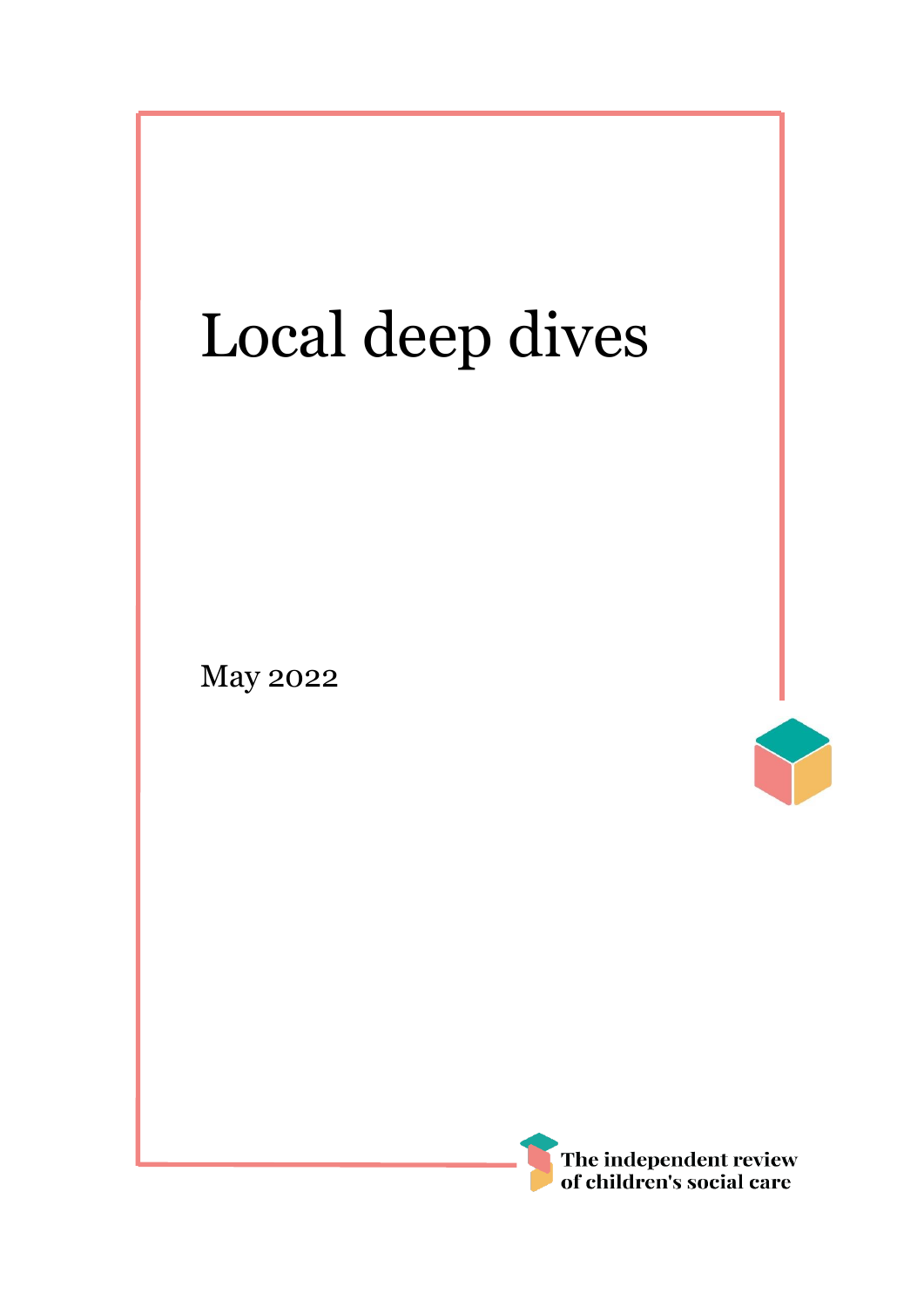# **Contents**

| <b>Introduction</b>                                      | 3  |
|----------------------------------------------------------|----|
| <b>Local Authorities and Methodology</b>                 | 3  |
| Local authority selection                                | 3  |
| Approach                                                 | 5  |
| Help, protection and alternatives to care                | 6  |
| Early help services                                      | 6  |
| The front door and entry into the children's social care | 10 |
| Social work assessments and section 47 inquiries         | 12 |
| Child in need and child protection                       | 13 |
| Extra familial harms                                     | 15 |
| Children with disabilities                               | 19 |
| Children entering care                                   | 22 |
| Kinship care & Reunification                             | 26 |
| Children in care and care leavers                        | 28 |
| Homes for children                                       | 28 |
| Support and lifelong relationships for children in care  | 30 |
| Children leaving care                                    | 32 |
| <b>Systems, leadership and context</b>                   | 33 |
| Political and corporate context                          | 33 |
| Safeguarding partnerships & multi-agency working         | 34 |
| Finances and commissioning                               | 36 |
| Leadership                                               | 40 |
| Impact of inspection & regulation                        | 40 |
| Workforce and social work practice                       | 42 |
| Workforce sufficiency and stability                      | 42 |
| Workload                                                 | 43 |
| Auditing and internal accountability                     | 43 |
| Professional autonomy and bureaucracy                    | 45 |
| Supervision                                              | 46 |
| <b>Bibliography</b>                                      | 47 |
| Annex 1 - Deep dive meeting suggestions                  | 48 |

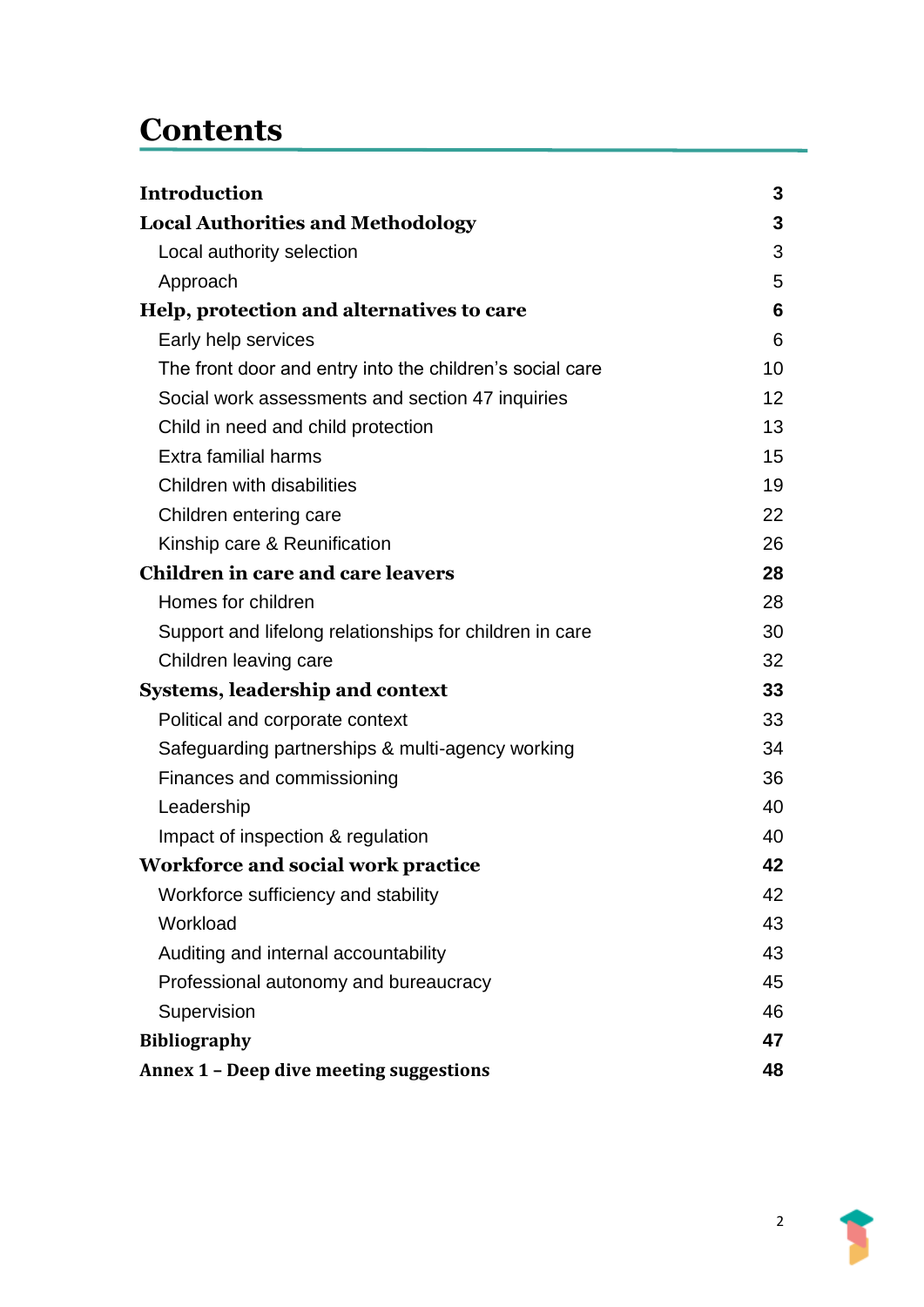# <span id="page-2-0"></span>**Introduction**

An important part of the review's evidence gathering has been our local deep dives. Over the course of the review, we have worked with ten local areas from across England to help ensure our recommendations were based on the challenges for partners of delivering children's social care. The purpose of the work was not to judge the quality of services, but to understand how the system is currently working and identify broad themes, challenges and learning from across local areas. The review team visited deep dive areas for between two and three days and spoke to people from across the system including frontline social workers and early help workers, senior leaders in the local authority, and professionals from across health, education, police and the community sectors. We also spoke to care experienced children, young adults and parents who had lived experience of involvement with children's services. In two areas we carried out our 'Spotlight on Families' work following the lives of families with a social worker. Speaking to over 1,100 people from every region of England we got a real sense of how services work in a local area and an understanding of interdependencies between different parts of the system.

The review is extremely grateful to the ten areas who participated and generously supported our work with their time and spoke candidly to us about their experiences whilst delivering busy services. This report captures the main themes from our visits, but the impact of the work goes far beyond this in informing our understanding of the system and developing recommendations.

This report also gives examples of practice that we saw across our visits, some of which feature in the main review report - these are not intended to be definitive judgements of "best practice" but rather examples of work the review felt would be useful to share and helpfully illustrated wider points made by the review.

# <span id="page-2-1"></span>**Local Authorities and Methodology**

### <span id="page-2-2"></span>**Local authority selection**

We chose our deep dive areas by selecting ten local authorities that aimed to capture a broad range of characteristics, with one local authority from each English region. We used a sample frame with national data and information which included: population projections, ethnic diversity, deprivation, rural and urban areas, spend on children's services (per capita), local authority type (i.e. county council or unitary authority), the rate of children starting to be looked after and Ofsted rating. Local authorities were then contacted and asked to participate in the work. Where local authorities did not wish to participate in the work the review asked a different local authorities from the same region to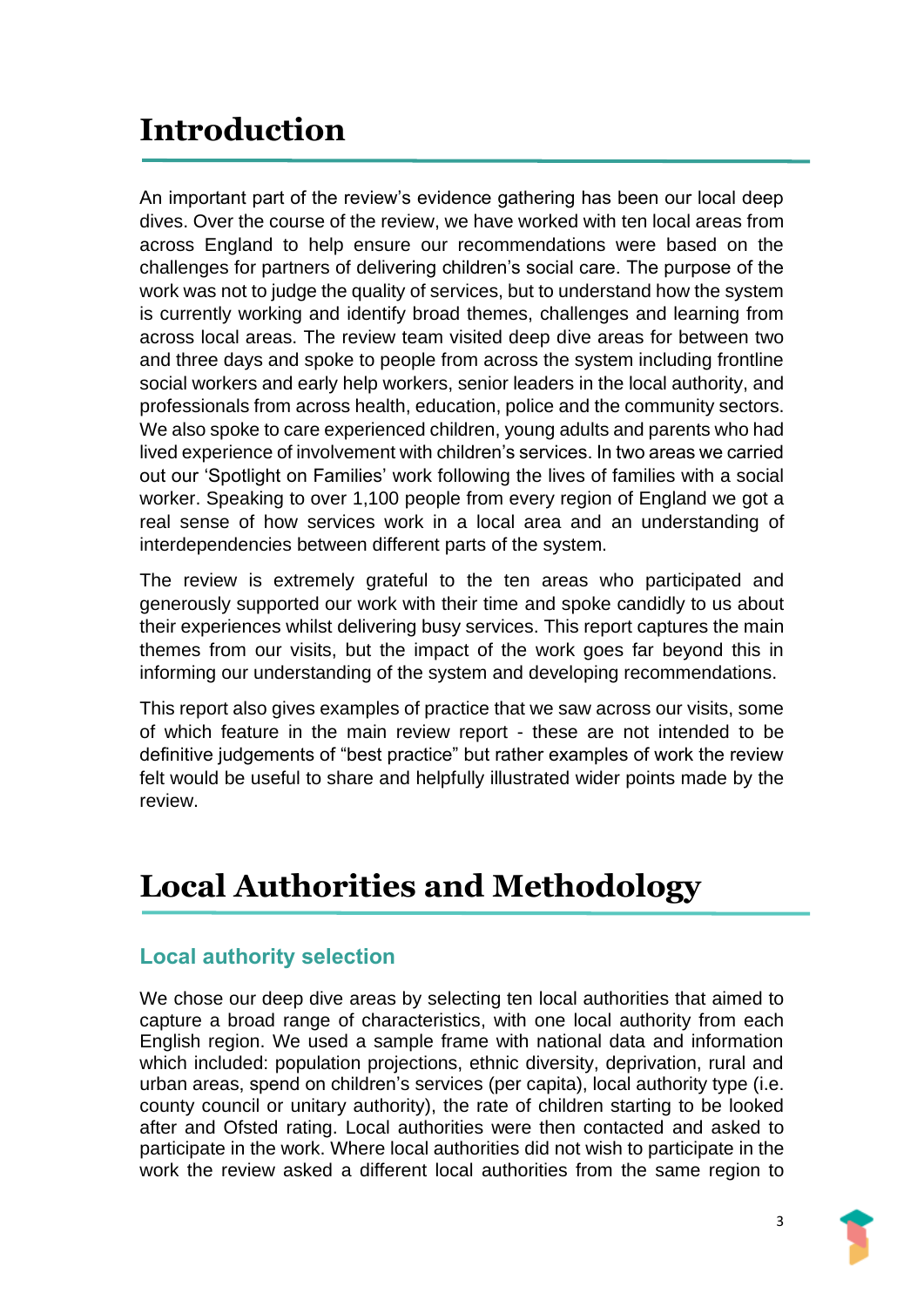achieve the best possible spread of areas.

The 10 local authorities chosen and some of the characteristics considered are listed below:

| <b>Local authority</b><br><b>Name</b>         | <b>Region</b>                  | Local<br>authority<br>type      | <b>Deprivation</b><br>percentile <sup>1</sup> | <b>Ofsted rating</b><br>at time of<br>visit |
|-----------------------------------------------|--------------------------------|---------------------------------|-----------------------------------------------|---------------------------------------------|
|                                               |                                |                                 | $(0-20%$<br>lowest, 80-<br>100%<br>highest)   |                                             |
| <b>Bath and North</b><br><b>East Somerset</b> | South<br>West                  | Unitary<br>Authority            | $0 - 20%$                                     | Good                                        |
| <b>Camden</b>                                 | Inner<br>London                | London<br>Borough               | 40-60%                                        | Good                                        |
| <b>Cumbria</b>                                | <b>North West</b>              | County<br>Council               | 40-60%                                        | <b>Requires</b><br>Improvement              |
| <b>Darlington</b>                             | <b>North East</b>              | Unitary<br>Authority            | 40-60%                                        | <b>Requires</b><br>Improvement              |
| <b>Enfield</b>                                | Outer<br>London                | London<br>Borough               | 60-80%                                        | Good                                        |
| <b>North</b><br>Lincolnshire                  | Yorkshire<br>and the<br>Humber | Unitary<br>Authority            | 40-60%                                        | Outstanding                                 |
| Nottinghamshire                               | East<br><b>Midlands</b>        | County<br>Council               | 20-40%                                        | Good                                        |
| Peterborough                                  | East of<br>England             | Unitary<br>Authority            | 60-80%                                        | Good                                        |
| Southampton                                   | South East                     | Unitary<br>Authority            | 60-80%                                        | <b>Requires</b><br>Improvement              |
| Wolverhampton                                 | West<br><b>Midlands</b>        | Metropolitan<br><b>District</b> | 80-100%                                       | Good                                        |

The findings from the process are presented anonymously in this report with the exception of case studies.

<sup>&</sup>lt;sup>1</sup> Based on latest published data (Ministry of Housing, Communities and Local Government, 2019).

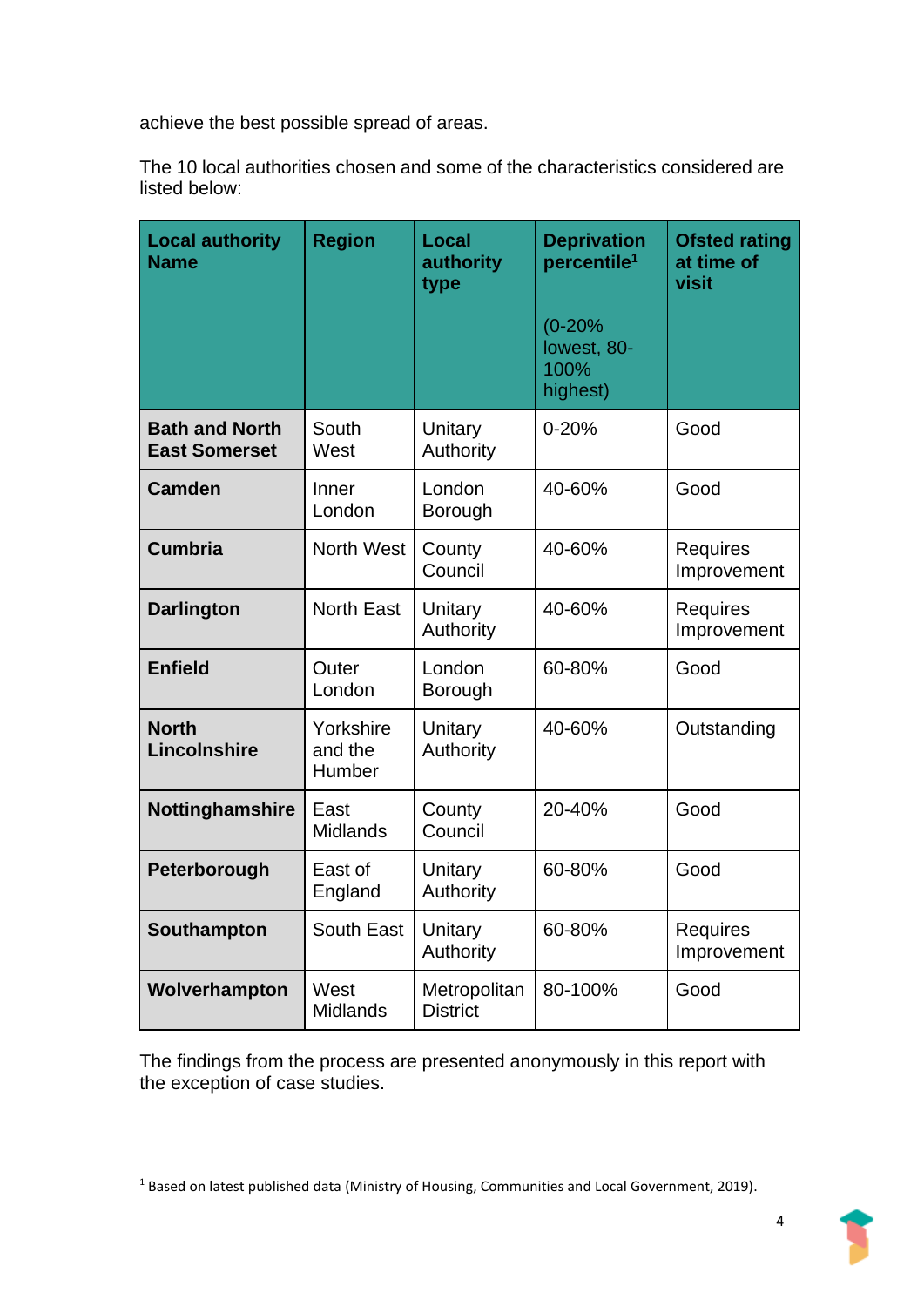# <span id="page-4-0"></span>**Approach**

#### **Once local authorities were selected the work had three distinct phases:**

- **1)** Local authorities provided the review team with local policies, information, and data before the visits.
- **2)** The review team visited the local authorities and met with a broad range of people to understand how their children's social care services operated. Meetings were held as 1:1s and roundtables and were conducted as a semi-structured interview. In eight local authorities the review carried out a three day visit and looked at the whole local system, in the two local authorities participating in the 'Spotlight on Families' to reduce the burden on them, visits were two days and focused on support provided to children and families and not children in care. A copy of the meeting suggestions sent to local authorities in advance of the visits is annexed below. Local authorities were encouraged to make adaptations to this to best fit and represent their own delivery context.
- **3)** We shared findings back with local authorities to ensure that they were accurate and captured any missed detail before writing up this final report.

#### **There were limitations to the work:**

- the small sample size means that the content of this report is not representative of all local authorities in England - this was the largest sample size the review could undertake with the resources available
- this report is written to highlight the main areas of learning from the visits across a diverse range of local areas – this means that findings set out in this report are not always representative of all local areas we visited
- there are some areas where we did not achieve a spread across different characteristics. For example, we were not able to secure a local authority that had children's services judged as inadequate by Ofsted to participate in the work. We have however engaged with authorities rated as inadequate by Ofsted through our workforce engagement and some of the authorities we visited were previously rated as inadequate
- local authorities had to agree to participating, which introduced a greater risk and probability of selection bias and a desire to present services in a positive light
- due to the complexity of organising the visits and participant's availability the attendees and structure of meetings and roundtables had small variations across local authorities
- review team members used a semi-structured interview format, this means conversations were not identical between areas and information between areas is not directly comparable
- whilst the review met with children in care, care leavers and families across many areas local authorities determined which groups they could easily bring together and so we did not get a fully representative sample of the experience people had of children's services in each area.
- we balanced the need to cover a broad range of topics with probing topics in sufficient depth

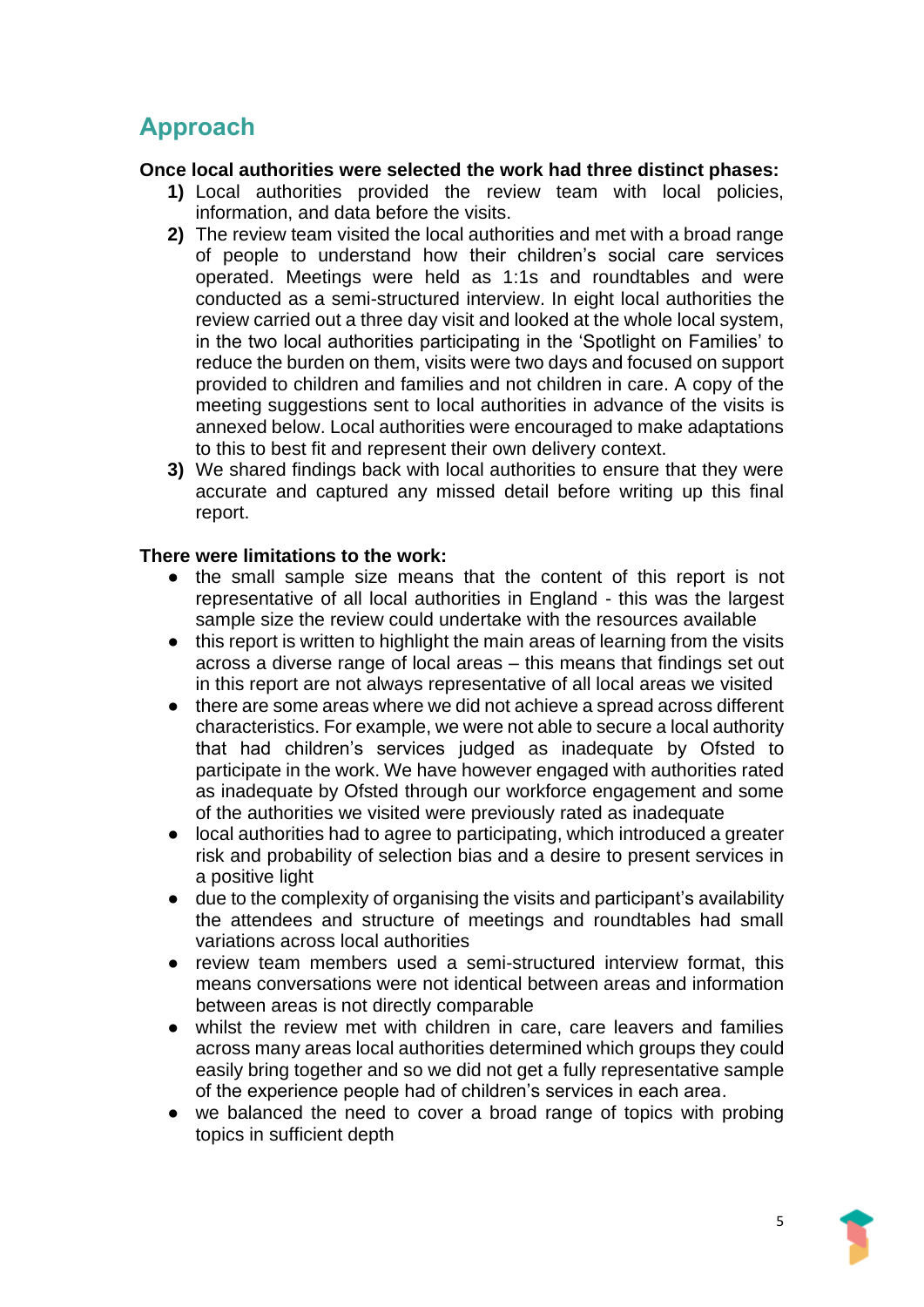# <span id="page-5-0"></span>**Help, protection and alternatives to care**

### <span id="page-5-1"></span>**Early help services**

We spoke to a broad range of people and organisations to understand early help in local areas. This included early help workers, voluntary and community organisations and charities providing services, social workers, and leaders in the system such as health, police, education, broader local authority services and lead members. Early help was an area of strategic focus across all of the areas visited with local strategies reviewed for each area.

#### **There were different approaches to delivering early help**:

- some local authorities placed a greater focus on community development and involvement in service design and delivery, seeking to work through local organisations and charities to carry out their family help work
- others focused on locality-based services aiming to place services close to communities and build networks with them
- some areas were bringing large, outsourced services such as children's centres back in-house whilst others continued to deliver significant parts of their early help offer through a commissioned service

### **Camden**

*providing community-based early help*

In recent years Camden Council has transformed how it supports families to keep children safely at home.

Supported by strong financial reserves and investment by the then Troubled Families Programme, Camden Council launched its initial five-year Resilient Families Programme (2014-2019) with an ambition to focus on: what families need to be resilient; giving support in the right way, at the right time; and empowering families to improve their own situation.

Camden has a Family Advisory Board to learn from the experiences of people in the community and co-produce services. For example, "Camden Conversations" was a family-led child protection enquiry, using a participatory approach to involve family members centrally in the design, implementation and recommendations in how the service worked.

Camden has been able to maintain its investment in early intervention and prevention and has continuously spent a significant proportion of their Children's Services budget on early help and family support services: since 2015/16, Camden has had a high level of spend per child on family support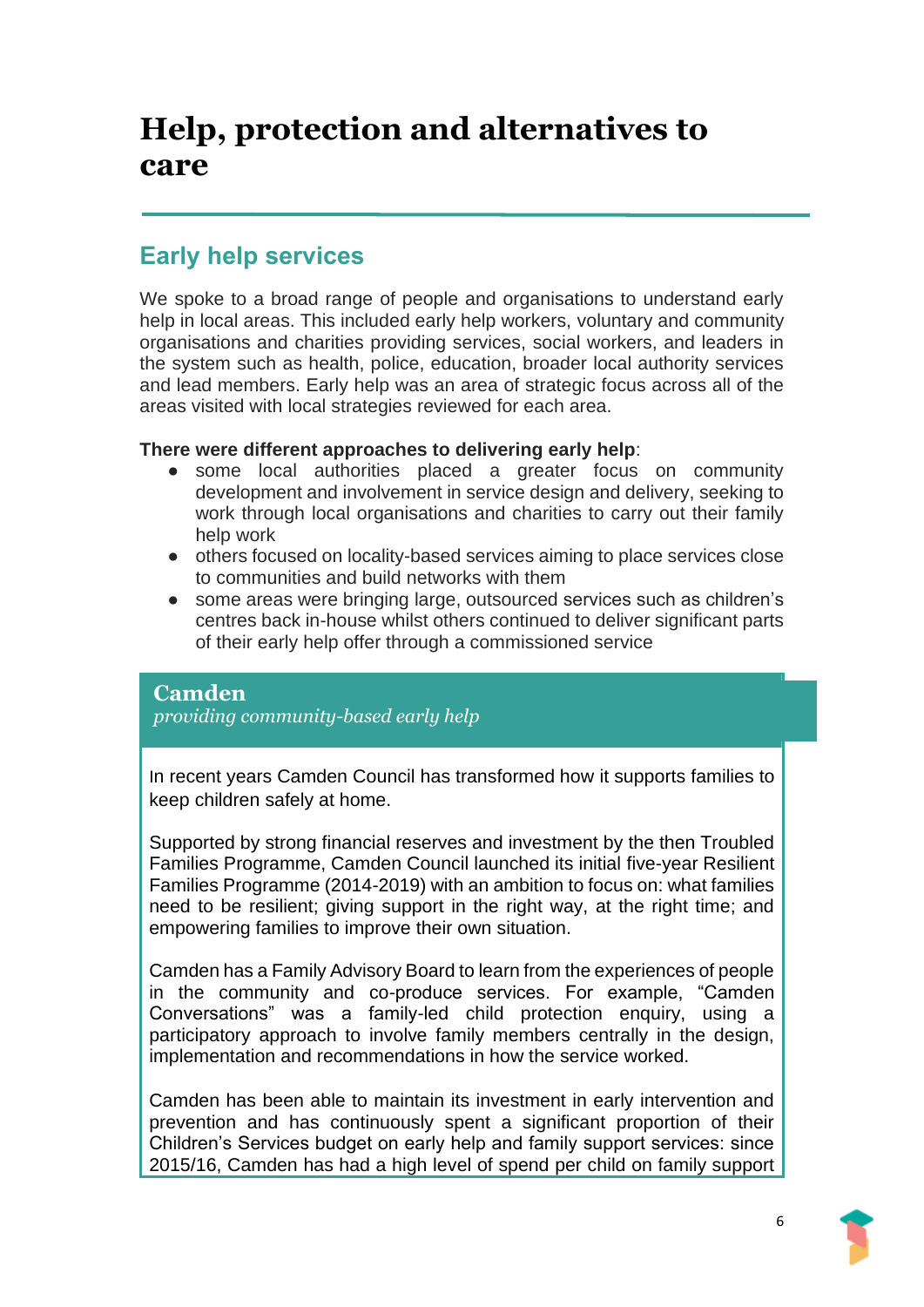services, spending on average 42% of their total children's services budget on early help and family support services, and in 2020/21 had the third highest spend per capita in this area.

The reforms have focused on the importance of strong relationships between social workers, family support workers and families - with investment enabling lower caseloads. A large part of the support offer is delivered through community services who work to the same practice framework, ensuring there is a common approach to providing support whilst also enabling work with families to be completed close to their communities.

Between 2014 and 2021, Camden's investment into help and support in partnership with families has seen a reduction in children referred for statutory social care from 522 to 280 per 10,000 children, and a reduction of rates of Children in Need from 500 children per 10,000 to 356 - indicating that families' needs are being met at a lower level (Department for Education 2021a). There has also been a reduction in the rate of looked after children by 48% between 2012 and 2021 (Department for Education 2021b).

**Early help was understood by all participants as being a very broad term from universal to very intensive support services**. One early help strategy said:

*"Early Help is not a service in a conventional sense. It is a philosophy of how we can utilise all the resources available in families, communities and the voluntary sector and public bodies to provide timely and effective support when it is needed."*

**Most local areas had two tiers of early help: universal and community services (often commissioned by the local authority or other partners) and targeted family support.** Examples of services available in the first tier included: Health visitors, community police officers and drug and alcohol services. The second tier tended to have local authority employed workers acting as the lead professional for the family and coordinating a team around the family. Some local authorities also had intensive family support teams as part of their early help service that worked on more complex and high risk cases.

**There was significant divergence in spend on early help services across the different local authorities**. All areas relied on funding from the Department for Levelling Up, Homes and Communities' (DLUHC) Supporting Families programme to fund a diverse range of early help services and highlighted the challenge of providing early help with reductions to local authority funding. Feedback from areas was generally that Supporting Families was viewed positively, enabling them to have a dedicated portion of funding for providing family support. The time limited nature of funding was described as a barrier to long term planning.

7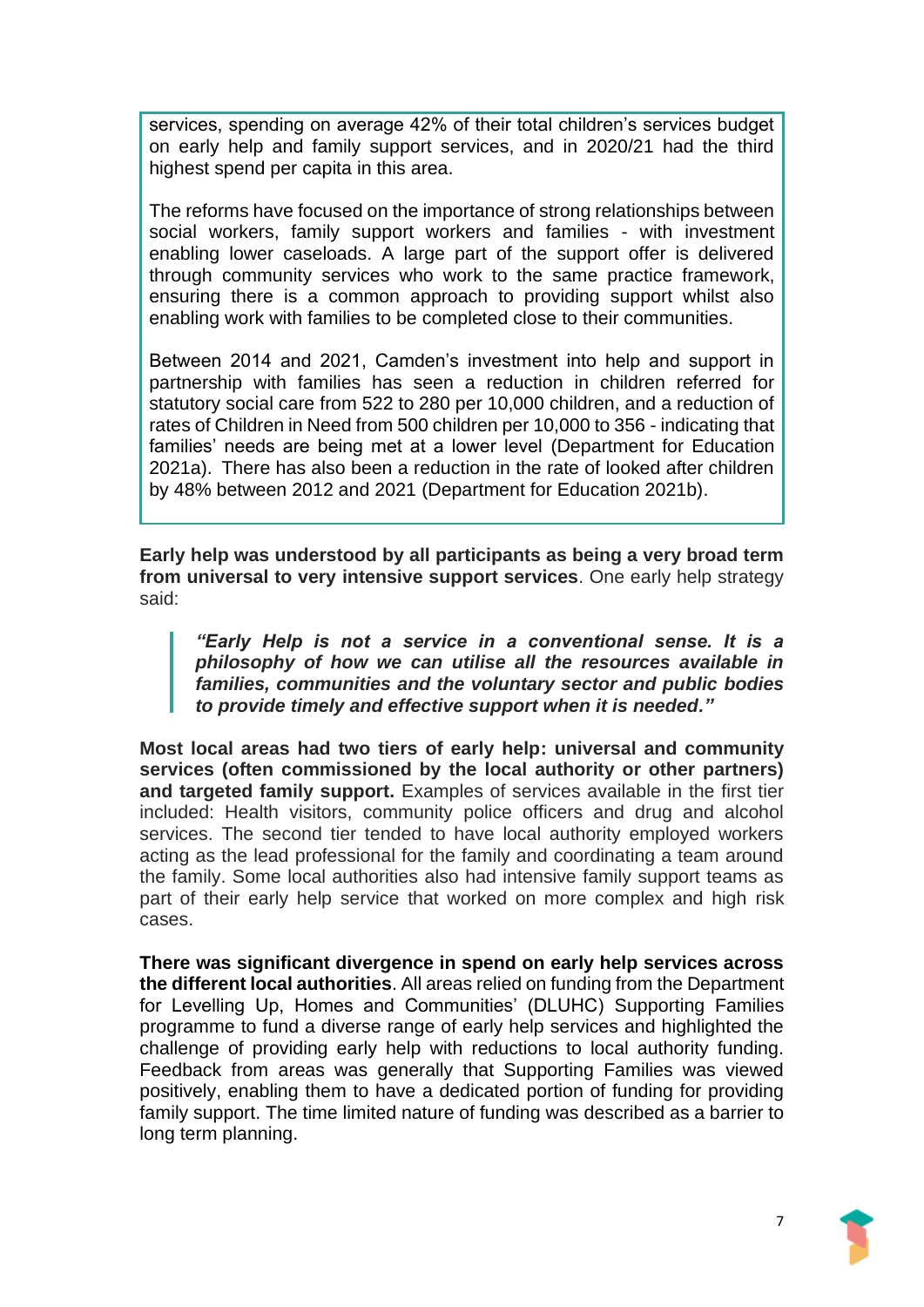**Participants tended to think that their early help services were effective when families were open to them, however there was a consistent theme across many areas that the availability of these services was not sufficient to meet the level of need in the area.** In some areas participants highlighted that families were not being identified or helped early enough meaning that many families entering statutory services had not received early help. Participants thought that families experienced a reactive service response as a result. They tended to think this was, in part, due to historic funding reductions and high caseloads. Areas where participants thought that the early help offer was comparatively good tended to have received more consistent funding with a focus on delivering in community settings and through community organisations based on local need and developing a strong sense of place.

#### **Focus groups across all local authorities identified important gaps in services**. Particular areas of unmet need given were:

- Domestic abuse support, including perpetrator programmes
- Youth services
- Child and adult mental health and wellbeing services
- Services for children with SEND
- Housing

**Social workers and leaders tended to say that staff working in early help had a good level of skill and experience, and we heard that in some areas they had capacity to provide more practical support than statutory social workers who had significant administrative responsibilities**. Participants from a number of areas told us that this could result in families receiving less support when their needs were greater, and they moved from early help to child in need. One example provided on a visit was where a youth early help team was able to see a young person and their family three times a week and when the risks escalated and it became child in need this changed to monthly visits.

**Access routes to early help tended to differ from statutory services.** Early help in all local authorities could be accessed via the general front door to services and also as a "step-down" from child in need. Some local authorities did not require early help cases to go through the Multi-Agency Safeguarding Hub (MASH) but had early help panels or access teams, these tended to also accept referrals directly from agencies and families. All local authorities asked partner agencies to complete Early Help Assessments. Perceptions of these varied between areas. Schools were generally the main agency completing these and often told us that they saw early help assessments as a bureaucratic barrier to providing help for children. Local authority leaders explained that they did not expect a lengthy assessment but rather a clear setting out of the issues, as it was important to have a record of the challenges facing a family and what work had been attempted previously. One local authority we spoke to described adapting the assessment to be less burdensome and process focused.

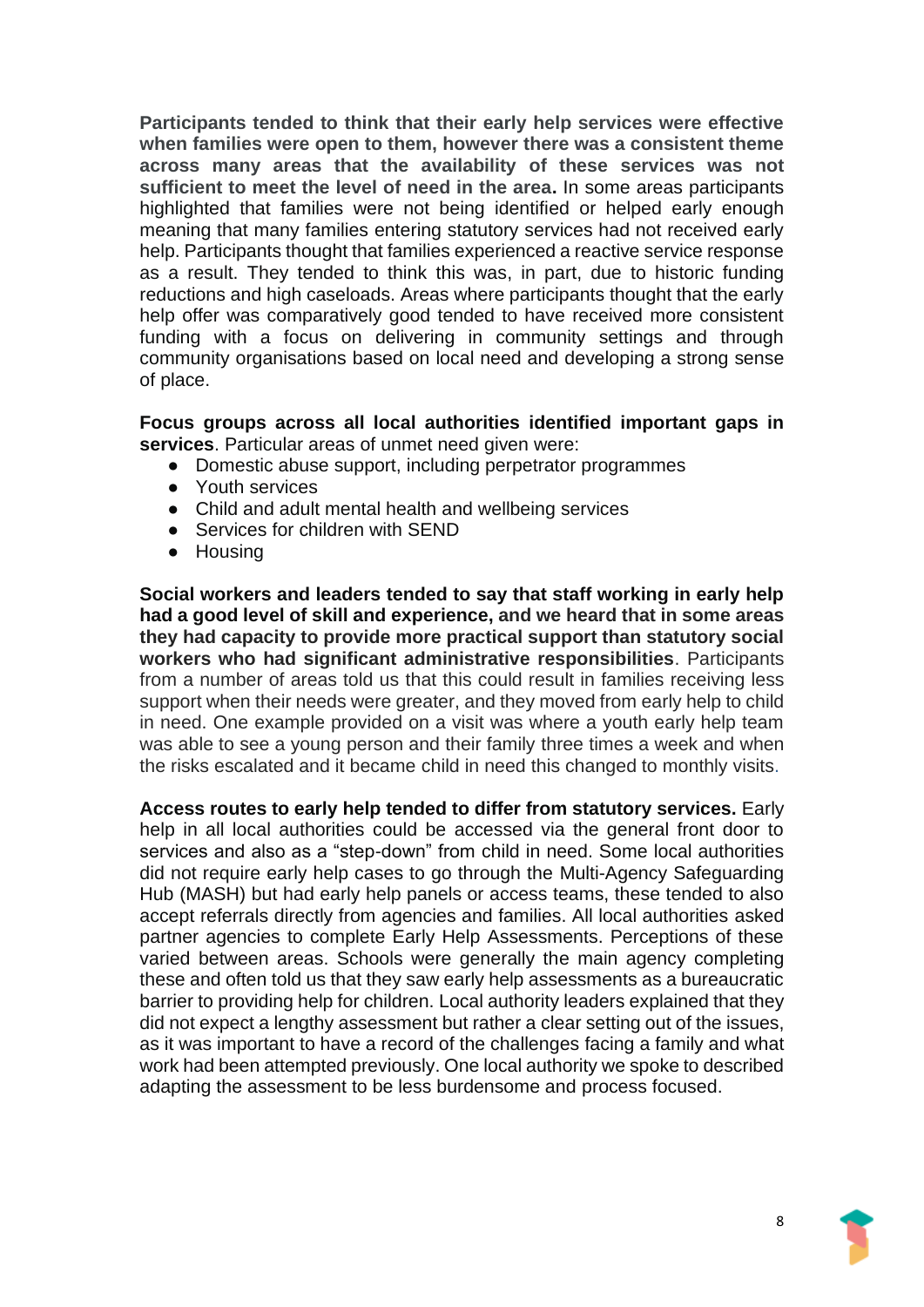**Co-working between early help and statutory social work tended to be limited to completing targeted pieces of work.** This was particularly used in complex cases and on the edge of care. That said, coworking did not tend to happen for most child in need and child protection cases and some local authorities explained this was due to the additional resource it would require. Participants in some local areas told us that step-up and step-down process were not always clear, there were examples of how areas tried to overcome barriers, for example where both early help and child in need services met daily to discuss cases that may move between services. This was viewed positively by early help workers who felt more included and valued as a result.

**We spoke to a broad range of community services who saw their role as materially different to the local authority.** Services included those commissioned by the local authorities, large national charities and smaller community services such as local neighbourhood centres. Community services told us their non-statutory status meant they could build better relationships with children and families as parents were often wary of social care.

**The working relationship between community services and local authorities varied.** Community services consistently highlighted the challenge of short-term and insecure funding although also thought that local authorities were hampered by national funding. They also named challenges with communication, for instance not being updated about whether a child had a social worker or key safeguarding events. Services found the turnover of social workers also affected working relationships negatively. There were examples of local authorities committing significant resources to maintaining good relationships with community services such as developing local partnership groups to offer services advice and support, providing long-term funding at risk (without guarantee of their own future funding streams) and providing training to ensure that there was a coherent local approach to working with families. Smaller and unitary local authorities tended to find this easier and felt that their scale allowed them to build stronger relationships with community services.

#### **Community and commissioned services noted that some factors affected how many families accessed their services**. These included:

- **Their physical accessibility to children and families** this was particularly the case in rural areas with poor public transport but could also be in urban areas where services for young people were in an area that families or young people would not feel comfortable. Workers also told us they found it difficult to find neutral spaces to meet families and could be forced to hold meetings within the office, which did not provide the right environment
- **parent engagement**  many noted that attendance for parents is voluntary and due to limited resources families needed to proactively engage or attend sessions to remain open to the service
- **awareness of services**  some organisations thought that social workers were not fully aware of their services or made inappropriate referrals, they thought this was often down to the high turnover and caseloads in social services

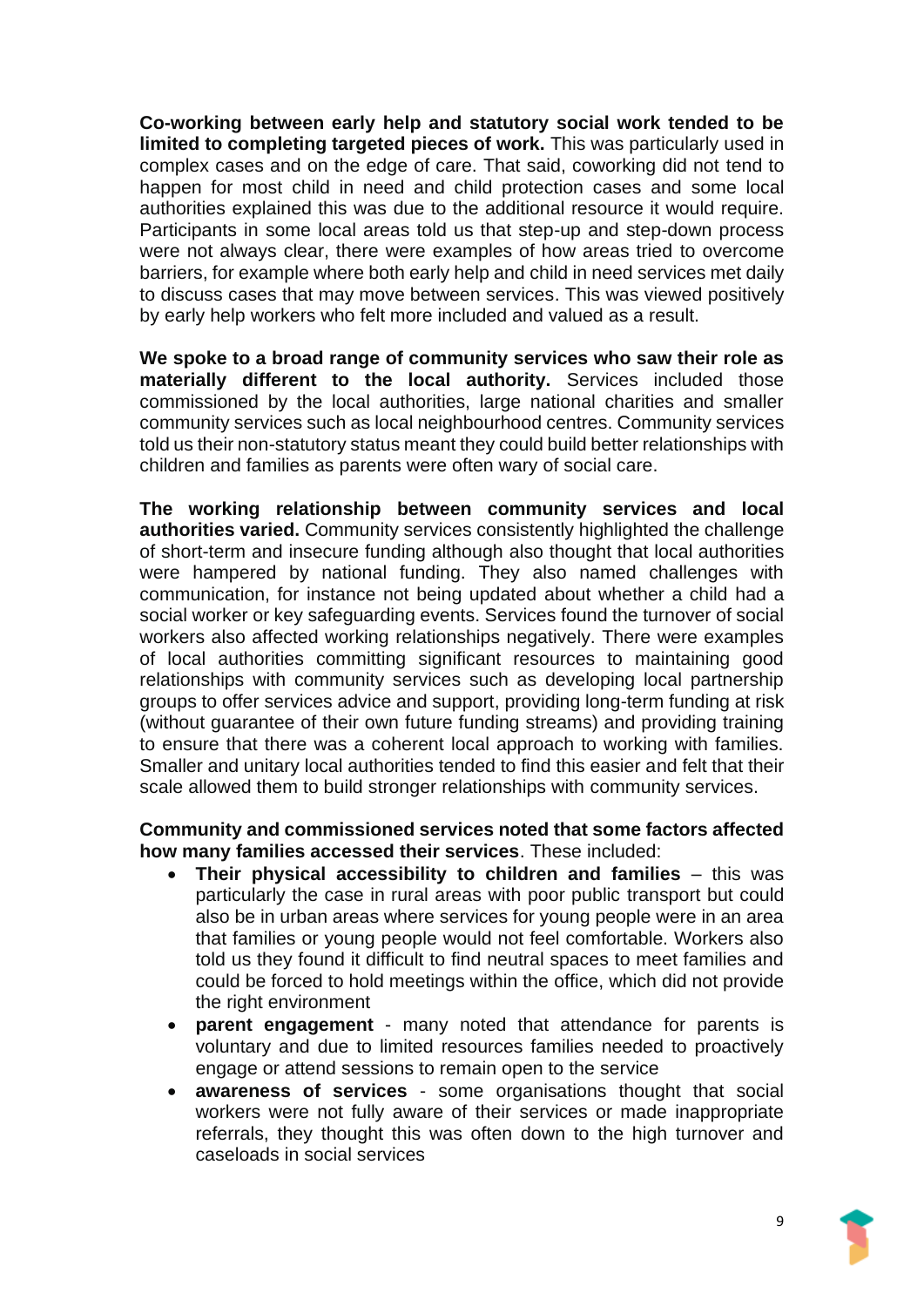**Agencies such as schools and police felt that accessible early help was key to effective partner working.** For instance, schools often felt that that without a sufficient local early help service and with perceived high thresholds for statutory services they couldn't access support for children and were managing risks on their own. Where participants thought they were tied into more comprehensive early help services they described their relationship with children's services as easier.

# <span id="page-9-0"></span>**The front door and entry into the children's social care**

#### *'If you lose control of your front door, you lose control of the service'*

Senior Leader in one local authority

**Participants were clear that a well-functioning front door was crucial to the whole system working well**. Making sure that risk and need were properly identified so that only relevant cases were being passed onto social workers for assessment or section 47 inquiries meant that social care did not become 'overwhelmed' and was able to meaningfully respond to children and families.

**Local authorities had different front door setups to assess and respond to contacts and referrals.** All local authorities we visited had a single front door which included a Multi-Agency Safeguarding Hub (MASH). Front door models included:

- A single MASH which takes all contacts and referrals
- An initial triage team that transfers cases to the relevant next step depending on the level of risk and need (such as a family advice line, early help triage, or the MASH)
- An Initial Advice Team which receives calls about whether a referral is needed and then passes this onto social care if necessary
- A single point of contact that provides advice to professionals or members of the public. Where there are concerns, cases are transferred to an Integrated Multi Agency Partnership where partners from health, police and education are co-located

**Not all local authorities used a MASH for all contacts** with examples of initial advice lines and alternative routes to access early help. Participants from one local authority with a different setup said they wanted to focus from simply 'managing risk' to meeting the needs of families. Whilst a full-time MASH was in place for most areas this was not universal, for instance one area convened the MASH three times a week. Another local authority told us they were looking to implement a front door to services aside from the MASH, to give a route for families where there were no concerns about harm (e.g., families of disabled children) to access services.

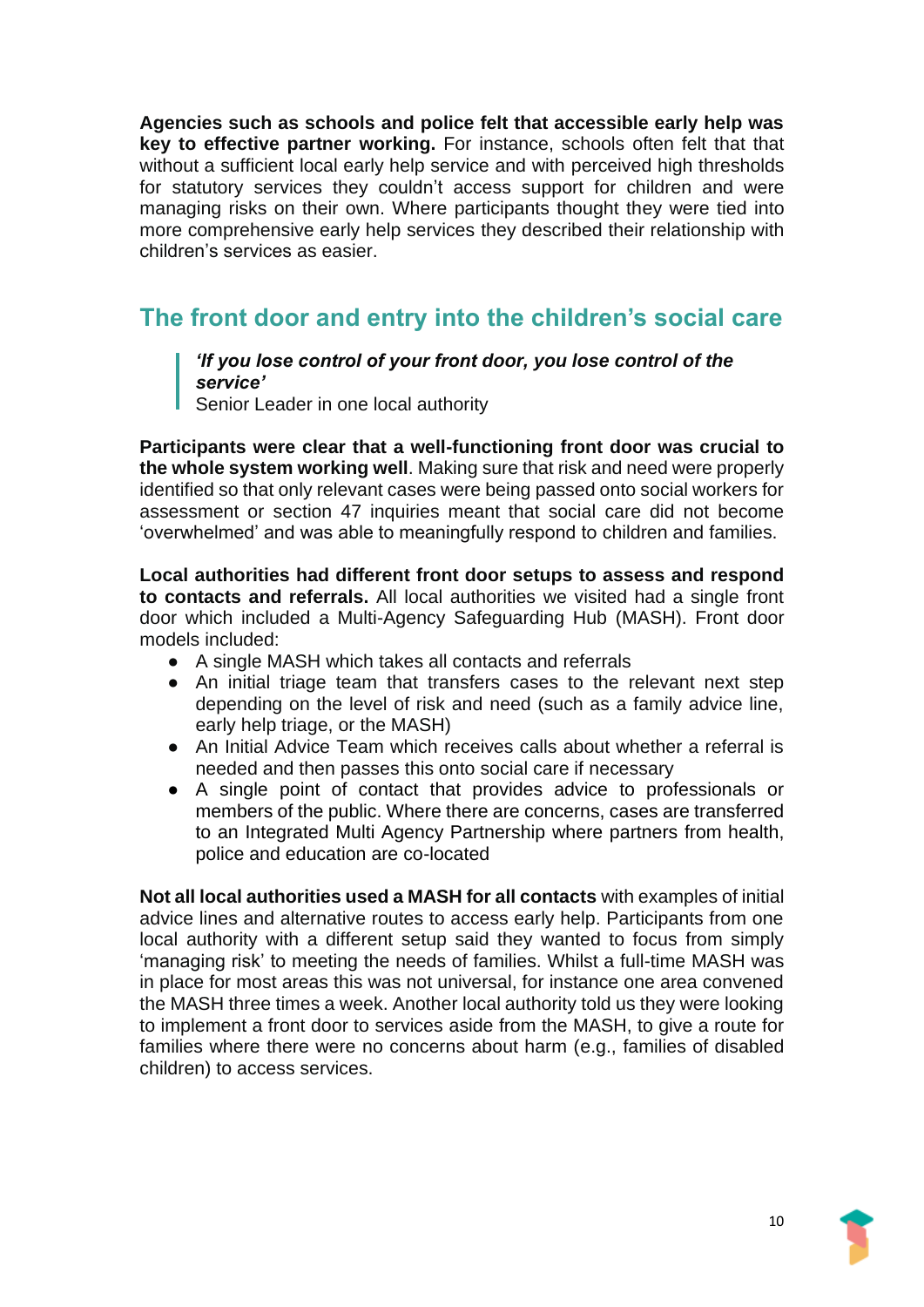#### **Darlington** *a redesigned front door*

Darlington Borough Council implemented the Leeds Family Valued model and, as part of this, transformed their "front door" in March 2020 to reduce the number of transfer points for families by directing them to the help they need as quickly as possible. The Children's Initial Advice Team (CIAT), a new integrated service, engage in conversations with both members of the public and professionals who are worried to provide information and advice so that families receive the right services at the right time, including referring to more intensive support where appropriate.

Through this approach, children and families benefit from reduced delay in receiving help and less time is spent being assessed. Having direct conversations with social workers at the front door helps partners become more effective and confident in their decision making about how best to help families. Children and families are now more likely to receive the most appropriate intervention at first contact, meaning they are better supported which is demonstrated through the reduction in number of re-referrals in Darlington.

**There was a large variation in the rates of contacts and referrals that Local Authorities received.** Within local authorities there was then variation between the rates of referrals between different partners.

**The front-door was a key point of interaction between social care and its partner agencies.** 

- **Assessments, referrals and access to children's services was often a point of tension at the operational level.** Frontline social workers regularly identified risk aversion as a factor behind high levels of contacts. Other named factors included agencies not understanding the local thresholds, services such as police automatically making referrals when a child was present and a lack of community services and early support for families ahead of making a referral. Other agencies and particularly schools often thought that thresholds were too high and local authority criticism or poor communication about referrals made them feel dismissed. Agencies described looking at local area threshold documents and writing referrals that fitted those criteria in order for children to access services. Other areas had high levels of referrals from services including the police and health.
- **A shared understanding of thresholds with partner agencies was key to a well-functioning front door.** Some local authorities had built a more shared understanding with partners. This resulted in partners making less contacts and referrals but more of these being converted to assessments.
- **Good relationships and trust between partner agencies were important.** Serious incidents and poor Ofsted judgement drove riskaversion with increased activity across the system and less trust from agencies. Senior leaders said that the effects of these incidents took a long time to manage.

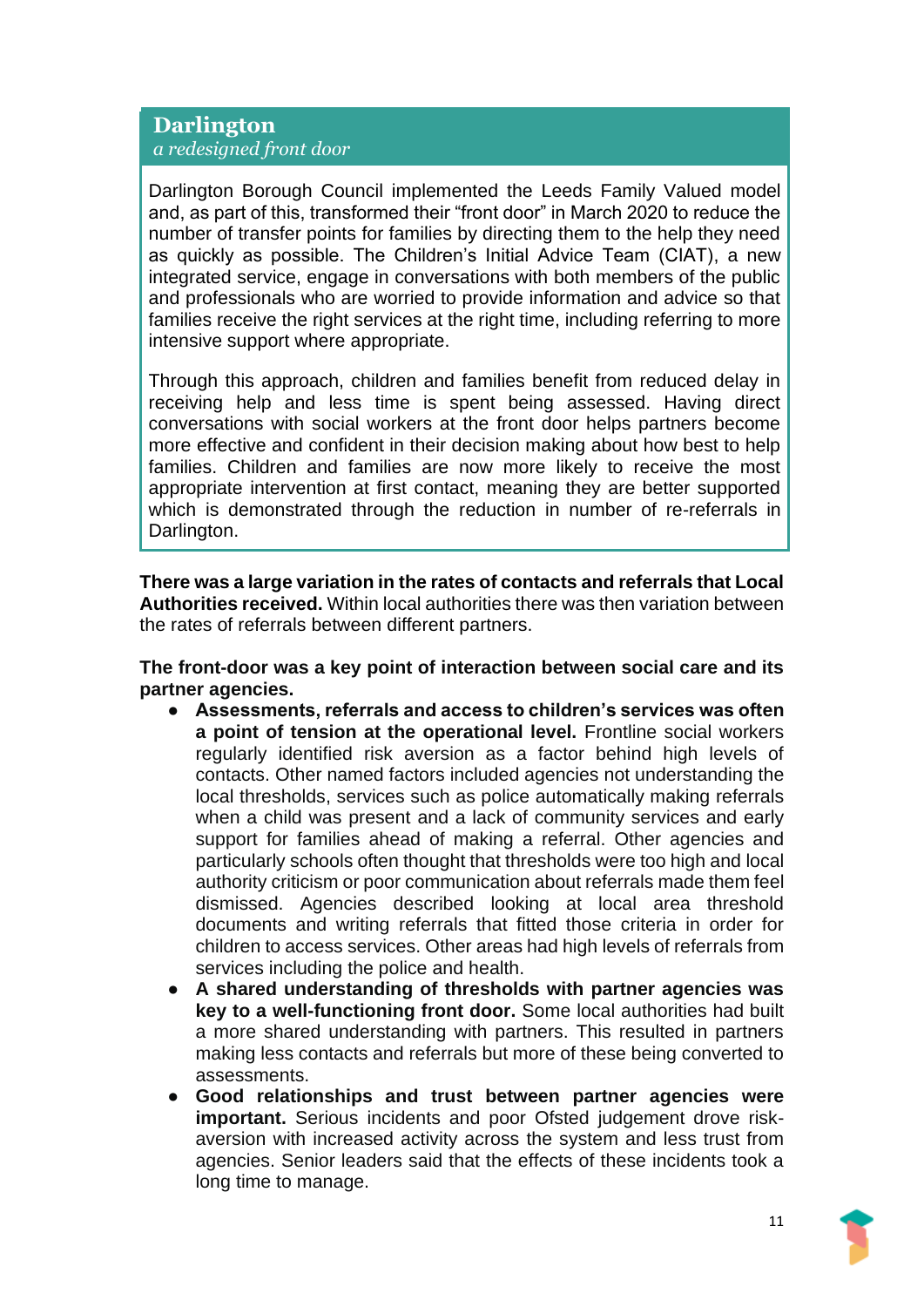● **Other agencies also named the importance of a comprehensive early help offer in order to reduce the level of contacts and referrals they made for statutory services.** One school described having to 'figure out what to do' on their own before the local authority had made investments in early help.

### <span id="page-11-0"></span>**Social work assessments and section 47 inquiries**

**There was wide variation between the social work assessments and section 47 inquiries across the areas we visited.** There was also a wide range in the conversion of assessments to either child in need or child protection plans.

**Participants named a number of factors that impacted the rates of assessment, section 47 inquiries and statutory intervention in an area**:

- differing local authority thresholds and approach to risk
- partner agencies' approach to risk
- the level of early help available
- increasing levels of risk and harm to children which were linked to increasing poverty

**In all parts of the system, including partner agencies, participants described the anxiety they felt when a child was in a risky situation**. Social workers described the feeling of anxiety and pressure when working with a risky situation and the feeling that they needed to respond in some way. In one local authority a social worker described that this could result in a 'battle between managers' on whether a case needed to escalate in the fear that there may be a serious incident in the future. One local authority highlighted that clear accountability and management oversight with high support and high challenge were important to managing this anxiety.

**Some local authorities had taken concerted action to reduce levels of assessment and section 47 inquiries.** A social worker from one local authority described that a move to ensure that all relevant agencies (beyond just health and police) attended a strategy discussion was a real positive and it helped them be more reflective and manage the 'state of panic' they initially felt when responding to a worrying incident. They also said the setup meant all relevant information was shared and they properly considered whether the necessary support could be provided on a child in need plan.

**Areas had different timescales and approaches to assessment.** Some of the local authorities we visited placed shorter timescales for assessments than the national requirements. For example, one local area carried out 'proportionate assessments' which lasted ten days and had one visit to decide whether the case needed intervention, at this point assessments could be extended to that statutory limit of 45 days. Frontline social workers often thought that strict deadlines were unhelpful at times and led to rushed work and overly procedural approaches. Participants from some local authorities described how they aimed to make assessments part of the intervention for families by

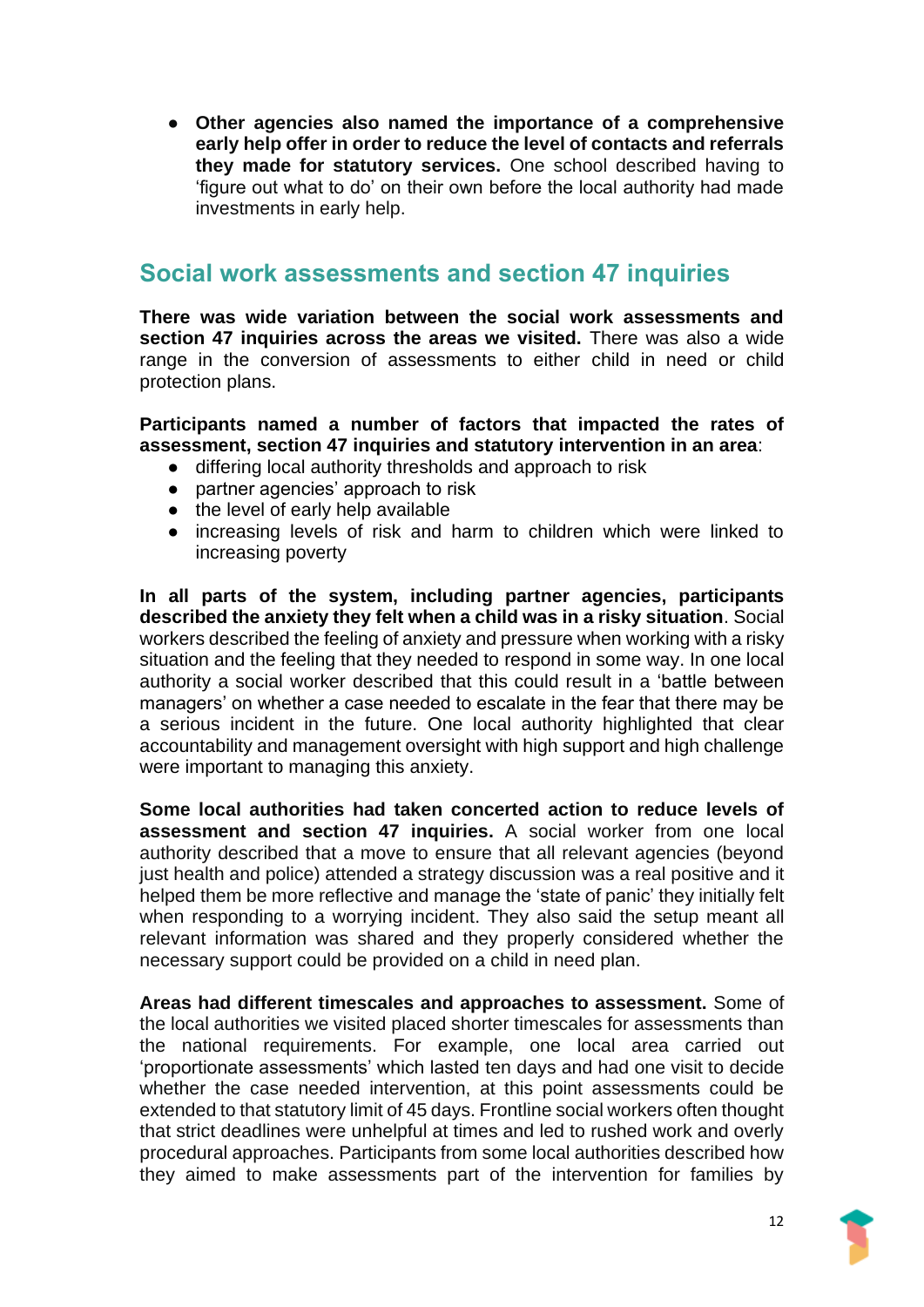ensuring that support was available as soon as they entered the service (for example one local authority had an intensive family support service embedded in their assessment team). Other social workers reflected that whilst this might be the intention caseloads and the demands of the role meant that it was very difficult to provide meaningful support at assessment.

**Local areas had organised their teams completing assessments differently**. Some of these models were designed to reduce handovers between workers.

- Assessment teams hold cases after transfer from the front door and take them to the end of an assessment or Initial Child Protection Conference. In large local authorities these tended to cover different geographic areas.
- A single team that carries out assessments, section 47 inquiries and then holds the case at child in need or child protection until it is closed or a child becomes looked after.
- A brief intervention team that carried out the majority of assessments and held cases if they thought they would be closed in 6 months, otherwise the case is passed onto a longer-term intervention team. The longer-term intervention team undertook assessments in the minority of cases where it was clear from the beginning that long-term work would likely be necessary.

# <span id="page-12-0"></span>**Child in need and child protection**

**There was a significant variation in the levels at which child in need and child protection plans were used across local authorities.** Participants thought there were a number of factors that played into this including:

- $\bullet$  the level of risk a child is in
- local authority thresholds and their approach to risk
- child and parental engagement

**The general offer of support tended to remain the same for families regardless of whether they were at child in need or child protection (although with more regular visits from a worker at child protection)**. Some local authorities had services which they prioritised for complex cases which were often at child protection, such as Family Group Conferencing and more intensive support services. Intensive services would generally co-work a case (but not as a case holder) and had the capacity to carry out multiple visits a week and some had availability 24 hours a day, 7 days a week. These intensive services were often targeted at children on the edge of care.

When asking participants whether child protection cases should have access to more services than child in need many did not think this was a good idea. They felt that support should be available regardless of the level of risk and this would incentivise plans to be escalated. This was particularly the case in local authorities with a strong focus on working with families at the lowest safe level. Practitioners thought that child protection did provide a clearer plan and more accountability for other agencies and families which could improve a child's outcomes.

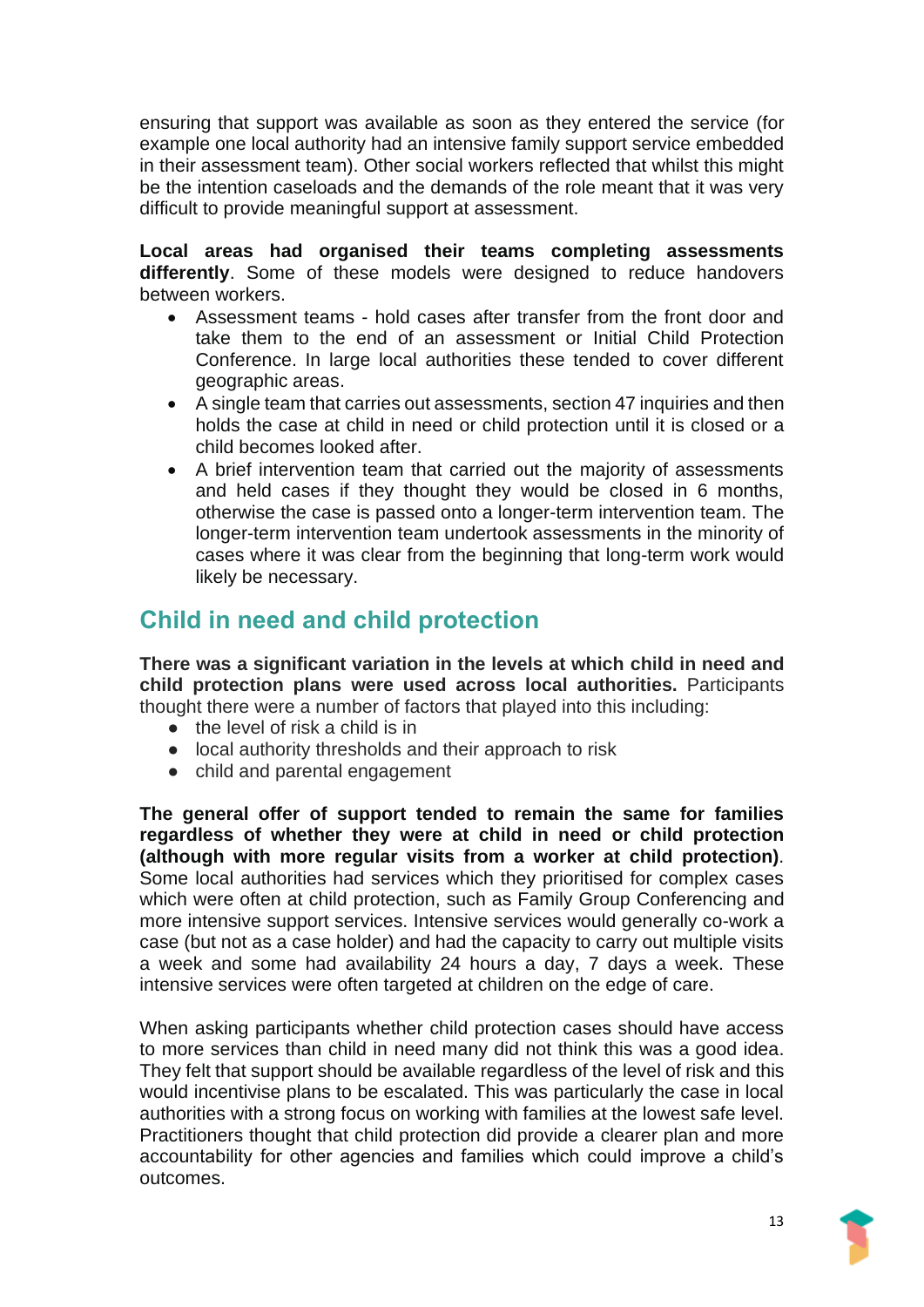**Social workers felt they had very limited ability to access financial support for families.** Participants from one local authority described their autonomy to do this at 0/10. Managers tended to agree that social workers should be able to access a certain level of financial support easily however overspends on s.17 often led to tightening up processes. Examples of approval required included:

- Team managers approving anything above £30 and head of service signing off anything over £2,500.
- Team managers not being able to approve a £2 bus fare.

**All local authorities structured their services so that child in need and child protection cases were held in the same team and there weren't handovers if a case moved between these categories.** Long-term teams were often locality based. One local authority split their safeguarding services, with one working with children under 13 and the other working with teenagers. When speaking to social workers about their role some were unclear about their role with families and some described feeling like their work mainly consisted of referring families and coordinating other services rather than working with them directly.

**Some Local Authorities had developed multi-disciplinary services.** One local authority we visited used the Family Safeguarding Model with multidisciplinary teams - this was universally seen as positive. Another local authority had mental health practitioners embedded in their team which they found helpful for supervision and directly working with families. Another local authority had locality-based teams with other agencies working in the same location; these included early help workers, police, health visitors, and benefit advisors.

#### **Peterborough** *Family Safeguarding teams*

Family Safeguarding is a model of system change where specialist adult practitioners are embedded within Family Safeguarding Teams of Social Workers.

The intervention is focussed on engaging with families in a strengths-based way, producing meaningful change through Motivational Interviewing. This model of intervention is designed to harness motivation and enhance readiness for change and is predicated on working in partnership with parents as well as direct engagement with children and young people.

The six Family Safeguarding Teams in Peterborough City Council are made up of a Team Manager, Senior Practitioner, Social Workers and Child Practitioners working in partnership with Adult Workers from Mental Health, Drug and Alcohol Recovery and Domestic Abuse and Perpetrator Workers.

Bringing together this shared expertise has enabled Family Safeguarding to

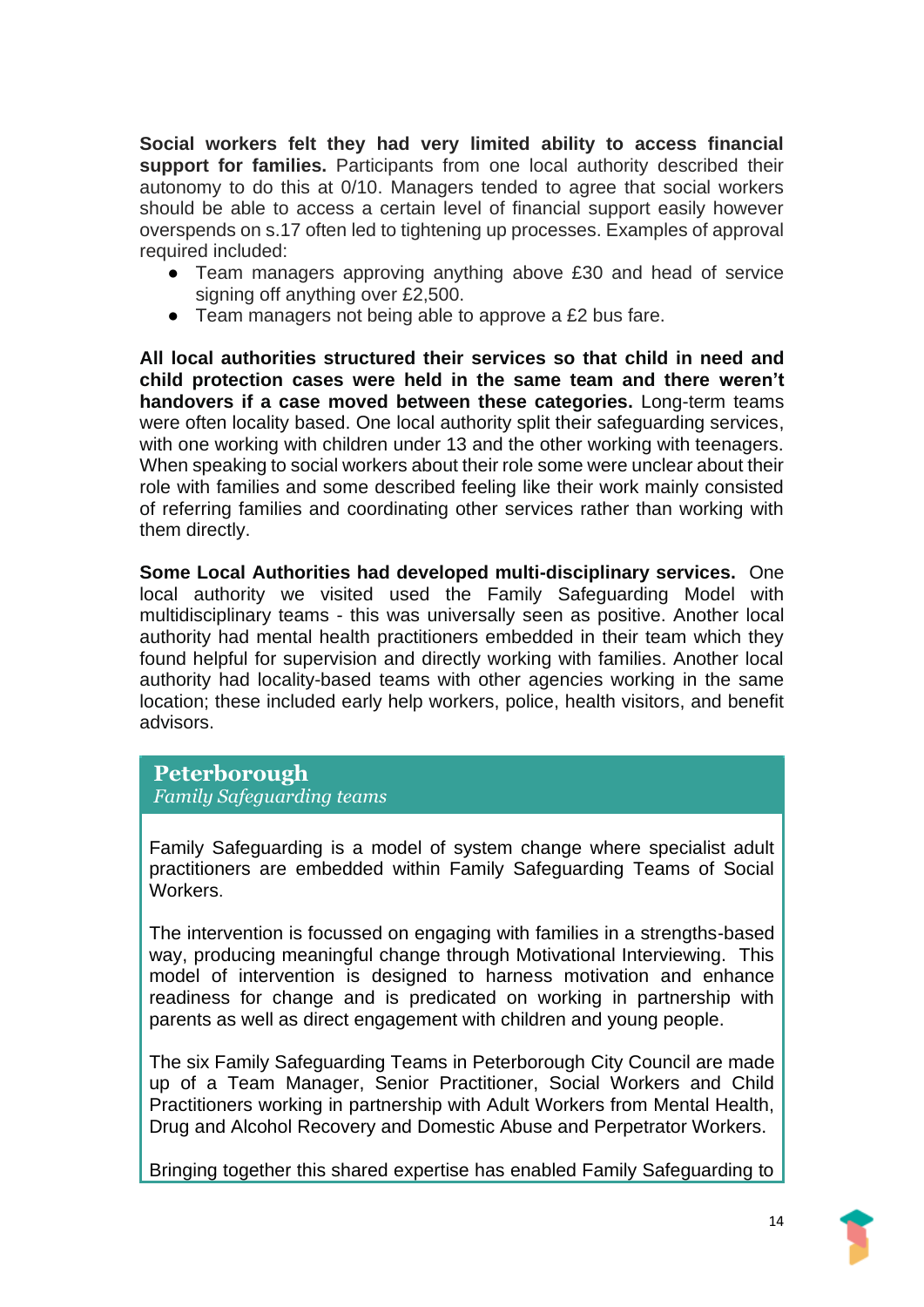grow from strength to strength since its implementation in 2017, providing more timely intervention, targeted at the most effective point to achieve the greatest possible change and to reach evidence-based conclusions about the most meaningful care plans for children. Family Safeguarding is now embedded in Peterborough thanks to close working relationships with partner agencies and a confident workforce based on shared learning resulting in improved outcomes for children and families.

In practice, this means delivering a personalised service to the presenting needs of the family without delay. The model captures information held by partner agencies involved and allows effective targeting and prioritisation of work, ensuring the greatest risk areas are addressed so as not to overwhelm families whilst also maintaining safety as the highest priority for children. Teams retain responsibility for children and families throughout intervention ensuring consistency. Family Safeguarding creates a space to review plans and actions with the family and regular Family Safeguarding Group Supervision provides a consistent space for teams, based in one location, to share and reflect on collective perspectives. This makes for a richer meaningful discussion to reflect, analyse and develop targeted plans to promote improved outcomes for children and families.

Family feedback is consistent in that families welcome the joint approach, reducing the need to tell their story to numerous professionals and knowing what is said is shared and utilised in the targeted support for the family.

The positive feedback from families is supported in the evidence in improved performance in Peterborough. Since the introduction of Family Safeguarding, there has been a 67% reduction in the number of children subject to Child Protection Plans and a 56% reduction in children coming into care compared to 2016 (the year before the model was implemented). When still required, there has also been much more timely use of the Public Law Outline utilising the multi-disciplinary team approach, and this has led to 25% fewer children and families becoming subject to care proceedings. These positive impacts for the Local Authority have also been reflected in the wider partnership network, notably around engagement with services, reduced episodes of relapse in drug and alcohol services, and general re referrals to services for families.

# <span id="page-14-0"></span>**Extra familial harms**

**Participants from all the areas we visited highlighted an increase in cases of extra familial harm.** More urban areas tended to see this as a longer-term trend whilst more rural areas saw the increase as more recent and rapid. The local geography was seen as an important factor in the prevalence and type of child exploitation - for instance close proximity to major cities was seen as a factor in increased county line activity. Children's homes that were used as outof-area placements were identified as places where exploitation occurred. Participants highlighted overrepresentation of different groups, particularly for Black and Mixed ethnic groups in areas with diverse populations. Boys tended

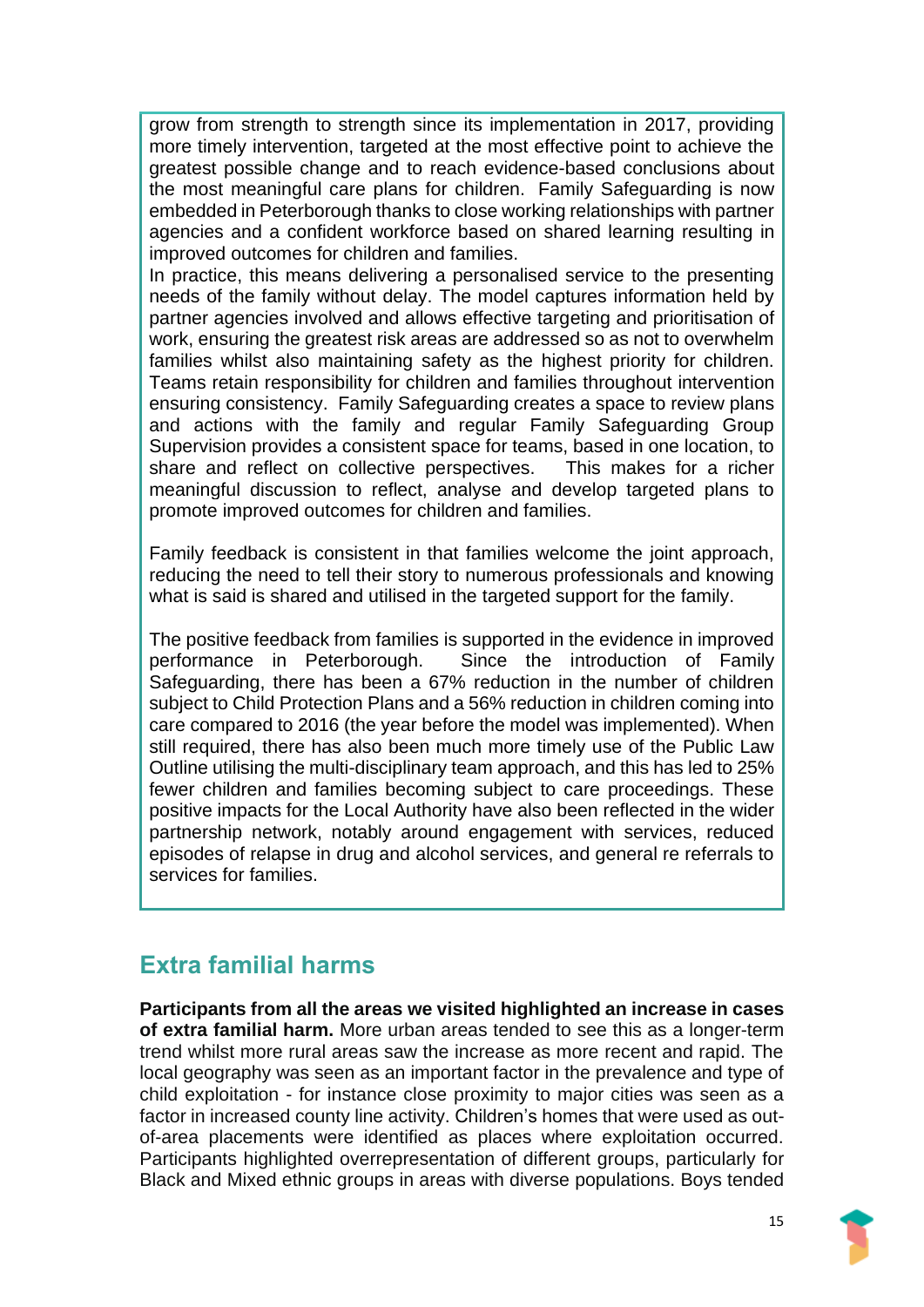to be overrepresented in child criminal exploitation (CCE) whilst girls were overrepresented in child sexual exploitation (CSE).

#### **Every local area had formed different organisational responses to harms that happen outside of the home often overseen by a sub-group of the Safeguarding Partnership.** These included:

- cases undergoing a specific risk assessment with a threshold for oversight from a central team such as a Missing Exploitation and Trafficked Hub (MET Hub) or an exploitation coordinator. These services facilitated information sharing and, in some cases, developed an 'exploitation plan' (seven local authorities)
- a specialist team which holds cases where harm happens outside of the home and is multidisciplinary (i.e. including a social worker, youth worker and teacher) (one local authority)
- a specialist multidisciplinary service which does not case hold but coworks the most complex cases with a social worker and with the consent of the family (roles included, police, psychologists, youth workers, social workers, drug and alcohol workers, speech and language therapists) (two local authorities)
- a service that holds all adolescent cases (13 years old and above) but are not specialist exploitation teams (two local authorities)
- one local authority had a system to identify young people at risk early on and find the best professional to provide early help. They told us that bringing together partner information following a police incident this reduced safeguarding referrals that lead to no further action from 80% to 35%

Alongside this some local authorities had commissioned services including youth services that were available to support cases with a referral (more detail in the next section). One other local authority was in the process of setting up a multidisciplinary team which would case hold and would integrate the Youth Offending Service.

### **Enfield**

#### *multi-disciplinary Adolescent Safeguarding Teams*

Enfield Council's Adolescent Safeguarding Teams and a Contextual Safeguarding Unit were developed in 2021 following a review of the offer to young people at risk of exploitation.

This identified a need to respond to young people's needs in a holistic way rather than with different teams located across services. Bringing together our Child Sexual Exploitation Team, Edge of Care Team and Missing Children Coordinator means that support to young people can be coordinated much more consistently and young people's outcomes improved. The teams are multi-disciplinary and include youth workers and an advisory teacher to improve education outcomes for the young people.

Each case worker works with a maximum of 12 young people enabling them to work more intensively with the family, using approaches such as the

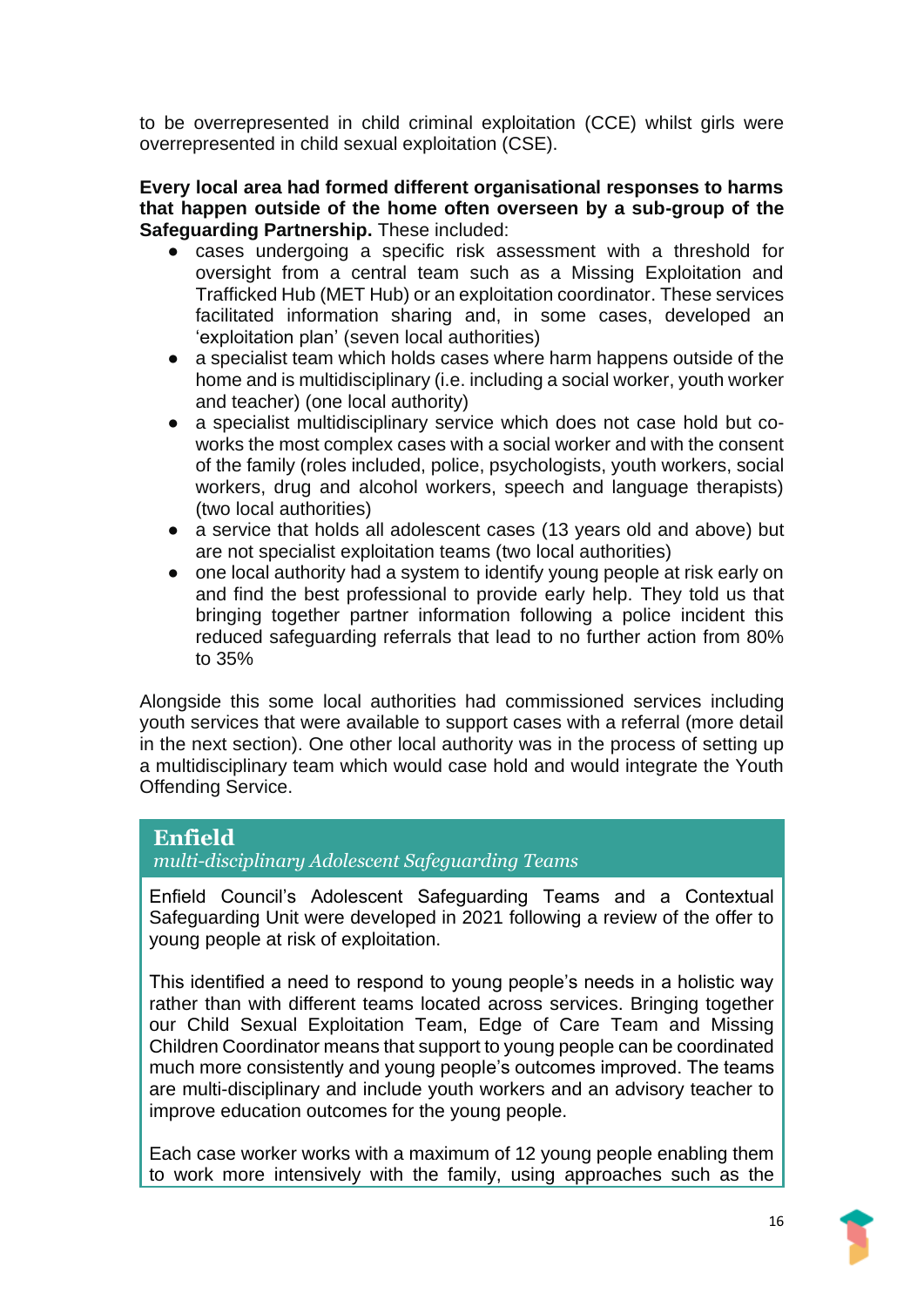FAMILY model for intervention. Work with families includes the use of Virtual Reality (VR) tools with parents and carers helping them to understand extra familial harm to young people and to develop strategies that reduce or disrupt risk.

An example of this work is the 'trauma informed exploitation workshop for parents co-facilitated by children's services and the Pupil Referral Unit which included videos to generate discussion on grooming and exploitation. Following this one mother requested follow-up one-to-one sessions to get more understanding, and then a session with her 13 year old child, where they were both supported to acknowledge ongoing exploitation. Following this the mother is now engaging with professionals and is playing an integral role in keeping her son safe.

Enfield has seen a year-on-year increase of young people being identified as being at risk of exploitation and since being established the Adolescent Safeguarding Team have worked with 58% of them. The impact of having a multi-disciplinary team has led to an improvement in young people's attendance at school, more young people who were at risk of suspension or permanent exclusion remaining in school as well as earlier identification and a timelier response to young people's mental health needs.

**All Local Authorities had a MACE (missing and child exploitation meeting) function which provided a forum for multi-agency information sharing and strategic approaches to tackling exploitation**. Local authorities often also had additional panels to coordinate multi-agency work such as a Pre-MACE (or MACE-triage) or other more operationally focused meetings. Frontline participants from one local authority provided examples of other meetings that used to manage cases and share information about extra familial harms: harmful sexual behaviours panels, child protection conferences, child in need reviews, youth justice case management meetings, and missing meetings. On the whole front-line participants found information sharing and planning forums were seen as helpful however at times participants found the number of them confusing. For instance, a police officer explained that the number of services and multi-agency meetings made it hard for officers to know where to make referrals resulting in frequent MASH referrals. We were also told about the importance of involving schools in these discussions.

**Participants often thought that whilst the identification of harm had improved, there was not enough resources to reduce the risk young people faced.** Some participants thought that additional risk assessments and exploitation plans alongside social work assessments and plans were overly bureaucratic. Specialist multi-disciplinary services were generally seen as effective and reduced the need for multiple-referrals and services due to their integrated design. Those that did not hold cases saw this as a strength as they did not have to follow specific statutory procedures and were more flexible as a result. Participants also commented that it could be difficult to engage families and young people due to the stigma associated with their involvement. Participants generally described the need for a more flexible approach to

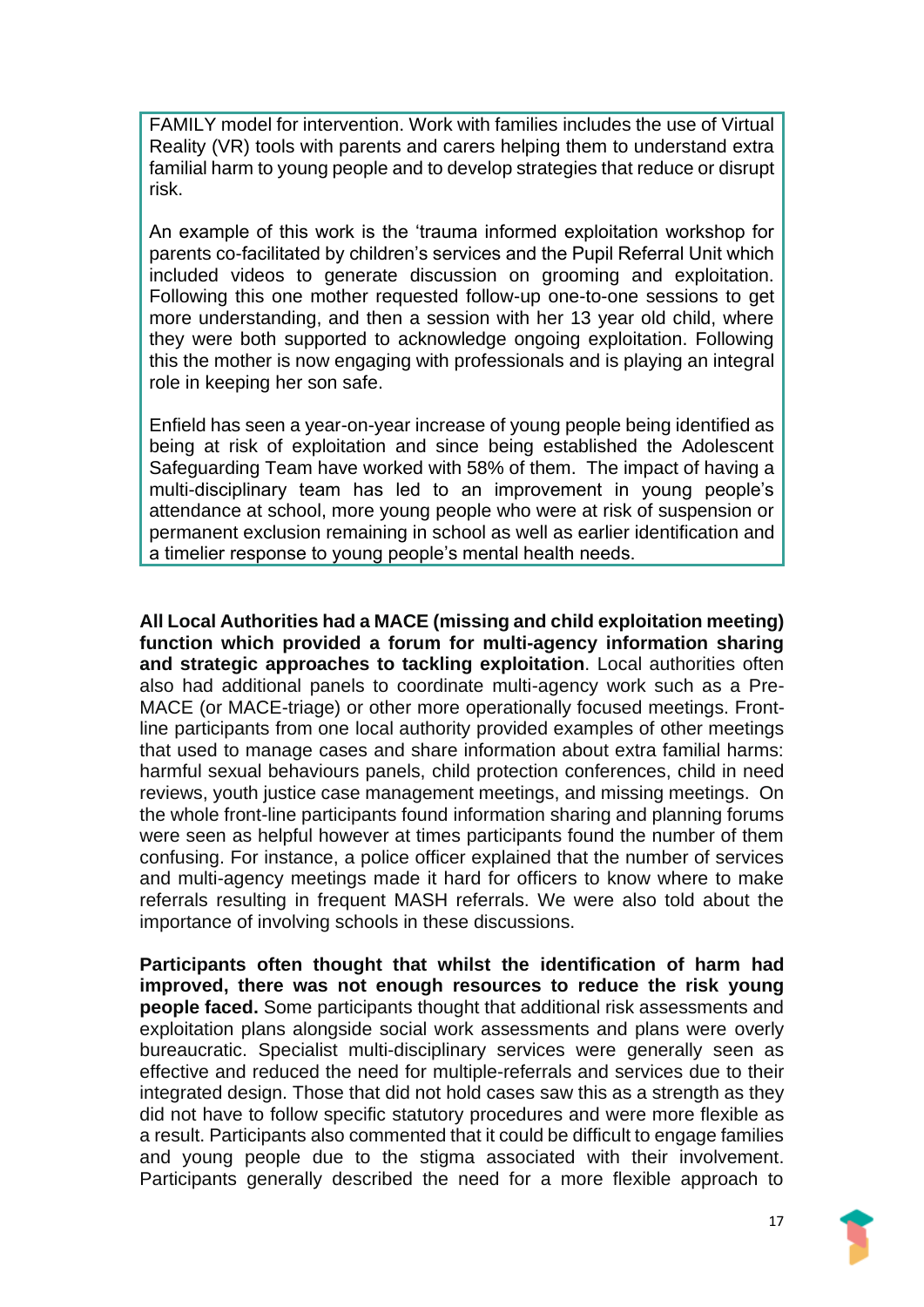working with harm outside of the home. This included making the most of preexisting relationships with the young person who often won't engage with social workers.

**Participants from most of the local areas did not think there was enough early and targeted youth intervention.** Good early intervention youth services were very positively regarded in the areas they were available. They were seen to be flexible to children's needs and able to carry out more intensive work than statutory services. In one local authority they noted that the service was very good but was not available to children if the case escalated and was allocated to a social worker. Other local authorities had youth workers coworking cases and during COVID-19 one local authority found youth workers had been particularly effective supporting families at the edge of care. Where there wasn't enough early help, practitioners thought that children could *"bounce in and out of services"*. Alongside this some local authorities had designed specific services to support children at risk of exploitation filling gaps where there were gaps in wider support such as mental health services.

#### **Participants from all areas thought that the current statutory framework is ineffective at responding to harms outside of the home.**

- local authorities had different approaches on whether to hold cases at child in need or child protection
- cases were often held at child in need as it was felt that child protection had a negative impact on the relationship with parents as it was daunting and carried a lot of stigma
- the use of section 47 inquiries was different across local authorities. Some local authorities tried not to use section 47 saying they were ineffective and had a negative impact on parents but recognised that at times they 'can't avoid' an investigation due to the severity of the risk
- the fact that social workers often have to classify child protection cases under the category of neglect was seen as unhelpful
- some participants described that the standard social work assessment did not work effectively for extrafamilial harms particularly where the young person did not want to engage - workers might need to work beyond statutory timescales to engage and build a relationship with a child or young person
- participants from some local authorities described sometimes getting "*stuck in a rut*" of having multiple strategy discussions and section 47 inquiries on the same case which distracted from intervention and did not have meaningful outcomes
- all areas described visiting young people more frequently when they were held on a child in need plan

#### **Two areas we spoke to were using different approaches to holding and managing these cases.**

- one local authority held all cases where there were no concerns about the parents on child in need but held community risk management meetings with an independent chair to ensure that the case had the oversight and multi-agency coordination of a child protection plan
- another local authority described using a similar multi-agency meeting

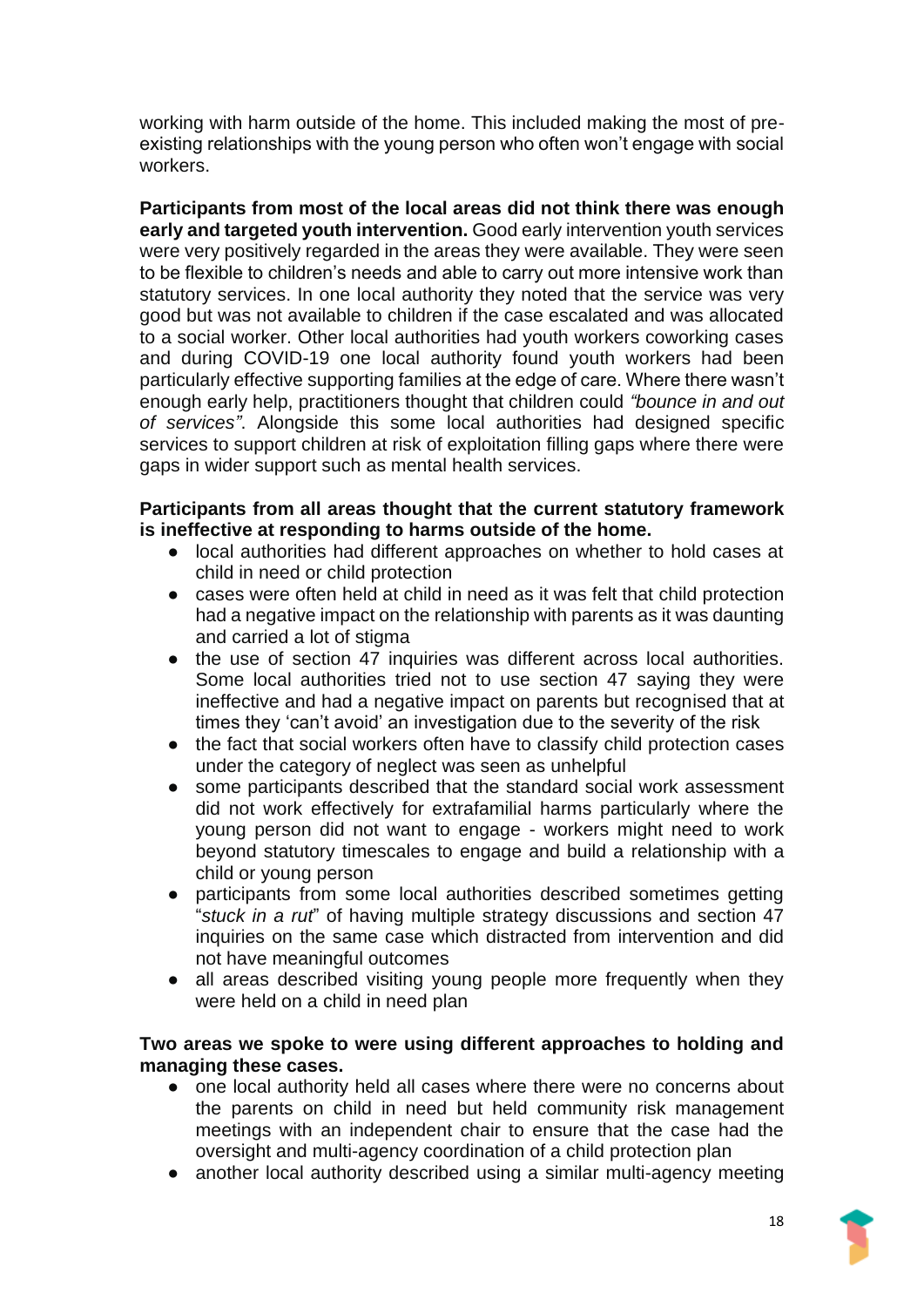instead of a child protection conference and focused on ensuring that the right people were around the table (for instance a community safety police officer rather than from the child abuse investigation team)

**There were differing views on who held responsibility for a case**. In one area social workers thought that responsibility for a child was unclear but some social workers thought they held responsibility. The police in this area identified that at times officers did not see a role for themselves after making a referral and that this needed to change. In another area the police saw their role as leading when there was a crime. In another, participants described that social care tended to take a lead on CSE and youth justice lead on CCE, and that there were sometimes partnership meetings between youth offending services and social care to decide who held case responsibility. Some participants said that they wanted greater integration between youth justice and social care - for instance with the ability to share assessments. Participants named the length and complexity of the AssetPlus assessment used by the Youth Offending Service.

**We regularly heard that national policy made alignment at the local level difficult.** This was particularly the case with Department for Education, Ministry of Justice and the Home Office policy. For instance, participants described finding it difficult to know whether to prioritise, social care, youth justice and community safety legislation and guidance which often contradict. They also highlighted challenges in accessing case information in youth justice systems, and that it was difficult to link up services where a child had moved between police services and local authorities. The National Referral Mechanism was largely seen as ineffective and was described by one participant as 'not fit for purpose.' Two areas we visited were piloting the devolved decision making model and saw the impact of this as positive.

**There were different approaches to transitional safeguarding when children turned 18**. One area with a specific service for harms outside of the home were able to continue to hold cases for children who turned 18 up to 25 years old. Some areas held meetings with adult social care and services to arrange a hand-over. In other areas participants did not think there was much support available for those that turned 18 and said that they didn't see the point of assessing older teenagers as they would not be able to access services.

### <span id="page-18-0"></span>**Children with disabilities**

We covered services for children with disabilities on eight visits. **All of the local authorities had a specialist children with disabilities service and there were a number of different delivery models:** 

- a separate 0-18 service which works with a family from assessment, at child in need and child protection and children in care.
- a separate 0-25 service which integrates child and adult social care, and works with a family from assessment, at child in need and child protection and children in care.

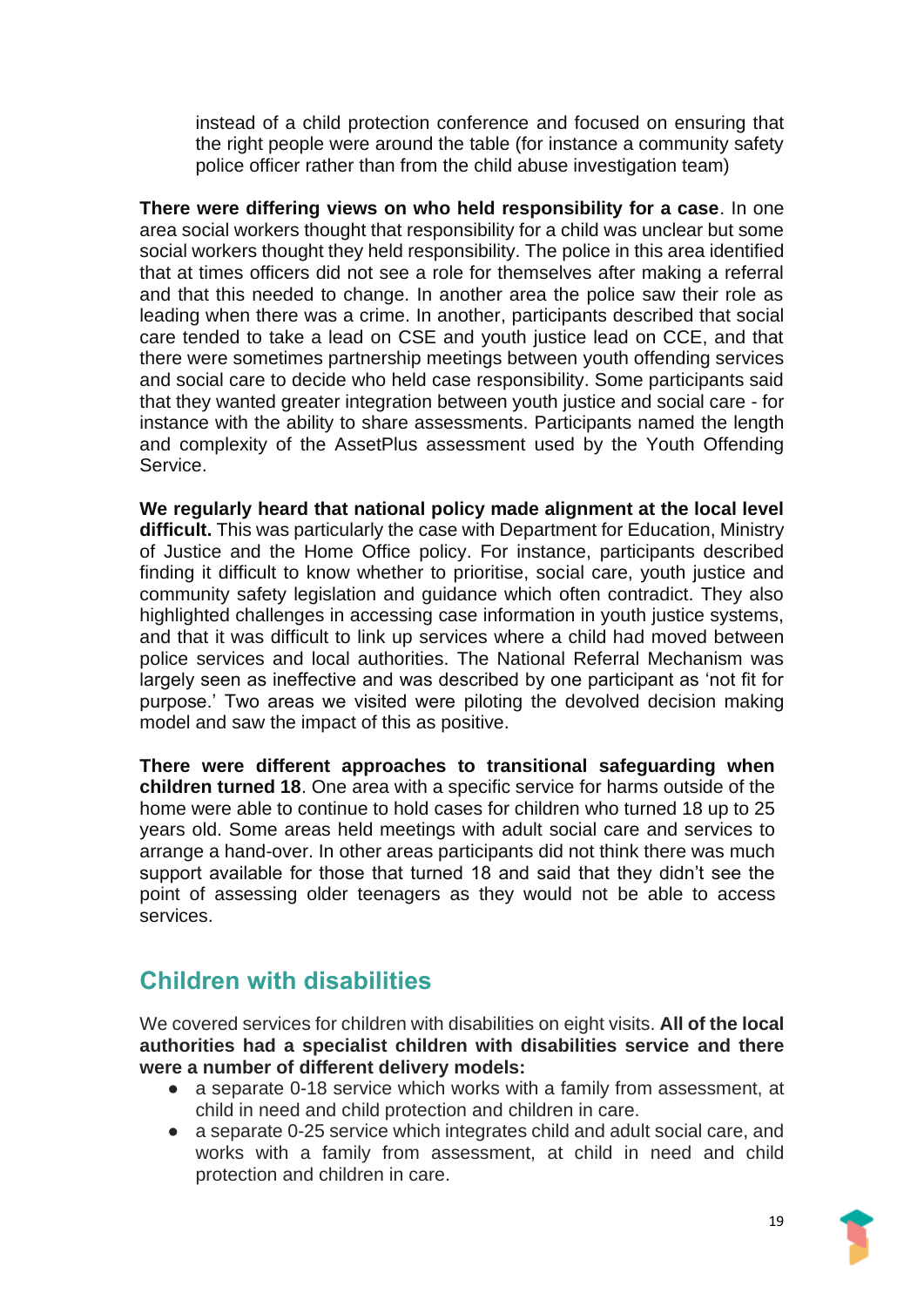● a 0-25 service which is co-commissioned by the Clinical Commissioning Group (CCG) and local authority providing integration between statutory social work and health- services

#### **Southampton**

*co-commissioned children with complex disabilities team*

Southampton City Council has a well-established, integrated service for children with disabilities. There was broad consensus by participants that this was a good and effective service. The team is a specialist integrated service for children with complex disabilities commissioned by Southampton City Council and Southampton City Clinical Commissioning Group. It recently moved to sit within the SEND service. The aim of this is to provide integration across both statutory social work and health-based offers, and participants felt it had promoted strong coordination removing organisational barriers and challenges.

The service's multi-disciplinary team has provided high quality and support for children. Good-quality and specific assessments identify children's needs, resulting in targeted interventions to meet these needs. The service uses imaginative approaches to working alongside children to gain their views and understand their day-to-day experiences. The offer for Southampton children and families has recently been expanded to include lower-level disability needs, through the Children and Learning Service's Destination 22 improvement programme and service redesign.

**Some teams could only be accessed through the children's social care front door whilst others took referrals directly**. Some participants thought that the main front door often had a safeguarding focus and alternative entry routes were important. One local authority was reviewing whether there should be an alternative entry route outside of the MASH.

**Transitions where children turned 18 were an important part of the service design and some local authorities had a 0-25 service**. That said participants in one local authority with such a service still thought there was a drop off in the package of support available once a child turned 18 (for instance moving to adult mental health services). Services that ran to 18 had a transition process where a case was handed over to adult services. Participants in one local authority thought that this was generally robust but at times was not started early enough to help prepare a young person for independence and line up the necessary support. They thought this issue was exacerbated by increasing numbers of older children entering the system for the first time often with a late autism diagnosis.

**Alongside specialist children with disabilities teams all local authorities had short breaks provision.** There were also educational psychology and occupational therapy services. Some areas had specialist targeted and expert support based in a day centre or respite provision. Access to short breaks, both

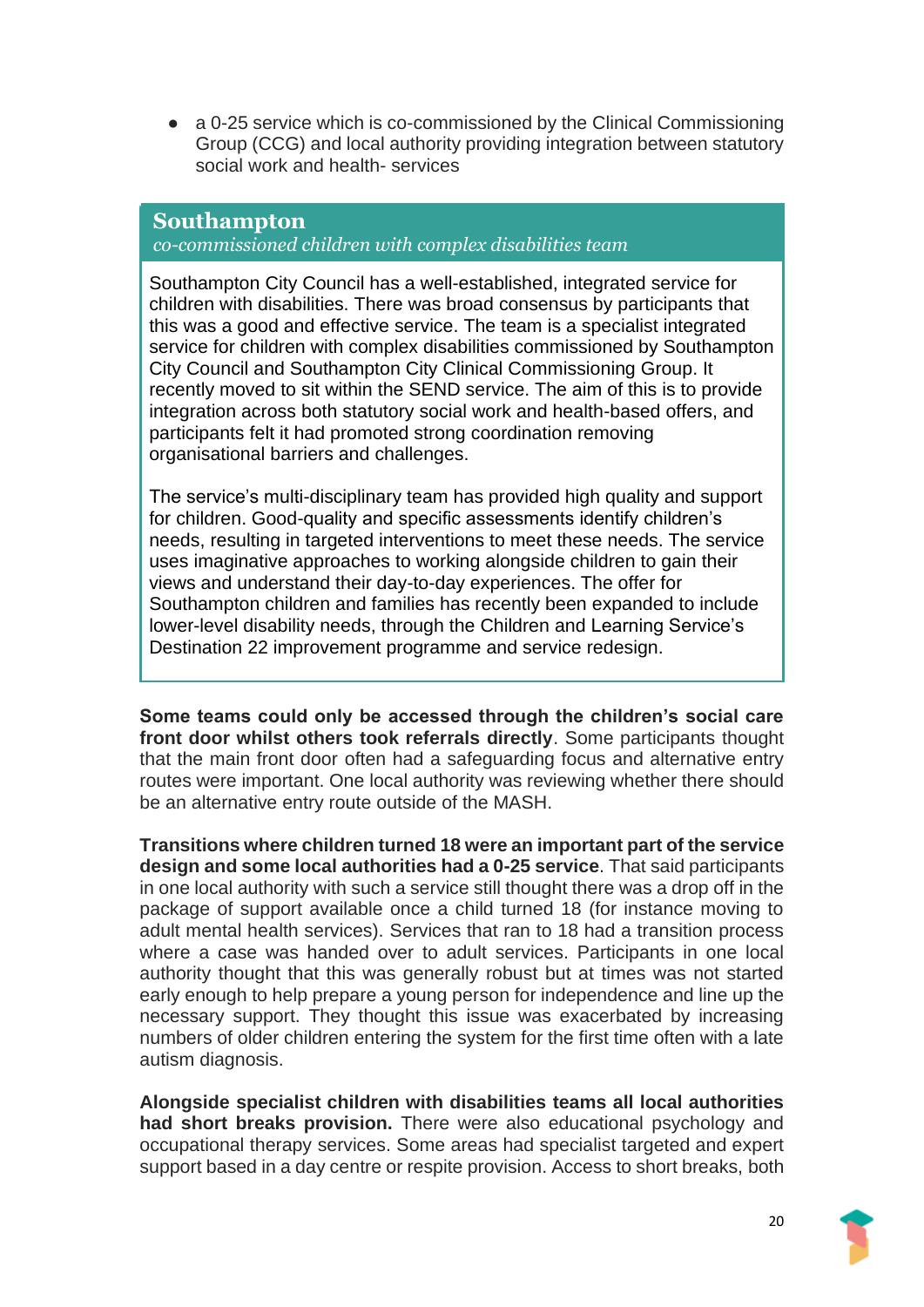in terms of funding and being able to commission specialist placements was seen as important across local authorities.

**Nearly all participants thought that there was increasing need for disability services.** Participants from one local authority reported that the number of under-fives with an Educational Health and Care Plan increased by 13% between 2019 and 2020. Participants from across all the local authorities said there was a notable increase in children with autism. This included an increase in very high-needs and high-risk cases which often resulted in children requiring a tier four Children and Adolescent Mental Health Services (CAMHS) bed.

**Most participants thought that there was not enough support available for children with lower levels of need**. Participants said that specific early help services for children with disabilities were lacking meaning that families received more generic support which may not meet a child's behavioural, social or emotional needs. Participants from one local authority said that families were often sign-posted rather than provided support. Participants from another local authority said that there were not enough services for families to use all of their short-breaks allowance.

**Most local authorities had a more specific and targeted offer for children with higher needs**. For instance, one local authority had seven-day-a-week service for disabled children with specialist support from a range of professionals. Another local authority had a specialist respite centre with therapeutic support. These services were seen as highly valuable and effective however were not available to most young people.

**Supporting children with autism and complex behaviours was seen as an area of acute and growing need**. Local authorities described long waits for children to be assessed and receive an autism diagnosis. Most areas described the challenge of children who had both behavioural and mental health needs with neither mental health nor children's social care feeling equipped to manage the case. We heard from CAMHS practitioners that they did not think CAMHS was necessarily the right service for these children whilst social workers often felt that the level of need (such as self-harm and attempted suicide) required mental health input. Some participants identified that this tension was partly due to tight resources for both organisations. Participants from some areas described working together to agree a joint approach to these cases, and some participants called for more national coordination and commissioning of tier four CAMHS placements.

**Generally, when assessing families, the local authority would use a standard section 17 assessment rather than one tailored to children with disabilities.** This was seen as challenging by some participants as they felt the "*one size fits all approach*" did not work well for families of disabled children. Social workers from a local authority that uses Signs of Safety noted that it required them to write a 'danger statement' on the assessment which was often not well received by parents. This local authority explained that they had previously had a separate assessment for disabled children but that Ofsted had

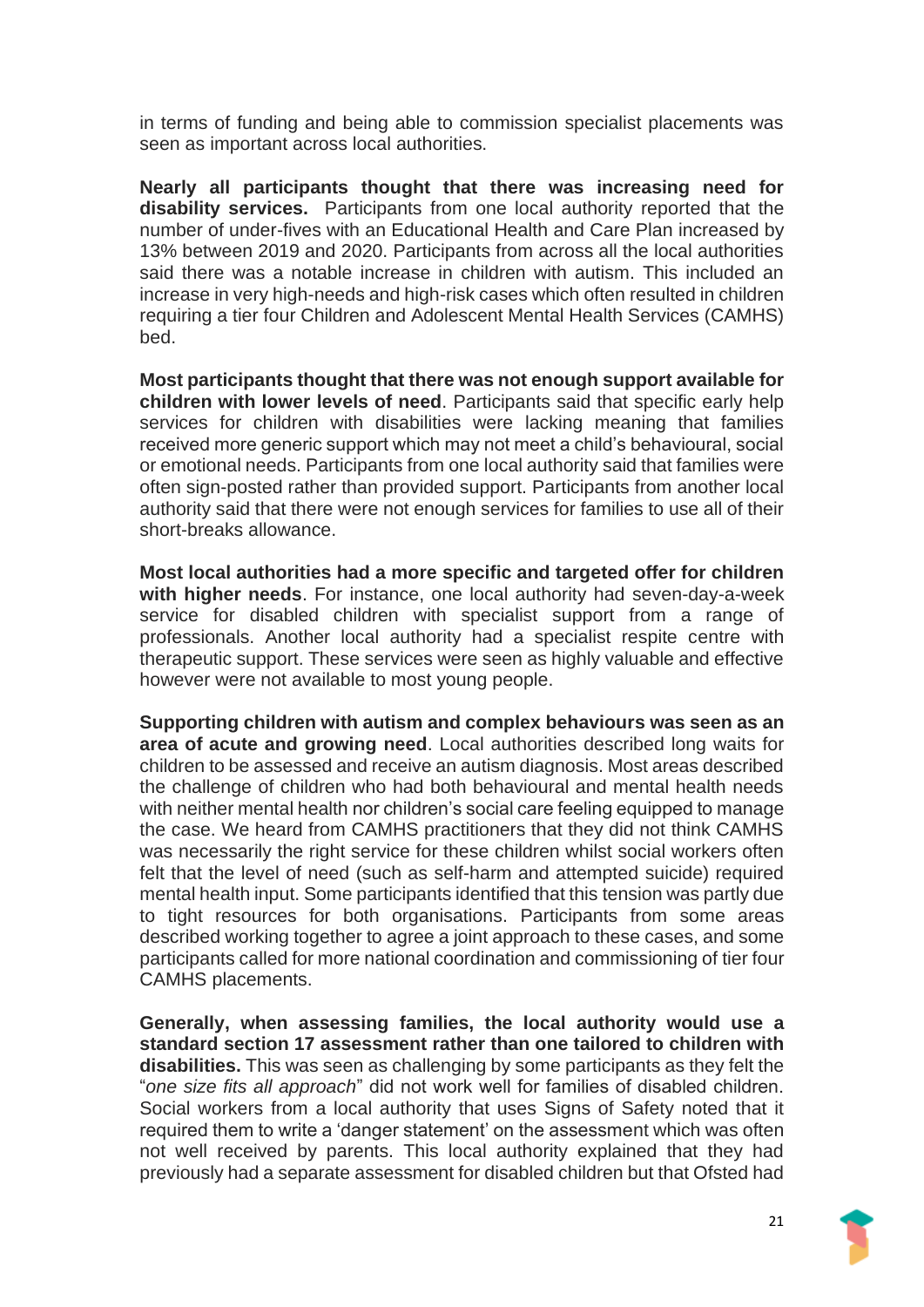said that it needed to be standardised. They now have an additional section to the assessment that largely replicates adult social care assessments which social workers said felt duplicative. Some local authorities explained that they tried not to use section 17 assessments where possible, and they explained to parents that it was not necessary to access their short breaks provision. Instead, they would use a specific assessment to assess the needs of the child.

**Child in need plans for disabled children were used differently to safeguarding cases**. One participant described that child in need cases in the disability team could be "*short breaks child in need"* where a package of support was provided but little additional work was done and "*true child in need"* where there were more complex parenting or safeguarding issues. Participants from different local authorities described how low-risk child in need cases would be visited and reviewed less frequently than those with safeguarding concerns, and some did not have a specific social worker holding the case but would be reallocated when an assessment was required. Most local authority disability teams continued to hold a case where there were safeguarding concerns and would take cases through to court and if a child was in care. A minority of local authorities co-worked these with the safeguarding team.

**The majority of areas had a joint-commissioning panel where the local authority and health agreed funding on a case-by-case basis for complex cases**. Participants from one area had sought to reduce the delays this could cause by allowing children and families to access provision before the split of funding was agreed - this was agreed to be a positive step by participants. However front-line social workers in another area perceived health to be very reluctant to pay for bespoke services and that meant that children were often using more generic already commissioned services that did not meet their needs.

**Some areas had developed different approaches which made the process of agreeing shared funding easier**. In one local authority there was a pooled health and social care budget for the panel that decided on access to services for complex cases. This was viewed very positively by health, social care and education professionals we spoke to. It was however noted that increased demand was creating budgetary pressures, this could bring more strain to relationships and particularly where a child's needs were more clearly attributable to one partner's than others. One area had developed an entirely co-commissioned and integrated health and social care service for children with complex needs which made funding support for these children much simpler.

# <span id="page-21-0"></span>**Children entering care**

**The local authorities we visited had significant variation in the number and rate of children entering care through public law proceedings. When discussing what drove these differences participants named a number of factors:**

• the level of deprivation and its associated factors in the local area was

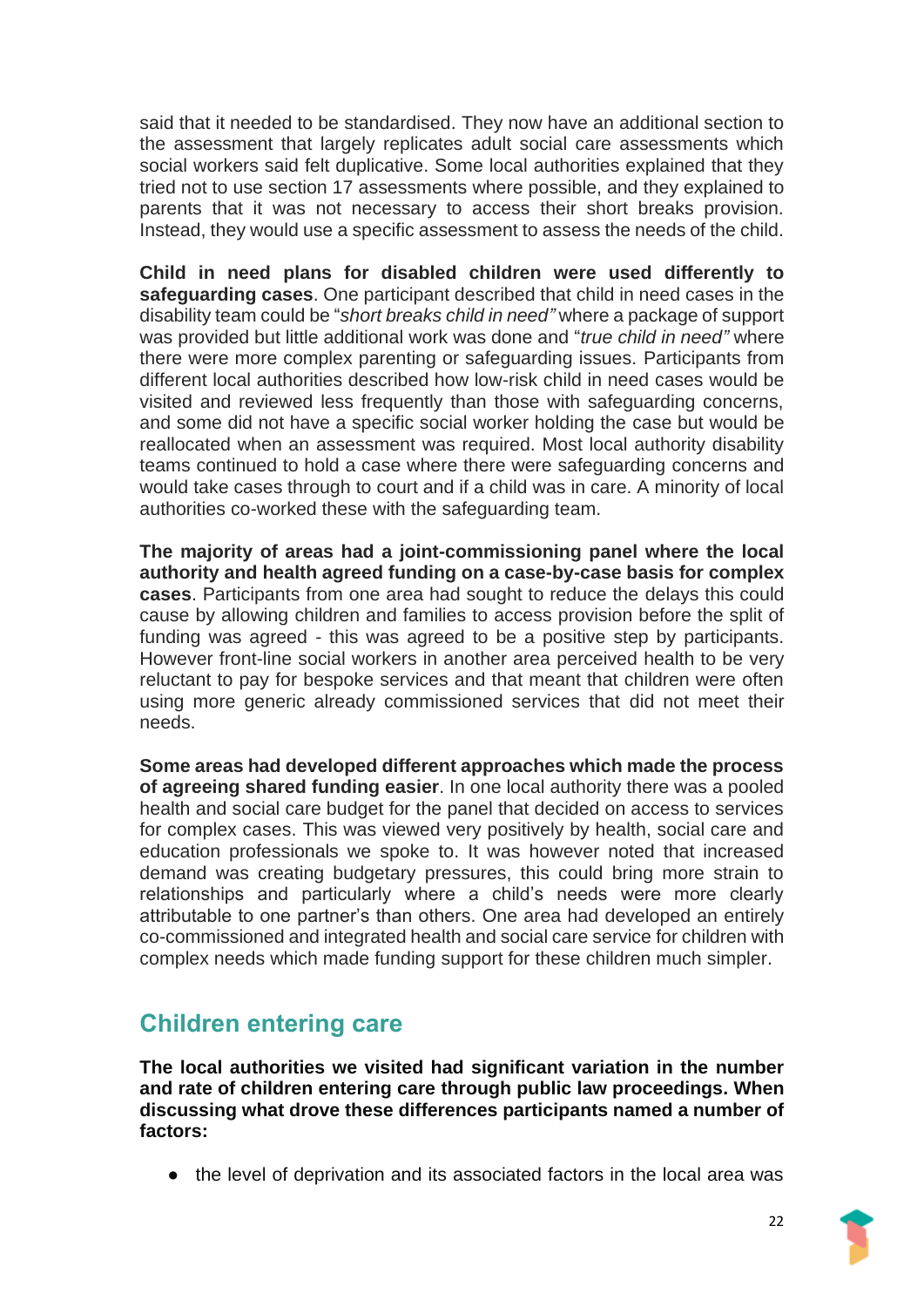seen as the primary factor

- the sufficiency and quality of early help and community services available in the area
- the availability of intensive edge of care services were seen as important to avoiding care
- participants from some areas thought lower caseloads, a no-blame culture and multi-disciplinary team meant risk could be held at a lower level
- participants described how historic events where risk was missed in an area could lead to lower thresholds. A participant described different 'waves' of issues impacting an area's capacity to hold risk
- participants thought that other agencies could put pressure on social workers to enter into proceedings
- participants from some areas thought that lawyers would advise preproceedings or proceedings if the threshold was met, regardless of whether this made sense for the case

**All local authorities had a form of legal gateway panel or individual legal planning meetings to decide whether to start pre-proceedings or care proceedings although there were differences in their focus.** These all tended to involve a social worker or manager presenting a case to lawyers and senior leaders in children's social care. Some local authorities described how they often decided not to enter into pre-proceedings or proceedings and that they saw this as crucial in ensuring that senior leadership were also happy to hold risk, and this wasn't purely a decision for team managers. Other local authorities described how the focus was on doing everything possible to avoid a legal gateway panel and as such there was rarely any dispute about whether a case should progress into the legal arena. One area described the meeting as a place for healthy debate with a broad range of perspectives considered but with a focus on working at the lowest possible level of intervention, participants in other areas described it more as a legal meeting to decide whether threshold was met.

**Pre proceedings were described by all areas as a last chance for families to make changes and avoid care.** Activities completed in pre-proceedings included carrying out assessments (such as parenting assessments) and providing targeted support. There were examples of imaginative and intensive work carried out at this stage to avoid care, but participants also thought that often cases were already at crisis point and so the required changes were not always achievable. The availability of intensive support services was seen as key. Pre-proceedings tended to have senior management oversight - for instance in one local authority there was a 'Care Pathway meeting' chaired by the Assistant Director and with local authority lawyers present.

**Participants named a few specific challenges with the pre-proceedings process.** These were:

- the legal aid available to families not being sufficient
- when families did not instruct a solicitor
- that the legislative framework could be overwhelming for families with both Public Law Outline and child protection processes happening in

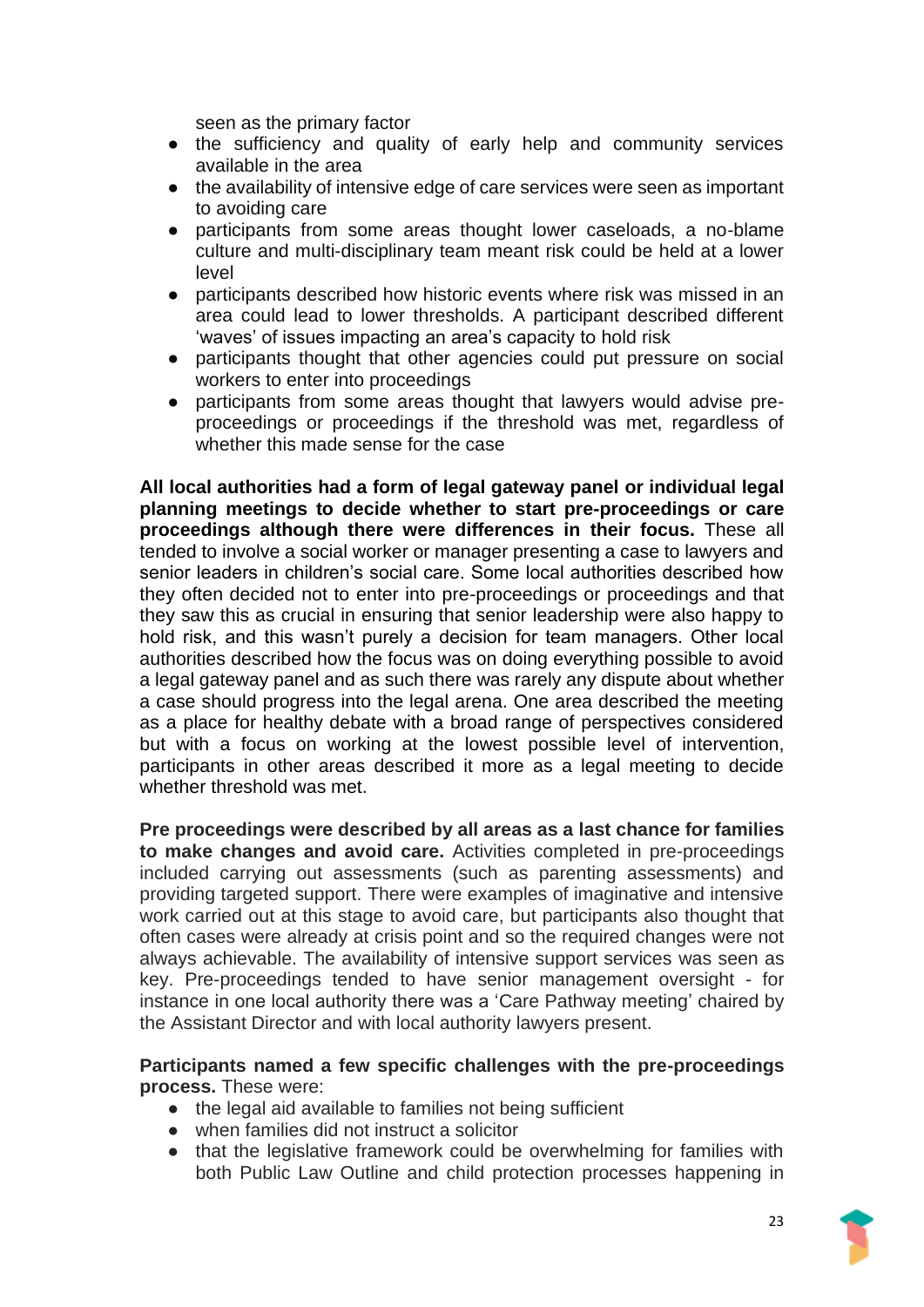tandem. Practitioners said they received feedback from families that they are confused by the multiple meetings and they have a limited time to make changes

#### **Bath and North East Somerset**

*Fostering Families: supporting family networks as an alternative to care*

Fostering Families is a new provision which aims to provide vulnerable families with an emotionally invested Fostering Families carer to provide support long term support and safety so that children can remain at home.

Fostering Families support can include respite care and daily visiting for new parents, support with establishing routines and responding to challenging behaviour. They also help support and develop key life-skills such as cooking meals, managing appointments and bills, keeping the home clean and accessing support and activities in the community.

Fostering Families carers benefit from individualized allowances, and activity-based provision. They have support from their supervising social worker an out of hours services, and support groups.

Fostering Families uses a theoretical foundation and value base including principles and assessment methods from the Dynamic Maturational Model of Attachment and Adaptation (DMM), such as the Adult Attachment Interview (AAI). This is utilised in both the assessment of the carer and the family in need of support, providing rich and valuable information about matching and potential vulnerabilities in the relationship between carers and families.

Fostering Families service has approved four sets of Fostering Families carers. Three are matched with families one of which has been for 4 months. We can see that there are tangible benefits with the initial goals identified by the family beginning to be achieved.

**Childrens Guardians' caseloads were thought to be too high.** Participants from local authorities highlighted that children's guardians were often unable to meet children and families enough to build a good relationship and come to an informed opinion. They highlighted how much influence the guardian had in proceedings. The majority of participants including the judiciary thought this was largely driven by their workload. The judges we spoke to said the Guardian's role was crucial in informing their decisions.

**Judges were of the opinion that local authorities very rarely came to court too early but that at times the necessary work had not been done with**  families. In contrast local authorities described frustration when judges requested new versions and updates to assessments that had been completed in pre-proceedings which led to further delay. They noted that this was often due to backlogs in the courts which were exacerbated by covid meaning that assessments were out of date. Social workers also raised concerns about the

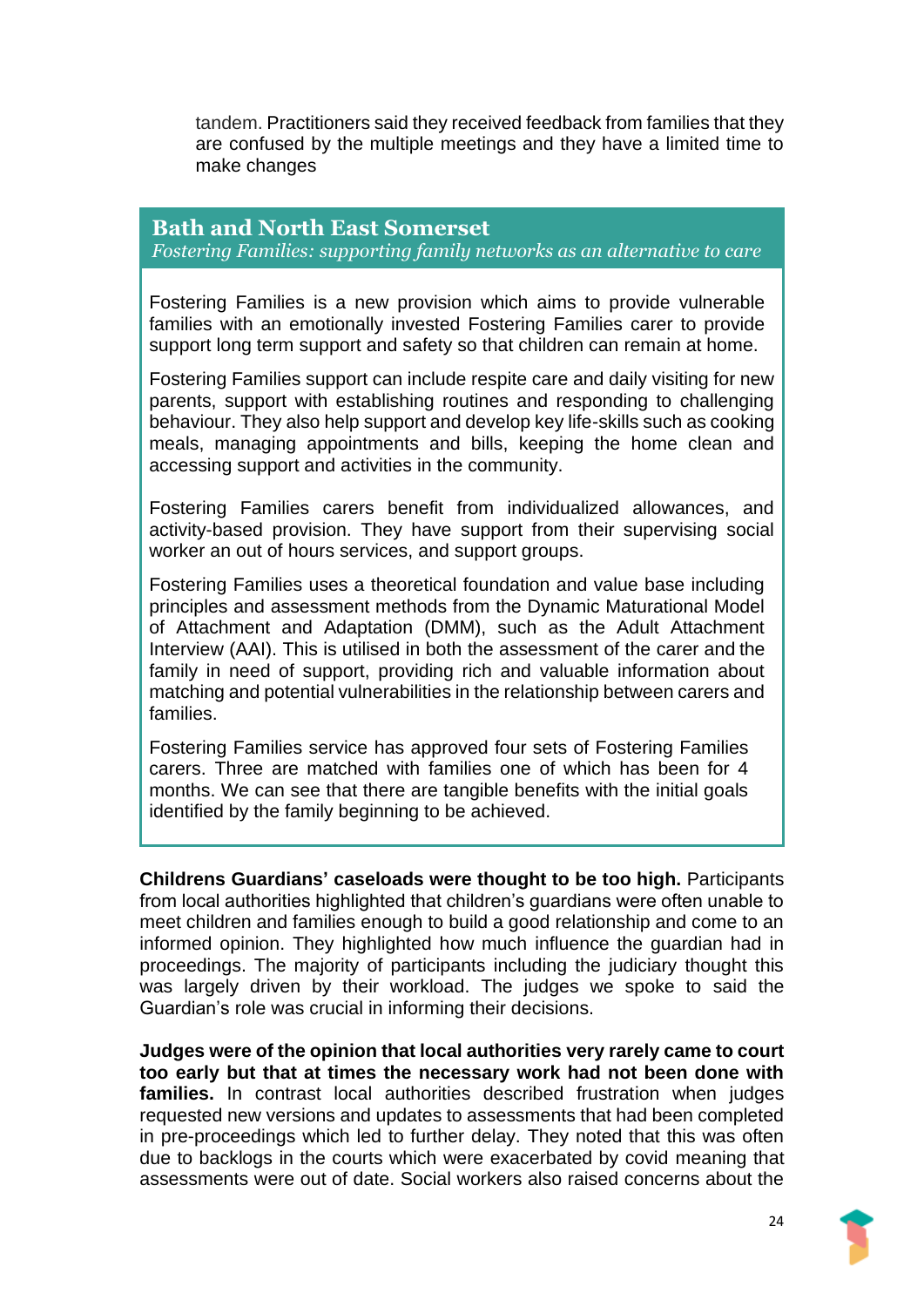quality of assessments by independent social workers requested by the court. There were mixed opinions across the areas we visited about the effectiveness of Local Family Justice Boards and their ability to tackle local family justice issues. Judges felt that it often depended on the individuals involved and some did not think their observer status was helpful. Family Drug and Alcohol Courts were available in two areas we visited - they were both seen as very effective services although the number of cases suitable for this approach were limited.

**A number of local areas had developed post-removal support services for parents and found it effective.** There were different models of delivery including using pause and developing in-house services.

#### **Cumbria**

*PAUSE – supporting mothers who have had a child removed*

Cumbria County Council has introduced a very successful PAUSE programme in 2017 which works with women who have experienced or who are at risk of repeated pregnancies that result in children needing to be removed from their care. Many of the women have experienced trauma and loss including violent and abusive relationships, issues with mental health, drug and alcohol addiction, housing, and financial issues.

To date PAUSE Cumbria has supported 97 women to take a pause to take control of their lives, through intensive relational based support and interventions. Committed practitioners provide practical, therapeutic, and behavioural support. They are non-judgemental supporting women to help themselves by building trusting relationships to help break destructive cycles and find new ways to overcome their problems.

Cumbria Pause has significantly improved women's lives. Examples include:

- none of the women who have completed the programmes have returned to the family court with another child
- all women are registered with a GP and have had access to Sexual Health advice and interventions
- all women who have completed the programme are having contact with some or all their children. 71% reported a positive or very positive relationship with their children, a significant increase from 29% at the beginning of the programme, and five women are having written contact with their adopted child for the first time
- the number of women who reported feeling unsafe most or all the time in their property fell by 30% over the course of the programme to just over 10%
- ten women have accessed further education, two women are in paid employment and one is in voluntary work
- all women have been supported to access appropriate benefits and some have seen significant financial back payments

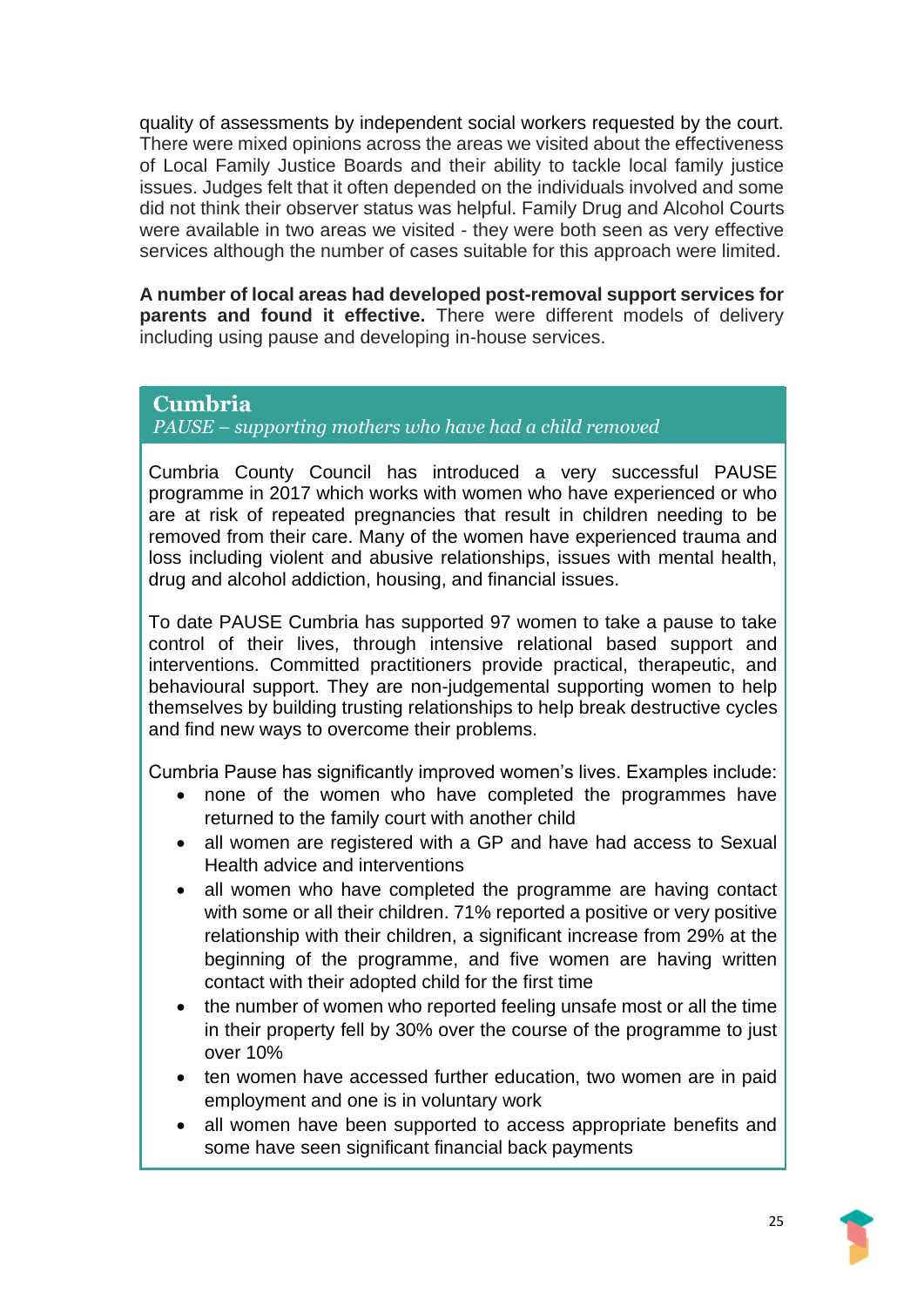• 67% of women accessed mental health services when part of the programme, this was 11% prior to joining

Women who have used the Cumbria PAUSE service have also made their voices heard at national and regional levels including, improving Letterbox Contact and contributing to a Maternal Mental Health Report in Liverpool. One woman is on the National Advisory Board for PAUSE.

# <span id="page-25-0"></span>**Kinship care & Reunification**

**Social workers and managers generally saw kinship care as a very important option and as preferable to a child entering care.** This was an area of strategic focus for a number of local authorities who were carrying out reviews and introducing kinship strategies.

**Participants thought that early identification of kinship carers was crucial.**  Nearly all local authorities had a Family Group Conference (FGC) offer which was seen as the main way of identifying potential kinship carers. One local authority used family solutions approach in their practice which included early 'family solution meetings' instead of an FGC. Participants thought that FGCs often occurred too late in the process, and some local authorities had responded to this by offering an FGC to all families at the initial child protection conference. Participants highlighted the challenges of involving family and asking about potential alternative carers early on as this could be experienced as stigmatising by a parent and give the false impression that they were looking to remove the child. FGC coordinators we spoke to explained that they did not make this a focus of the session (particularly before pre-proceedings) but rather asked the wider family and friends how they would support to overcome challenges.

**The majority of local authorities completed viability assessments once a case entered pre-proceedings.** Participants from one local authority described completing viability assessments earlier than this. Participants in two local authorities thought that there were too many positive viability assessments that resulted in a negative kinship assessment. Participants in kinship teams thought that this was due to viability assessments being too short.

**Participants generally thought that the assessment requirements for kinship carers were too high.** Participants generally thought that kinship carers should not be assessed to the same standards as "professional foster carers". They noted that the assessments could be overly intrusive on family members, for instance carrying out financial and DBS checks. Participants thought the strict criteria - such as a child not being able to share a room - were unnecessary for kinship arrangements and could be a barrier to placements that would be in the child's best interests. Participants who carried out full connected-persons assessments described for kinship carers described having some "leniency" to reflect that family members may have a more complex and

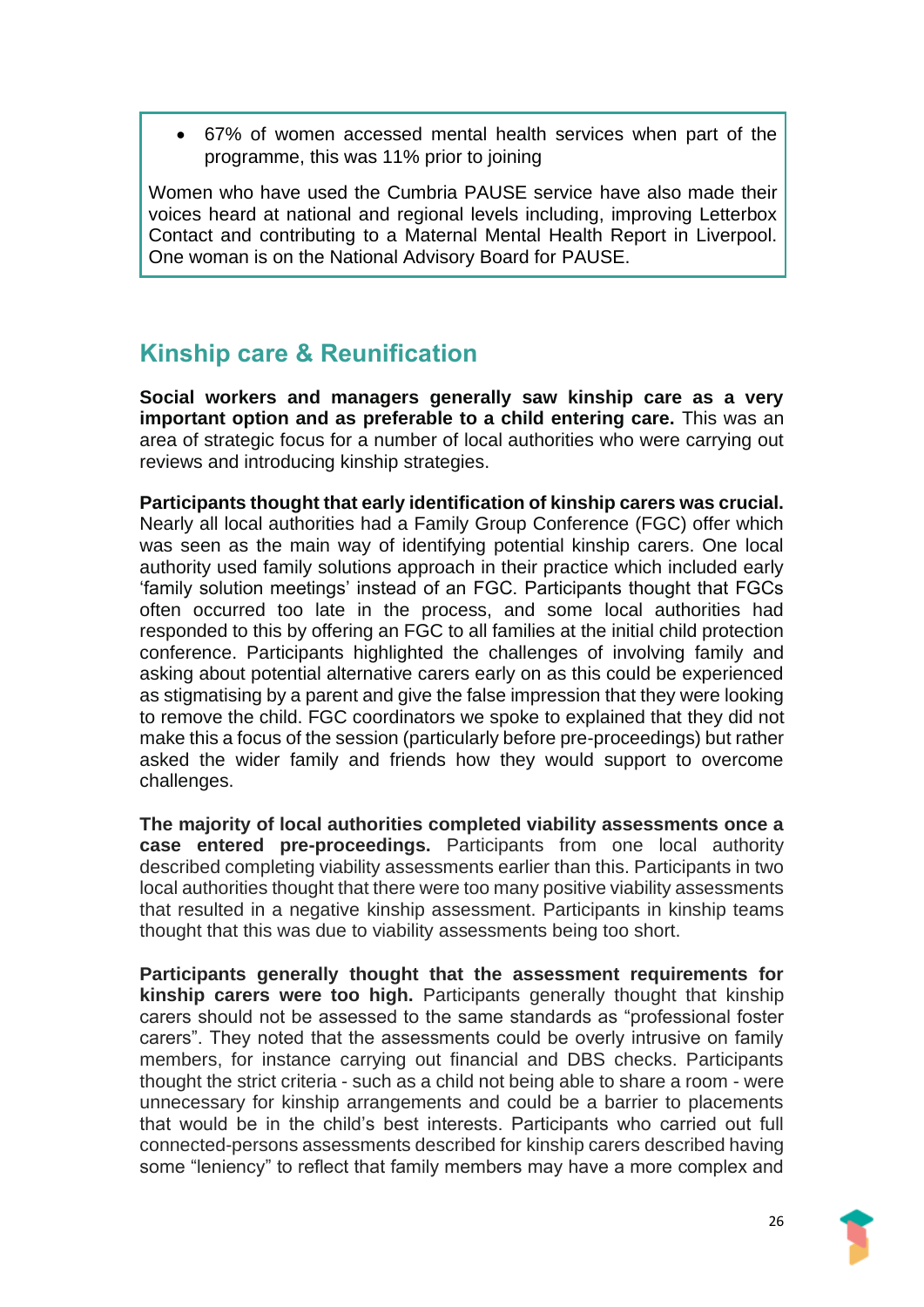challenging history. Participants often thought that 12 weeks was not enough time to complete an assessment leading to reduced quality.

**Participants highlighted difficulties with how kinship assessments were handled in the family court.** All areas described cases being delayed due to potential kinship carers coming forward in proceedings. Some participants thought that judges were overly keen to assess all possible kinship carers and this could lead to unnecessary delays. Equally others thought that judges and guardians are risk averse and are less likely to support kinship care.

**There was a wide variation in support for kinship carers across the areas we visited.** Provision ranged from a Kinship Team with psychological, financial and peer support to one family help worker supporting all special guardians in the area. Areas of support discussed included:

- **financial support -** All local authorities had some financial support for Special Guardianship Orders (SGO) however this varied. For instance, in some cases it was means-tested and in others it was until a child was 16. Participants thought that finances often were a barrier to kinship arrangements and pushed families to becoming kinship foster carers
- **training -** local authorities tended to offer special guardians training through either the Regional Adoption Agency or their in-house foster care training. Some participants highlighted challenges of getting special guardians to attend this training, particularly when they were out of area
- **emotional and therapeutic support -** this was often limited to accessing the Adoption Support Fund. Participants tended to highlight this as an area of unmet need - particularly when young people were impacted by delayed trauma. Where available, specialist services were highly valued
- **contact -** came up as a consistent challenge in focus groups. Some local authorities used FGCs to support arranging contact plans and one local authority provided contact support for three months after an order was granted
- **legal support -** participants highlighted a lack of legal support for potential special guardians, some local authorities provided a limited offer of a few hours
- **housing -** was named as a consistent challenge driven by very limited housing stock - a minority of local authorities had or were working on a separate housing pathway for kinship carers

**Participants thought that a higher level of support for kinship foster carers incentivised this over special guardianship.** Participants named that families would get the foster care allowance which was more generous than an SGO allowance. Participants also thought that kinship foster carers valued the additional support of a supervising social worker which was not available for special guardians.

**The focus on reunification varied across areas where it was considered at each looked after child review, in other areas local authorities expected parents to request contact and an assessment in order to start the process**. A number of local authorities used the NSPCC reunification

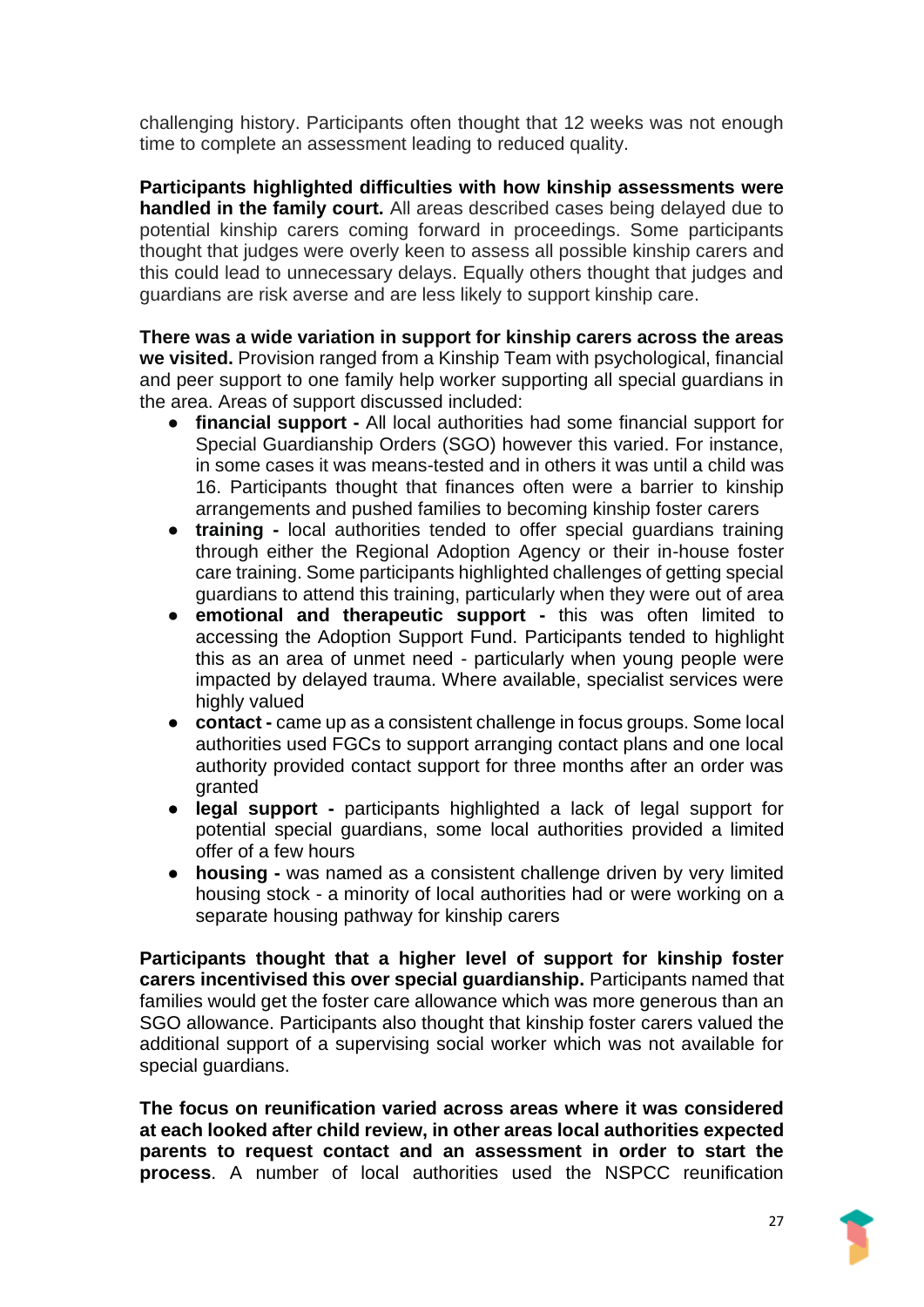framework and found this helpful. We were told that a number of factors were named as important when considering reunification.

- **concerns of children being exposed to risk in the family network**  and the need to show that this was mitigated
- **good contact with the child was important in** order to assess the feasibility of reunification
- **listening to the voice of the child was seen as really important.**
- **planning and support are crucial to effective reunification -** Participants thought that the availability of support varied but in areas where it was available parents generally engaged with this

# <span id="page-27-0"></span>**Children in care and care leavers**

# <span id="page-27-1"></span>**Homes for children**

**All local areas identified commissioning homes for children as a significant challenge**. This was particularly the case for children with complex needs where placements were very expensive. Local authorities described how one high needs placement could significantly negatively impact their budget. This was the case for all areas but was particularly prevalent in smaller authorities with smaller financial reserves.

**All areas told us matching children to a suitable home was a challenge.**  Participants described having to work creatively to effectively match children with local authority homes. They also thought that Independent Fostering Agencies (IFAs) tended to want to agree matching decisions and arrange retainers quickly. All participants said how challenging it was to find homes for children in an emergency at short notice or for children with complex needs. One participant described approaching up to 70 foster carers and 50-60 residential homes when trying to find a home for one child. We were told that challenges in matching children often resulted in out of area placements.

**All local authorities relied on both inhouse foster carers and IFAs.** Local authority staff generally thought the training for in-house foster carers was very good. Some social workers raised concerns about the quality of foster carers from IFAs thinking that they had less rigorous training and assessment processes. There was general consensus that not enough local authority and IFA foster carers were trained and had the skills to care for children with complex needs often resulting from complex trauma.

**Participants were generally concerned about the quality of residential care homes.** They consistently felt that the quality of staff in residential homes was not good enough - they highlighted that staff only had to be working towards a qualification rather than actually have one, and when the two-year limit to qualify ran out they could simply move to another home and the "*clock started again*". They also highlighted that there were no specifications of what constituted a "*therapeutic placement*" and that these often did not meet the needs of children. All participants thought that need outstripped supply which

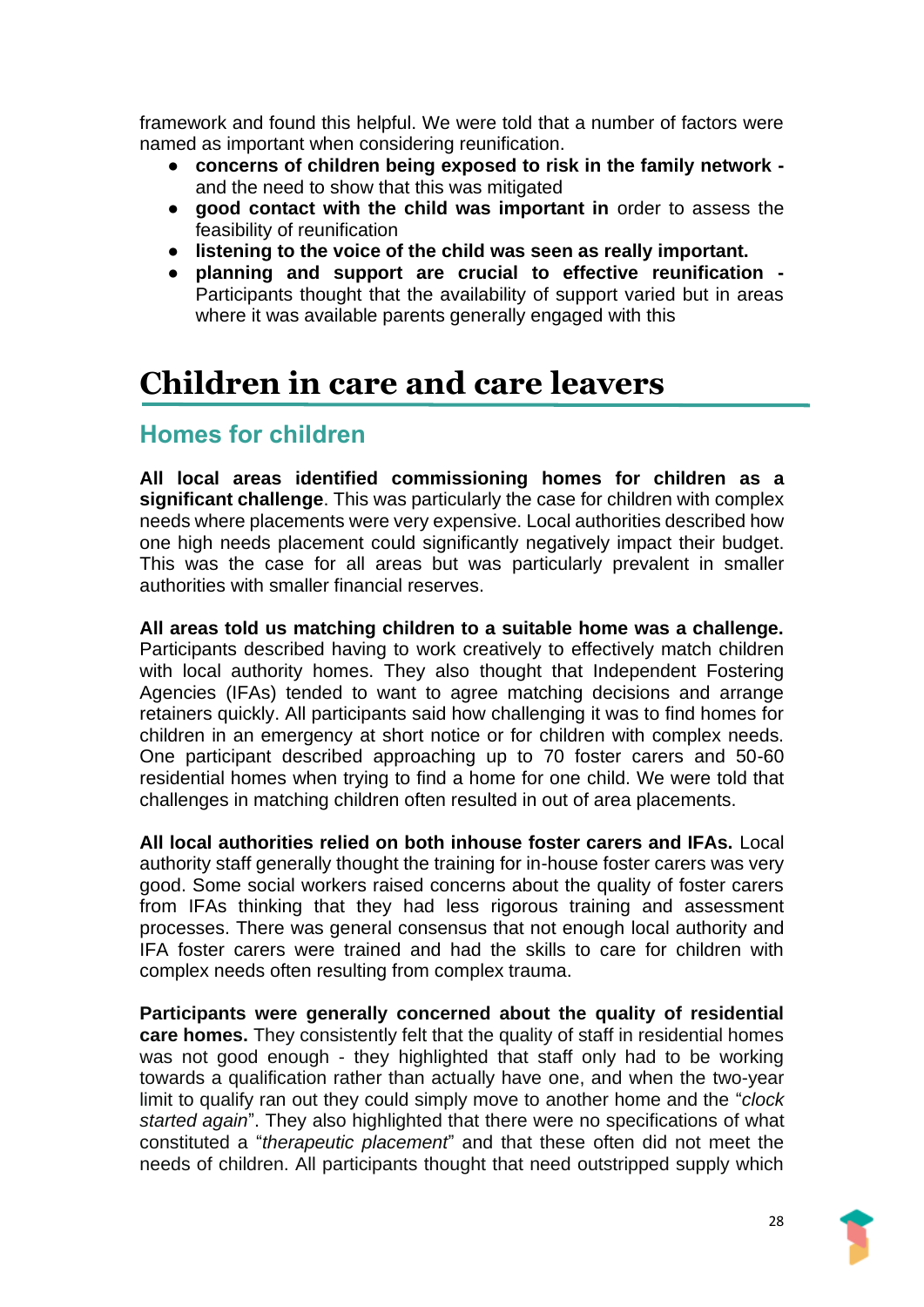meant that providers had the power to "*pick and choose*" children and were also too quick to "*give up on children*" if they didn't think a placement was working. They also identified that a fear of a poor Ofsted judgement drove this behaviour, with care homes not wanting to look after children with multiple and complex needs. Some local authorities had in-house residential provision and there were moves to increase this in a number of areas often through a long-term partnership with a not-for-profit organisation. Front-line participants tended to think the quality of inhouse provision was higher.

**All areas relied on unregulated accommodation to some extent.** This was generally seen as an undesirable necessity due to the lack of suitable placements for young people. Participants described this accommodation as often being inappropriate and one person said children '*were leaving worse than when they came in.*' Some local authorities said they actively managed unregulated provision to help ensure it was a good enough standard.

**There was variation in the stability of placements for children.** Factors participants identified as impacting on stability were:

- a proactive approach to supporting placements at an early stage rather than waiting until it was close to breaking down
- the availability of a specialist local authority team which included mental health support and practical support
- the availability of respite care for foster carers
- the level of private providers who were thought to be more likely to give notice on children

**Participants described the tension of ensuring children had stable placements whilst recognising that this was not the sole measure of a child's happiness**. They described sometimes having to make the decision between a placement that was good enough or moving to one that might be better. Young people from Children in Care Councils we spoke to told us that continuity of relationships with carers (and social workers) was one of their most important things to them.

**Local authorities had different approaches to interacting with the placement market.** Examples included entering a consortium contract with 14 different local authorities to procure IFAs, developing more inhouse residential provision. Some local authorities thought local recruitment of foster carers was important as people wanted to support their own communities and it helped develop a sense of place. They generally thought that these efforts had a positive impact but were not enough to curb increasing costs.

### **Nottinghamshire**

*innovative approaches to commissioning homes for children*

Nottinghamshire County, Derby City, Derbyshire County and Nottingham City Councils, known collectively as 'D2N2' are working together on subregional commissioning in a number of areas of children's services commissioning including of children's placements in fostering and residential care led by Nottinghamshire. The approach has been based on

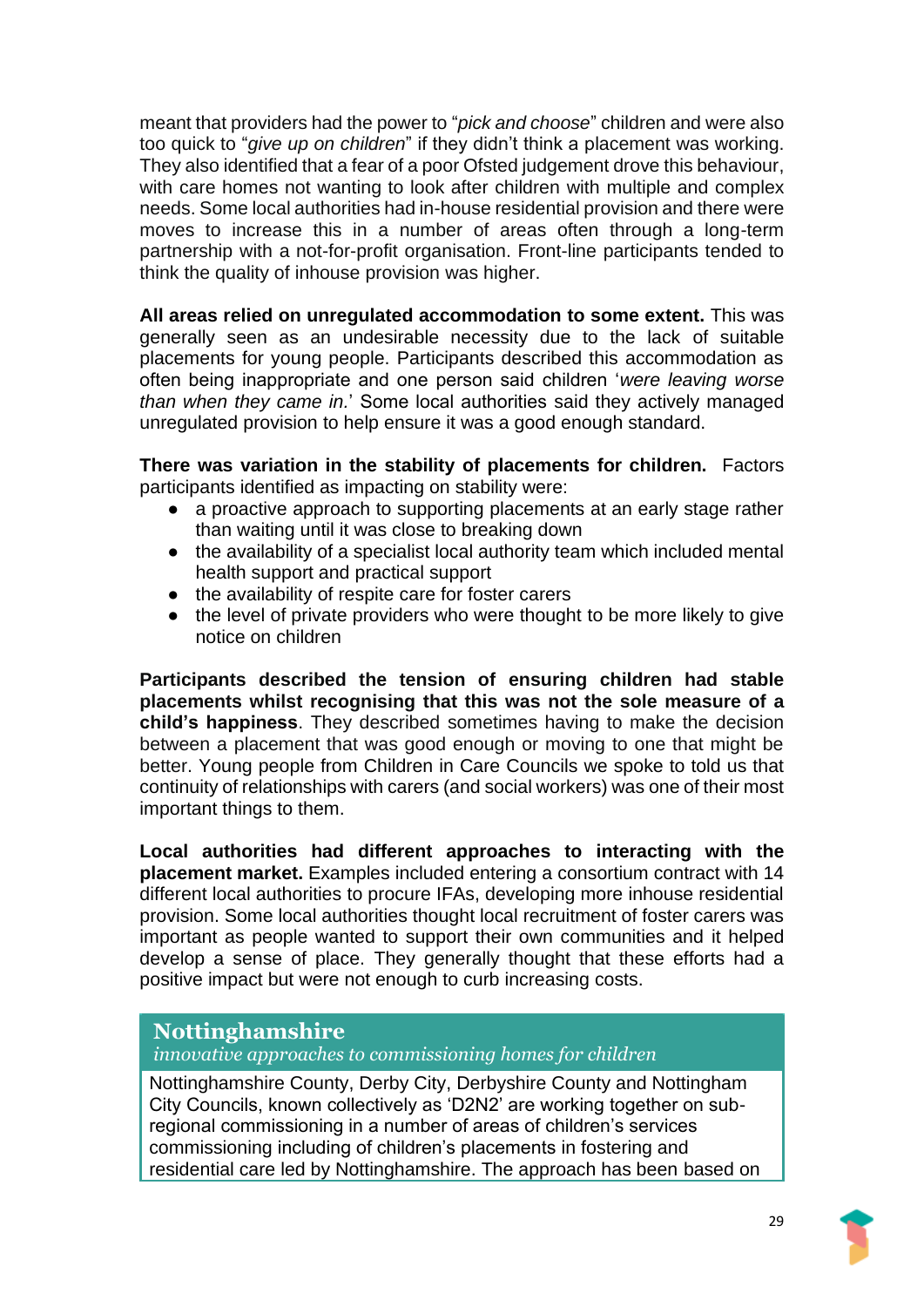developing the provider services market within a defined geographical footprint, which keeps children close to home, and with the four authorities having a population size that give economies of scale and also allows direct commissioning of more specialist provision which might otherwise need to sell its services to other parties limiting availability.

They are currently working to explore jointly with Integrated Care Systems (ICS) and NHS collaboratives how to meet the needs of children with significant mental or emotional health difficulties where an inpatient option is not considered the best option. If successful this could also provide options to improve discharge from Tier 4 CAMHS beds. Nottinghamshire have also developed a framework for commissioning to help interact with the market, have used block contracting and partnered with a not-for-profit partner to provide residential placements and options to expand this work across the D2N2 network are underway. They are also in the process of building or buying new children's homes either to be operated directly by the authority or by commissioned partners.

Whilst the cost of care has risen, particularly in residential care, over recent years the level of rise and average price compared to similar authorities has remained lower and placement availability, whilst still a challenge, has been positively impact by a growing provider base in the local area. Stability of placements has remained good despite the pressures of the pandemic and the growing complexity of children's needs and this is one element promoting better outcomes for children in care.

# <span id="page-29-0"></span>**Support and lifelong relationships for children in care**

**All participants said that good professional relationships with children were crucial but workforce stability critically affected this.** Young people we spoke to named outstanding social workers and Personal Advisors (PAs) who went above and beyond what was expected of them, but we also heard about how frequent changes of social worker and infrequent visits were common. Professionals often highlighted that the level of turnover of social workers impacted the stability of relationships with professionals. Some participants highlighted that the most stable professional relationship children experienced was with their independent reviewing officer, who might only see them at review meetings. Many other professionals on visits mentioned that there tended to be more workforce stability in Children in Care than safeguarding teams. One local authority we visited had exceptionally high levels of workforce stability with only four agency social workers which allowed long-term workers to retain important relationships with children.

**All participants thought that siblings should ideally be placed together however they noted challenges largely due to the limited capacity of carers.** Some social workers talked about the risks of treating siblings as a single entity rather than considering what was best for each child. Participants in one area told us that limited resources made sibling contact difficult with

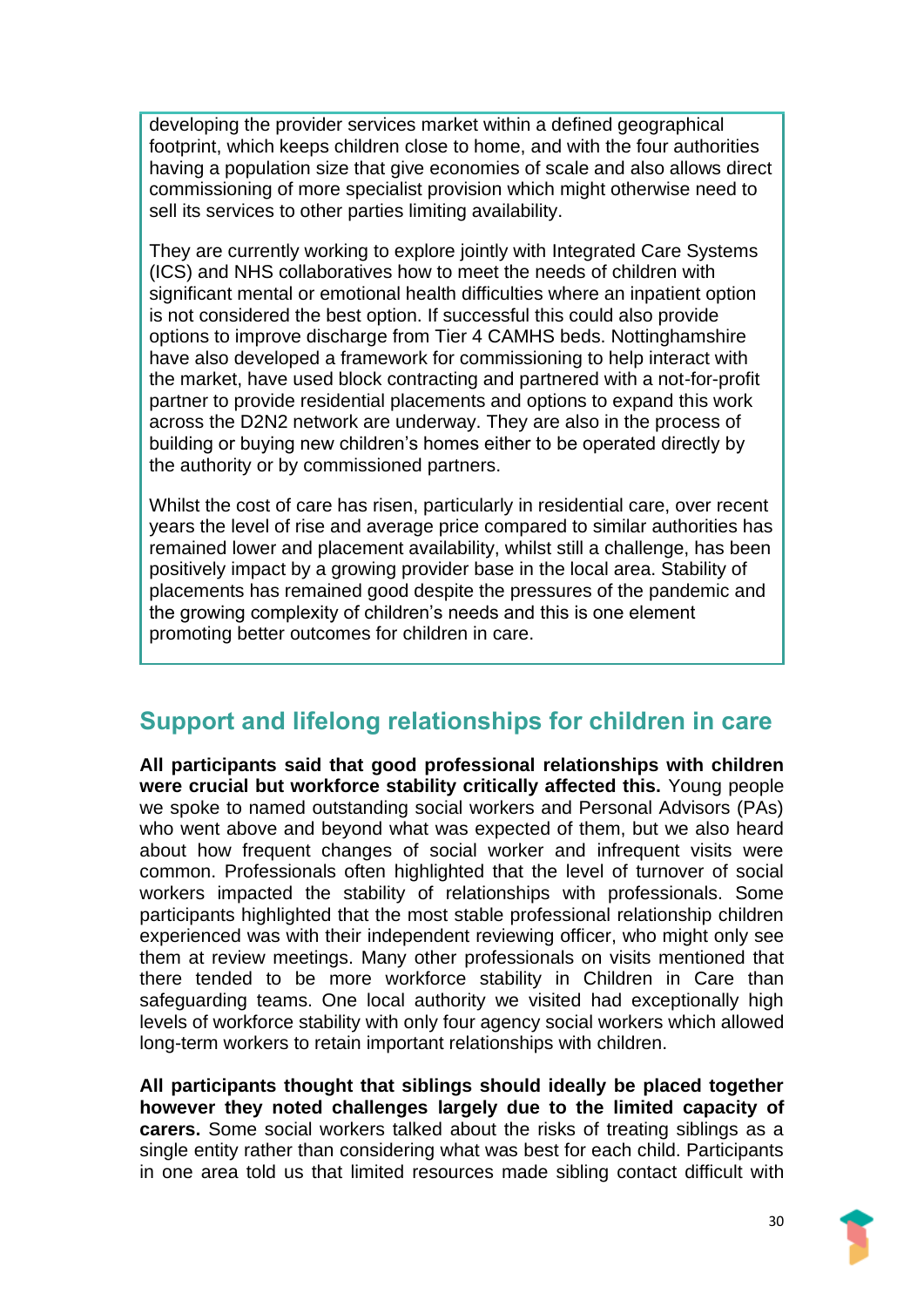children often being placed in different local authorities. Young people we spoke to highlighted how they wanted more contact with siblings and friends.

**Contact with parents was seen as important but participants felt this had to be balanced with a number of factors.** Participants thought that contact was primarily driven by the care plan agreed in court. However, this could be altered later to respond to changes in the situation. Participants from different areas identified several factors that could impact the level of contact. These included:

- whether contact would be safe for the child if the parents were attending and engaging with the child
- if it was deemed to disrupt or make a child less likely to invest in their new placement
- if parents disagreed why the child was in care and made this clear to the child
- needing to balance the resources that go into facilitating contact and the benefit to the child
- social workers told us that some foster carers could be less willing to facilitate contact and found relationships with parents difficult

**All local areas supported and promoted children staying put recognising this to be in the best interest of a child.** This included discussing the option with children at an early stage so they knew it was an option and a clear part of their future. That said some participants noted that the success of staying put was undermined by a lack of financial support for these long-term relationships. They felt this often resulted in young people moving to semi-independent accommodation at 18.

**Young people told us of the importance of nonprofessional relationships and a few local authorities were working to develop these.** Participants from across areas spoke about encouraging young people to take part in community activities such as sports clubs to build a network of friends and supporters. There were also examples of local authorities supporting relationships with previous foster carers in cases where a child had been adopted or moved in a planned way. One local authority had introduced Lifelong Links and described this as "*amazing"* and "*an eye opener"* to start thinking about links they would not have considered. North Lincolnshire County Council had developed their own model to help children develop lifelong nonprofessional relationships.

### **North Lincolnshire**

*You Say Who –lifelong relationships for children in care*

In North Lincolnshire a key focus for children in care is placed upon actively building and maintaining important connections and relationships, whether this be with parents, family members, friends, or other significant relationships. This is in recognition that where it is not possible for children to remain within or return to their own family networks, they need to experience stability, experience positive relationships with trusted adults and achieve their potential. To achieve this, the North Lincolnshire County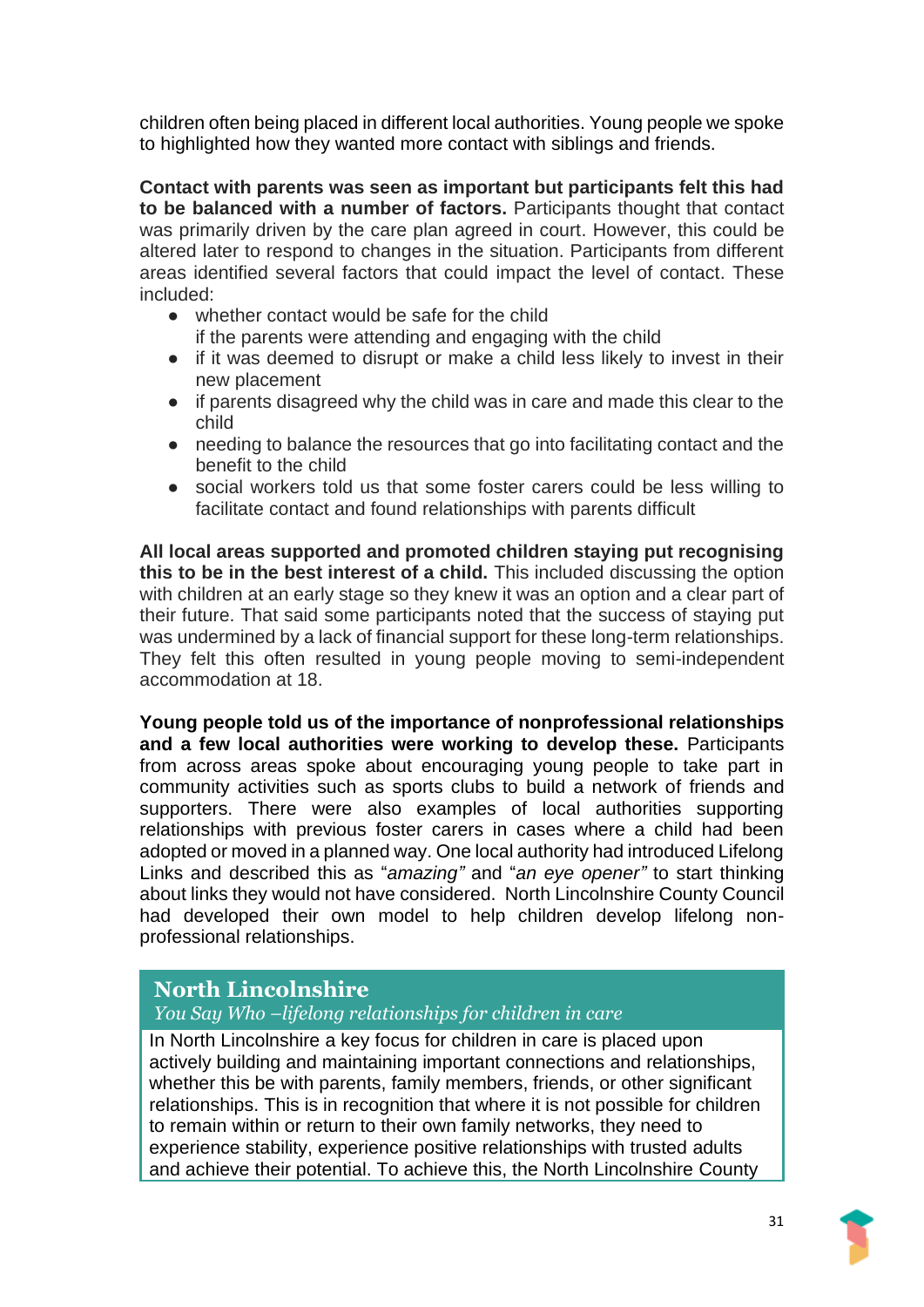Council 'You Say Who' model was launched in 2018, which enables children in care and care leavers to identify, build and continue their relationships with those who are important to them.

The You Say Who is a model that is actively applied to every child in care. The model is directly linked to the local authority's child in care review process, to ensure that all young people are supported through the model, when the time is right for them. It is reviewed at children in care reviews, and agreement reached to begin the specific work to actively 'family find' and 'reconnect' young people with previous relationships, or develop new relationships, and ensure that all young people have an identified 'team' around them and supporting them.

This model also supported their work in embedding the NSPCC reunification practice framework into care planning. Since the implementation of You Say Who, there has been 114 children leave care and either return home to parents and their extended family members (77 children returned to their parents and 37 to their family members) between October 2018 and October 2021. The 114 children leaving care includes those children who were the subject of ongoing legal proceedings, as well as those who previously had a care plan of long-term care. Out of the 114, 110 children have remained with family.

### <span id="page-31-0"></span>**Children leaving care**

**Local authorities have designed their leaving care services so PAs started to work with a young person before they turned 18.** This was done by combining the In Care and Care Leavers team, with young people getting a PA at around 16 and the social worker stopping their role at 18.

**PAs saw their roles as materially different from a social worker with additional flexibility allowing for a different relationship with young people.** PAs often felt they were well equipped to support care leavers in practical ways (leisure passes, training opportunities etc.) and provide emotional support with regular contact. That said PAs from some areas highlighted complex issues that they didn't feel equipped to manage such as immigration cases and young people with disabilities. They felt that the role needed more training and status when managing this work.

**We heard examples of good practice in supporting care leavers, including the use of move-on housing and supportive accommodation for young people. That said there were some areas of challenge named by participants working with care leavers:** 

● **it is difficult to support care leavers who have been living out of area.** It was felt that children had developed an identity and were connected to the area they were living in but were not able to receive the support provided by their local authority. Care leavers in one area told us they felt frustration about there not being a reciprocal arrangement to

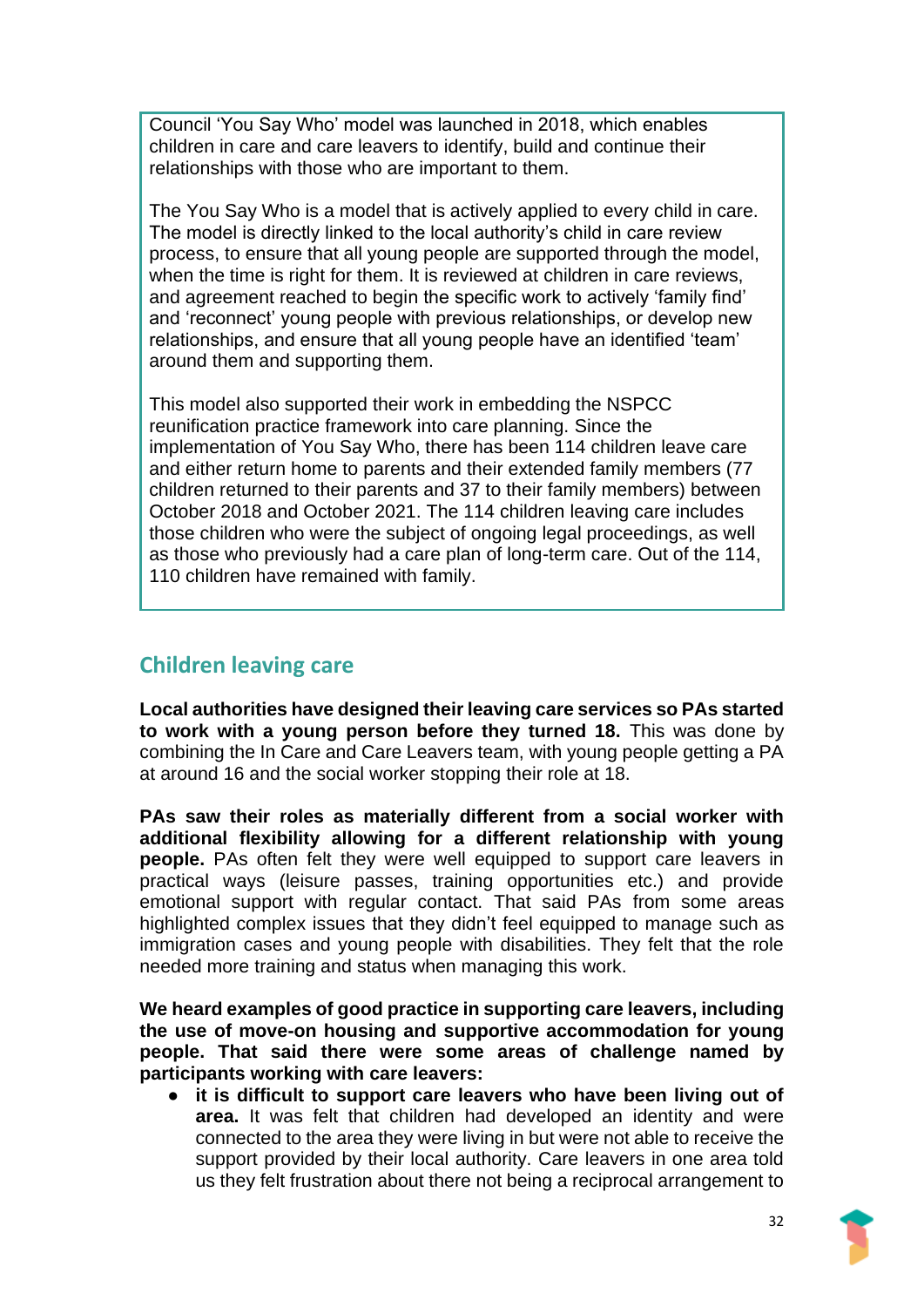have priority access to social housing. Participants thought this challenge was particularly the case for UASC who were often in semiindependent placements

- **mental health support was seen as a big gap in services for children leaving care.** One local authority had a dedicated CAMHS service one day per week which was very positively received by young people
- **suitable accommodation was often lacking in some local authorities with limited resources to address this.** Access to tester flats were highlighted in a few areas. Accommodation in one local authority was thought to be inappropriate as it was supported housing with unsafe adults present and in a contextually unsafe part of town. Other issues including the local authority not acting as a guarantor and also not providing accommodation when a child went to university meaning they couldn't return to their community during holidays

# <span id="page-32-0"></span>**Systems, leadership and context**

# <span id="page-32-1"></span>**Political and corporate context**

**On the whole local politicians were seen as being supportive of improving children's services, however political instability could have a negative impact.** Most senior leaders and politicians felt that all parties were supportive of children's services and saw the value of investing it. However, it was also recognised that children's services often used a significant proportion of local authority resources. Some areas had secure political support and a consistent vision either through very stable local politics or cross-party commitment to a way of delivering children's services. This was seen as crucial by social care leaders to develop a more sustainable long-term strategy. Service leaders in local authorities with short election cycles and political instability highlighted how this could inhibit long-term planning as shared a view that children's services are not ordinarily an electorally important topic. Equally important structural changes such as consolidating children's centres were difficult due to their symbolic value in local wards. One local authority described how political instability had led to yearly changes in priorities and direction with short term investment across all services in the council. They felt that achieving cross party support to deliver a long-term strategic plan was difficult.

**Lead members of councils saw themselves as ultimately responsible for the quality of a service and took particular responsibility for their role as a corporate parent.** They primarily kept up to date through regular meetings with senior officials, chairing certain meetings and attending events with children and parents. They felt that political accountability was important in ensuring that progress was made, and some felt that services could get worse when this was lacking.

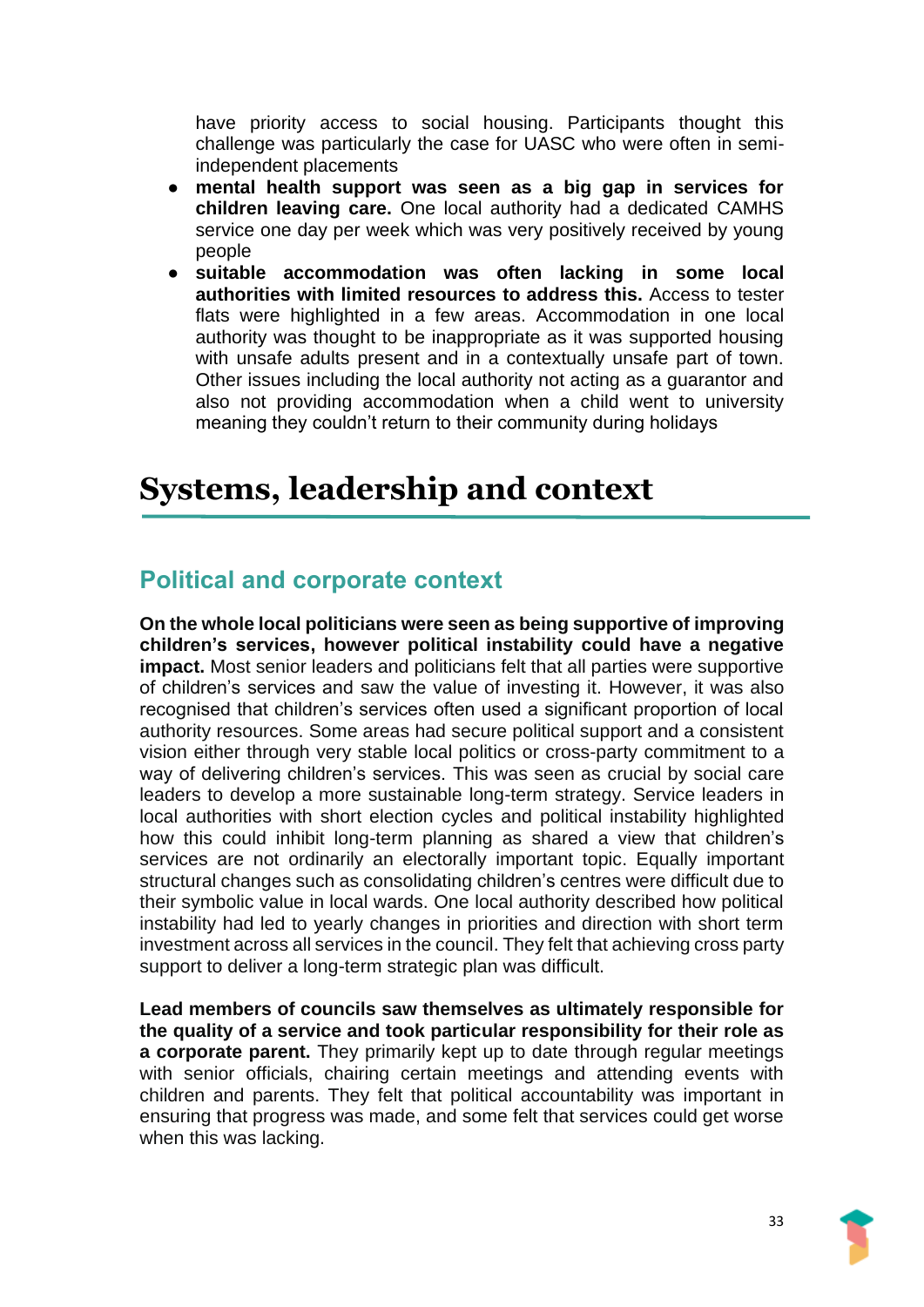**Corporate local authority-wide buy-in to children's services was seen as crucial**. Participants noted that this could be difficult when children's services budgets were often growing (albeit often as a result of overspend) and other services were facing cuts. Some local authorities felt that they had managed to deliver buy in and important factors included:

- a level of matrix management across the directors so that they all understood each other's responsibilities and services
- creating a 'relational approach' across a local authority where services understood each other and their impact on demand for other services.
- clearly placing children and families at the centre of the policy agenda with Chief Executive support and regularly highlighting how this could positively affect other local authority services
- smaller unitary local authorities thought their scale made it easier to build good working relationships across the organisation and develop a strong sense of place

### <span id="page-33-0"></span>**Safeguarding partnerships & multi-agency working**

**Participants from across the statutory safeguarding partners thought that the new arrangements were positive.** Police and health particularly tended to think that they had a meaningful role and a clearer voice and felt there was shared accountability. The small group was described as 'intimate' and allowed for meaningful conversations. Participants from across areas also told us how constructive challenge took place at this level.

**A few local areas combined their adult safeguarding board with their safeguarding partnerships.** On the whole this was seen as positively reducing bureaucracy. That said, one participant told us that the broad scope meant it could be difficult to get the right people at the table which led to a proliferation of meetings.

#### **Key factors for effective safeguarding partnerships were through to be:**

- ensuring there is clarity and the ability to align resources to have an impact
- strong personal relationships at a senior level, with long-term and trusted leaders

#### **Identified challenges for safeguarding partnerships included:**

- **complicated overlapping footprints which meant that agencies had to get used to different approaches, focuses and thresholds**. For instance, some local authorities thought that the police focused on their more urban areas, and police and health often found that processes and thresholds varied across the local authorities in their footprint
- **organisations naturally had different focuses which could be difficult to resolve.** This was attributed to poorly aligned national policy and governance in some situations. For instance, local authorities thought that police responses to harms outside the home were sometimes too punitive, however participants from the police noted that they were measured in 'protection not prevention'
- **ensuring the right level of representation on boards**  there were

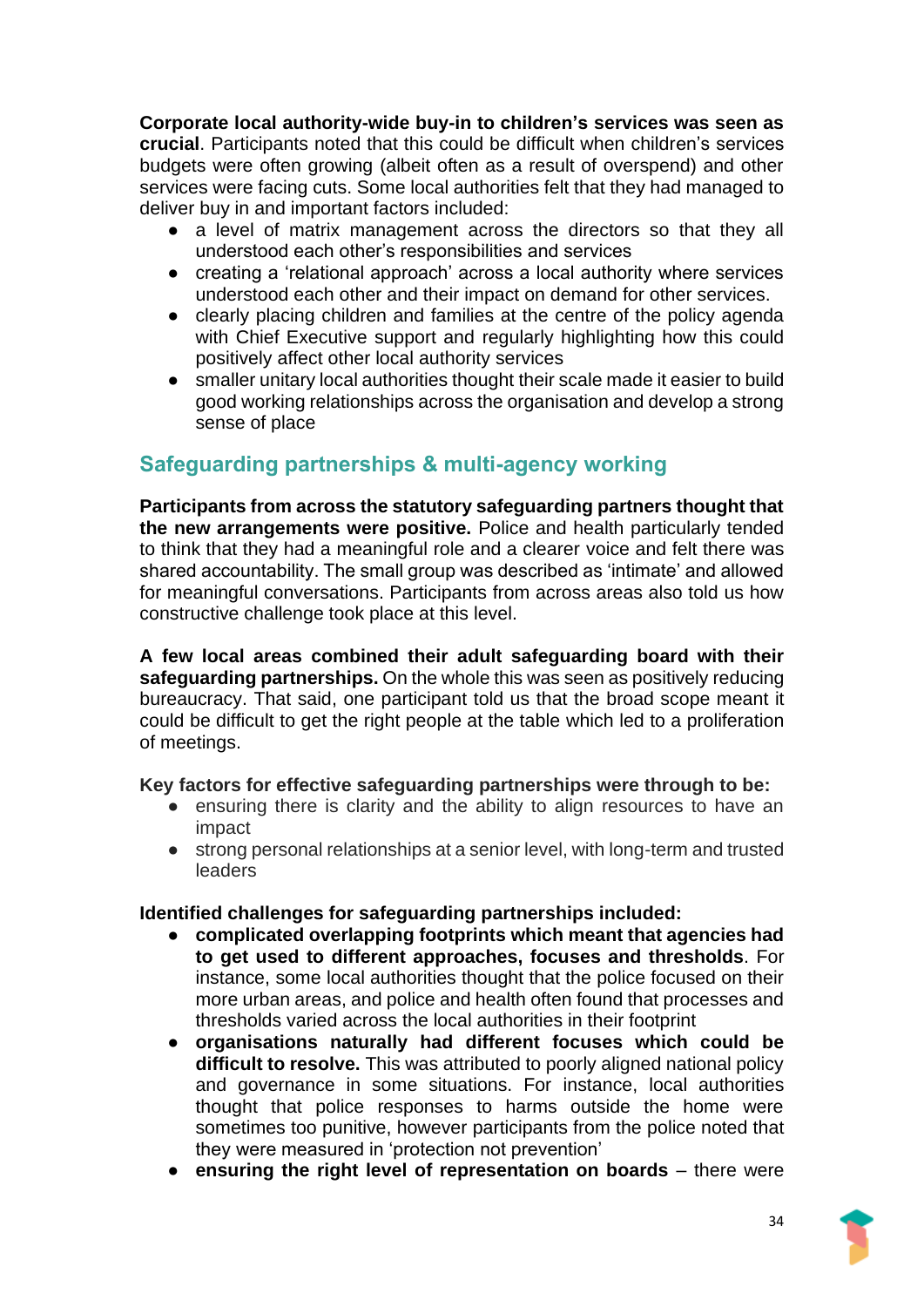concerns around delegation, particularly for police who would often cover multiple local authorities

- **health reflected that they were a large, complicated organisation**  which made it hard for other partners to understand
- **the introduction of Integrated Care Systems** which may detract from a sense of place-based working and also appeared to have a limited safeguarding focus
- **shared funding particularly in the context of tight budgets and in areas without a clear lead agency -** this was particularly notable for children whose needs were both behavioural and health based

#### **Many local authorities had other multi-agency boards that sat alongside the safeguarding partnership**. These included:

- Integrated Children's Trusts which included a broader range of agencies
- Corporate Parenting Boards
- Health and Wellbeing Boards.
- Community Safety Partnerships
- Safeguarding Partners often had sub-groups focusing on different key areas and chaired by the most relevant organisation
- some larger local authorities had local partnership forums that supported service delivery of a locality footprint

**The relationship with education partners were a key factor to success, and (with some exceptions) generally proved challenging**. As described above there were particular tensions in relation to referrals made and responses from the front-door - an example of this was one participant wrongly thinking that 75% of contacts to the safeguarding hub resulted in no further action when in fact it was 43%. Some schools felt criticised for making referrals which created anxiety around the process. Some areas did manage to create better relationships with schools through a number of initiatives:

- pilots of social workers in schools were seen to be highly effective in building shared understanding between children's social care and schools
- **meaningful and consistent engagement by the local authority with schools** for instance there was an example of a joint enterprise between the local authority and its schools to improve the quality of education across the council, with support from the local authority including regular meetings, training and advice to Designated Safeguarding Leads
- **an easy to navigate front door with an initial advice line** rather than requiring written referrals
- **a good early help offer with active school involvement** so they did felt supported when working with vulnerable children

**Locally specific factors also played an important role.** Local authorities with higher numbers of maintained schools tended to tell us they have better relationships whilst local authorities described finding it very hard to engage with Multi Academy Trusts. Equally smaller local authorities tended to think it was easier to maintain positive working relationships with their areas.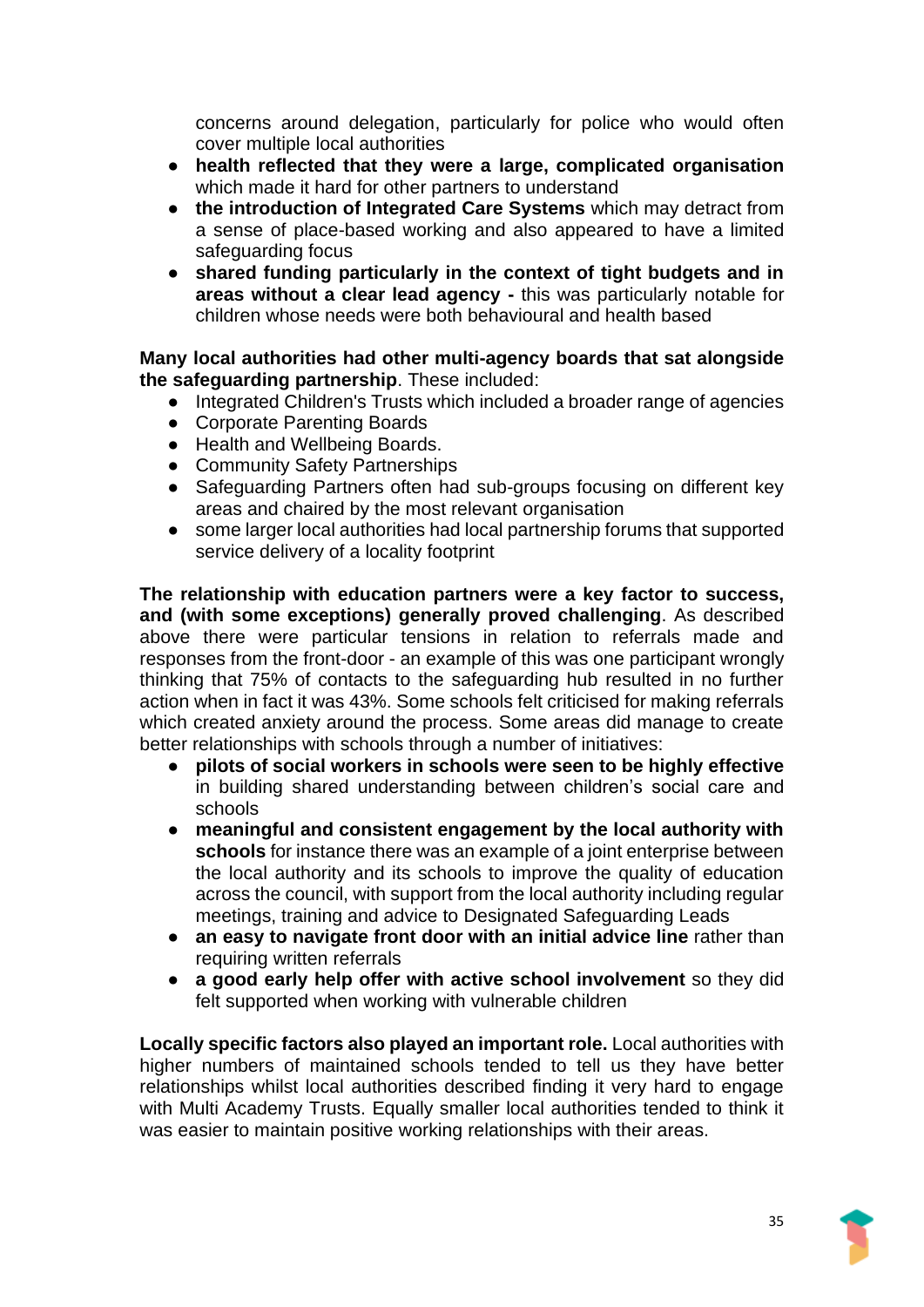**Operational multi-agency working was improved by integrated teams and services and workforce stability.** Integrated teams including the MASH were seen as key to positive relationships at a working level. Also processes that brought professionals from different agencies - such as coordinated responses to harms outside of the home - were thought to also help. Social worker turnover was consistently named as a key blocker to effective working relationships by partners. This was particularly the case in safeguarding teams with partners often reporting better relationships with children in care and disability services where there tended to be a more stable workforce.

**Information sharing was identified as a key challenge across local areas.**  The MASH was identified as an example of good practice with clearer expectations on information sharing and a culture of trust being developed. One police officer noted that this meant that the police were less risk-averse in sharing information and historically there had been a fear that sharing information without consent or a justifiable reason would be against the law and in some situations could lead to dismissal. In a few areas partner agencies had limited access to the local authority case management system. This was seen as very helpful as professionals could find out whether there was social care involvement with a child, identify involved professionals, and access limited information about the reasons for this.

# <span id="page-35-0"></span>**Finances and commissioning**

**All Local Areas highlighted significant funding pressures.** One local authority spent 70% of its overall budget on adult's and children's services which led to reduced spending on other services to meet needs locally. Other local authorities highlighted, services with large overspends, which meant some local authorities had to draw on their reserves or reallocate funds from services.

**The rising costs of placements for children in care was a significant financial pressure.** One local authority explained that the number of children with high needs requiring specialist joint-funded placements had doubled in recent years but demand for provision meant costs have tripled. Increased demand for residential provision was also a significant driver of costs, where the budget has grown from £750,000 in 2016/17 to £4.1 million in 2020/21.

**Agency staff also put significant pressure on local authorities -** one local authority had around 50% of their workforce employed as agency staff. Some senior leaders thought that working for an agency was now seen as a career choice with higher levels of pay. One local authority explained how the pressure to maintain their workforce meant they had to break a regional memorandum of understanding in order to secure staff. Agency workers were also seen to have a higher turnover rate impacting the effectiveness and efficiency of services more generally.

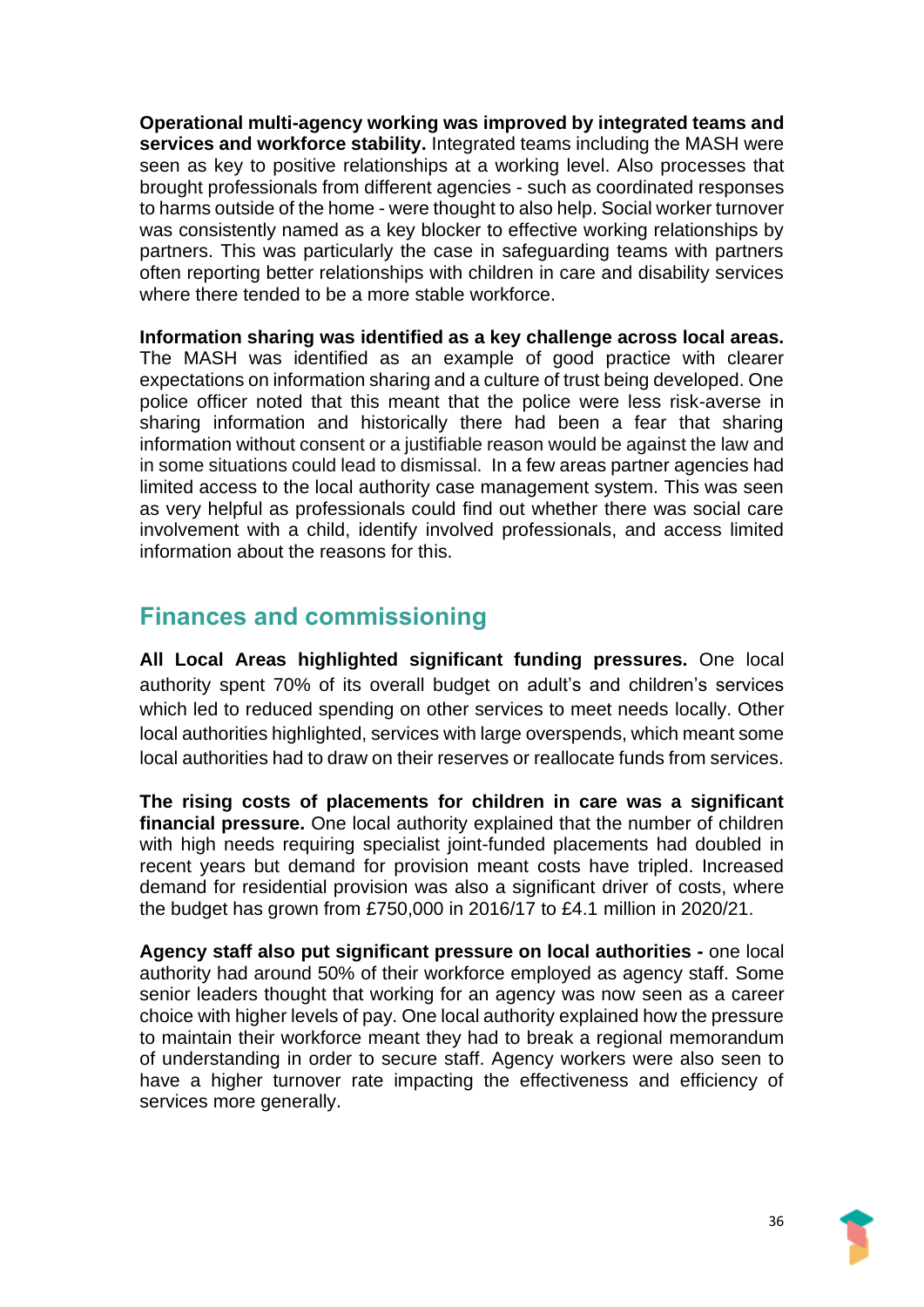**All local authorities said how cuts to local authority funding had significantly impacted their ability to provide services.** This was exacerbated by a succession of one year spending reviews which made it very difficult for local authorities to plan future budgets.

**All local authorities relied heavily on Supporting Families funding, particularly to deliver their early help services.** All local authorities were concerned that its status as an innovation fund would mean that it would be stopped, and services would have to be cut (one local authority funded 50-70% of their early help offer through Supporting Families). This lack of certainty was exacerbated by the yearly funding settlements. One local authority with comparatively high financial reserves had budgeted to cover one year of Supporting Families. This meant that if it was removed unexpectedly, they would be able to plan what services they could continue to deliver. Most local authorities did not have this capacity. There were also criticisms of the payment by results model which were thought to lead to a short-term view with the focus on the immediate impact and data required to secure funding, rather than results and outcomes for families.

**This reduction in local authority funding meant services had to rely on multiple fragmented and short-term funds.** These were said to take a large amount of resource to secure and had limited ability to create sustainable change. Examples of different funding streams and challenges with them included:

- **Department for Education's Holiday Activities and Food Programme and the Department for Work and Pensions' Covid Local Support Grant** were seen as overlapping and created unhelpful double funding
- **participating in pilots run by What Works for Children's Social Care.**  One local authority participating in the social workers in schools project told us the funding for this was only for a year and was staffed by some of the best social workers from the child in need/child protection team. The short-term agreement meant they couldn't backfill those positions and so had to bring agency workers into the Child in need/child protection team. This was felt to be a real pressure by managers. Local areas also described the challenge of recruiting staff within the required time once funding had been improved
- **the Public Health Grant -** often incorporated in the local authority into the early help budget. Participants described a lack of certainty of the value of the grants until the last minute
- **the Youth Endowment Fund** was described as taking a long time to communicate whether bids were successful with little feedback

**Local authorities also described maximising their own revenue raising powers but noted these funding streams were not secure.** A number of the local authorities had increased council tax by the maximum amount permitted each year however this often did not cover general inflation. Covid also impacted revenue due to reduced income from business rates.

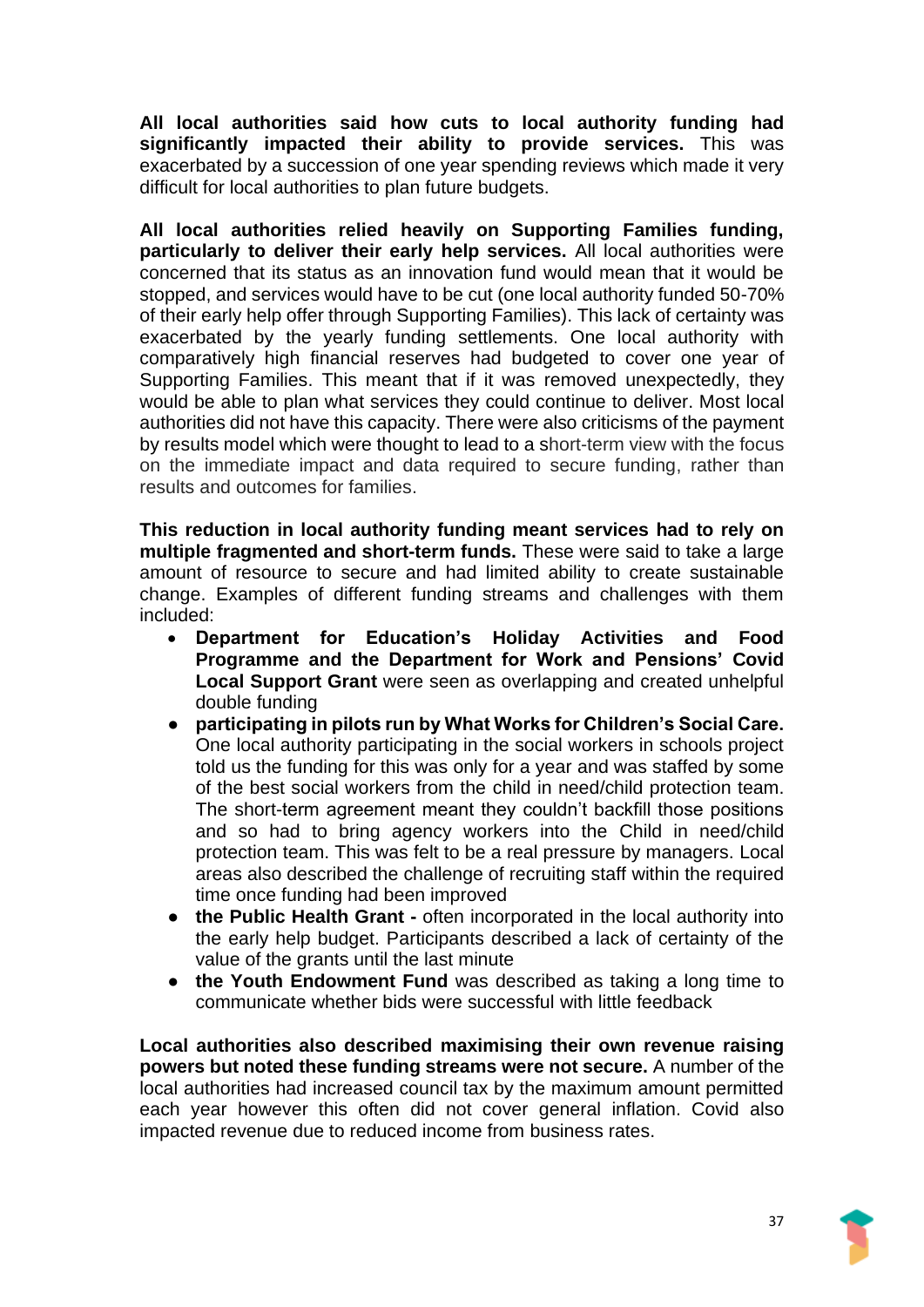**In this context local authority finance leads described a need to save in the immediate term making it difficult to justify spending on non-statutory services.** One local authority explained how funding for children's centres fell from £7 million to £1 million over the last ten years. A participant from another local authority explained how it was hard to make the case for investing in early help as there was limited evidence of returns on investment. They gave the example of post removal support which they understood was a crucial and effective service but noted that the way that data is collected and valued meant that from a purely financial perspective the return was not as high as you'd expect because very young children are often adopted rather than entering into local authority care. Whilst it was accepted that returns on early help investments may only be realised years down the line, management budgets are very much focused on the immediate pressures of the next financial year.

**These short-term approaches have negative impacts on the wider system.**  One local authority had added £8 million to the 2021/22 budget yet they were still predicted to have an £8 million overspend. We were told this is an annual recurring pattern of inconsistent investment, but with increased budgets overall and rising overspends that was echoed in other local authorities. Funding had been consistently topped up from the reserves but not always in an outcomebased way. As the spend on placements for looked after children and the overall demand for children's services increased the local authority was described as being 'caught on a hamster wheel', driven by demand and by the need to balance budgets rather than a clear strategic approach. In this local authority a wholesale service redesign was well underway at the time of the review team's visit, with significant council investment to tackle demand and need in a more evidence-based and planned way. One of the main drivers for the redesign was the high numbers of children coming into care in an unplanned way, sometimes requiring high-cost placements.

**Despite this there were examples of where consistent funding had led to better results and stable budgets.** One local authority described developing a medium-term financial strategy in 2013 using Supporting Families funding. They described their model as not necessarily 'invest to save' but rather more like 'invest to contain'. Spending in the social work end of the system has not been cut but rather it has not increased. The focus was on securing two-year budgets and on funding need rather than 'statutory' and 'non-statutory' services. One impact of this was lower than expected care rates. It meant that the Children's Services department was not regularly asking for additional money which would require re-allocation of finances from other areas of the council. This stability allowed senior leaders to 'think big thoughts' and shape their services.

#### **Wolverhampton**

*investing in locality working* 

The City of Wolverhampton Council has increased the budget for their targeted family support through their Strengthening Families service from £7.3 million in 2014/15 to £11 million in 2021/22 - uplifting the Strengthening Families budget from 14% of their total children's services

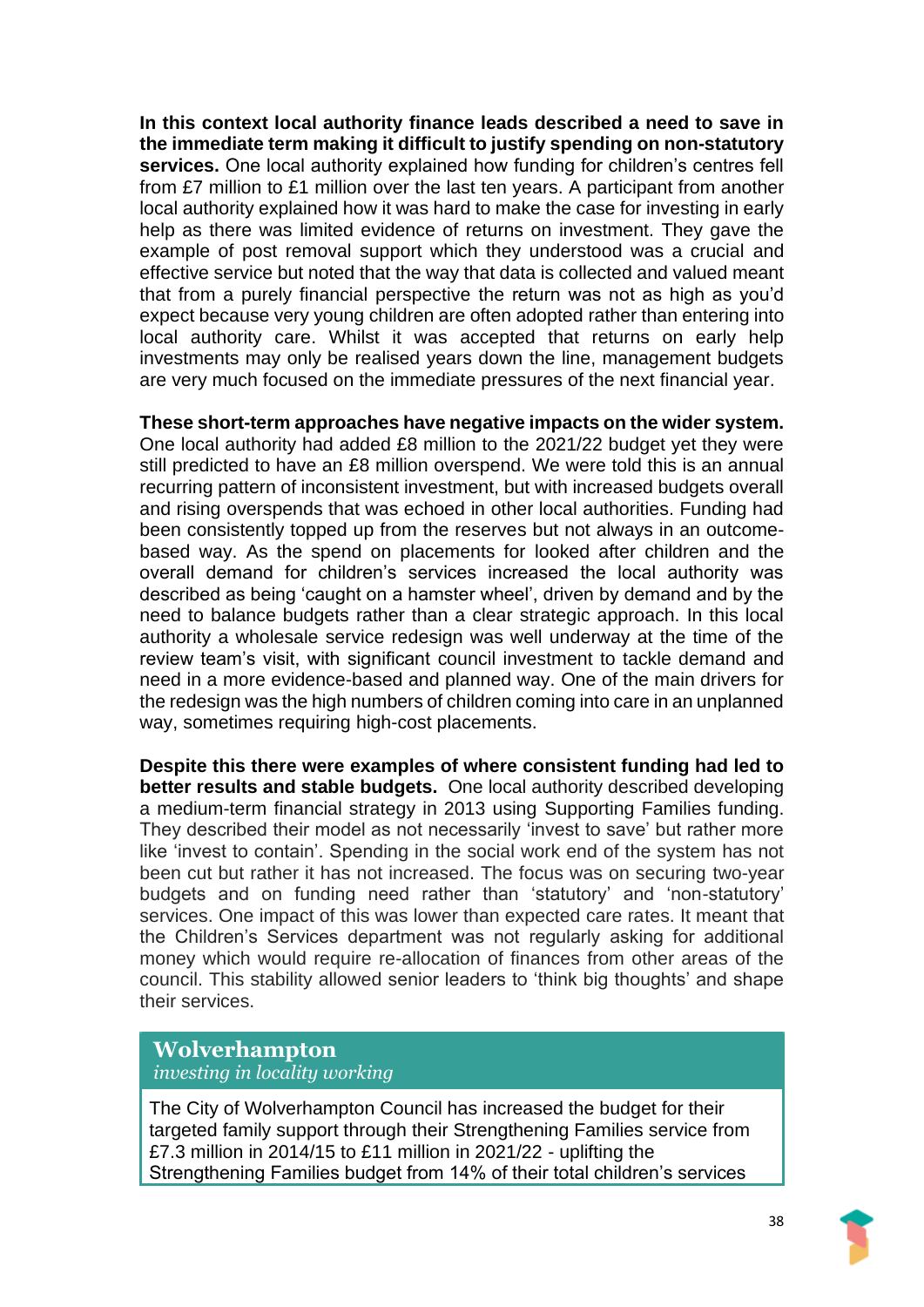budget to 21% - and have held their spend on Children and Young People in care relatively stable from 2016/17.

Over this period they reformed how they delivered their services. In 2016, they adopted a restorative practice model for social work which emphasises the importance of building effective relationships with families – working with them rather than doing things to them to help families make sustainable change.

In 2018, their Early Intervention Service merged with the child in need and child protection Service to become the Strengthening Families Service. There are 8 locality-based Hubs which provide continuity to children and families at all levels, from early help to specialist support. Professionals in the Hubs include Strengthening Families workers who hold early intervention cases and social workers who hold child in need and child protection cases, as well as wider professionals including health visitors, police, and benefit advisors.

Wolverhampton also has Intensive Family Support teams which cover all localities to provide support primarily to child protection cases. In addition, Wolverhampton has a multidisciplinary intensive support team, Power2, which works with young people aged 16-25. Similarly, this team does not hold cases but delivers high-intensity relationships-based work.

Increases in investment and service reform has seen a corresponding reduction in the number of children receiving statutory support in Wolverhampton between 2016 and 2021.

Rates of referrals to children's social services have decreased incrementally since 2017, from 1,009 children per 10,000, to 450 in 2021. From 2017, rates of Children in Need decreased until being held steady from 2019 below rates of statistical neighbours. In 2021, Wolverhampton's rate of Children in Need was 358 per 10,000 compared to an average of 399 for its statistical neighbours (Department for Education 2021a).

Since 2015, rates of children looked after have fallen by 36% from 135 per 10,000 to 86 in 2021 - falling below rates of its statistical neighbours in 2021 (Department for Education 2021b).

**Participants described different methods for identifying needs in the community to inform service commissioning. These included:**

- through intelligence gained from locality-based working and drawing links with partners, communities and schools to understand local needs.
- using data from the MASH and on drivers of re-referrals and demographics
- embedding commissioners in delivery teams to understand the needs of users (one local authority)
- using the public health Joint Strategic Needs Assessment

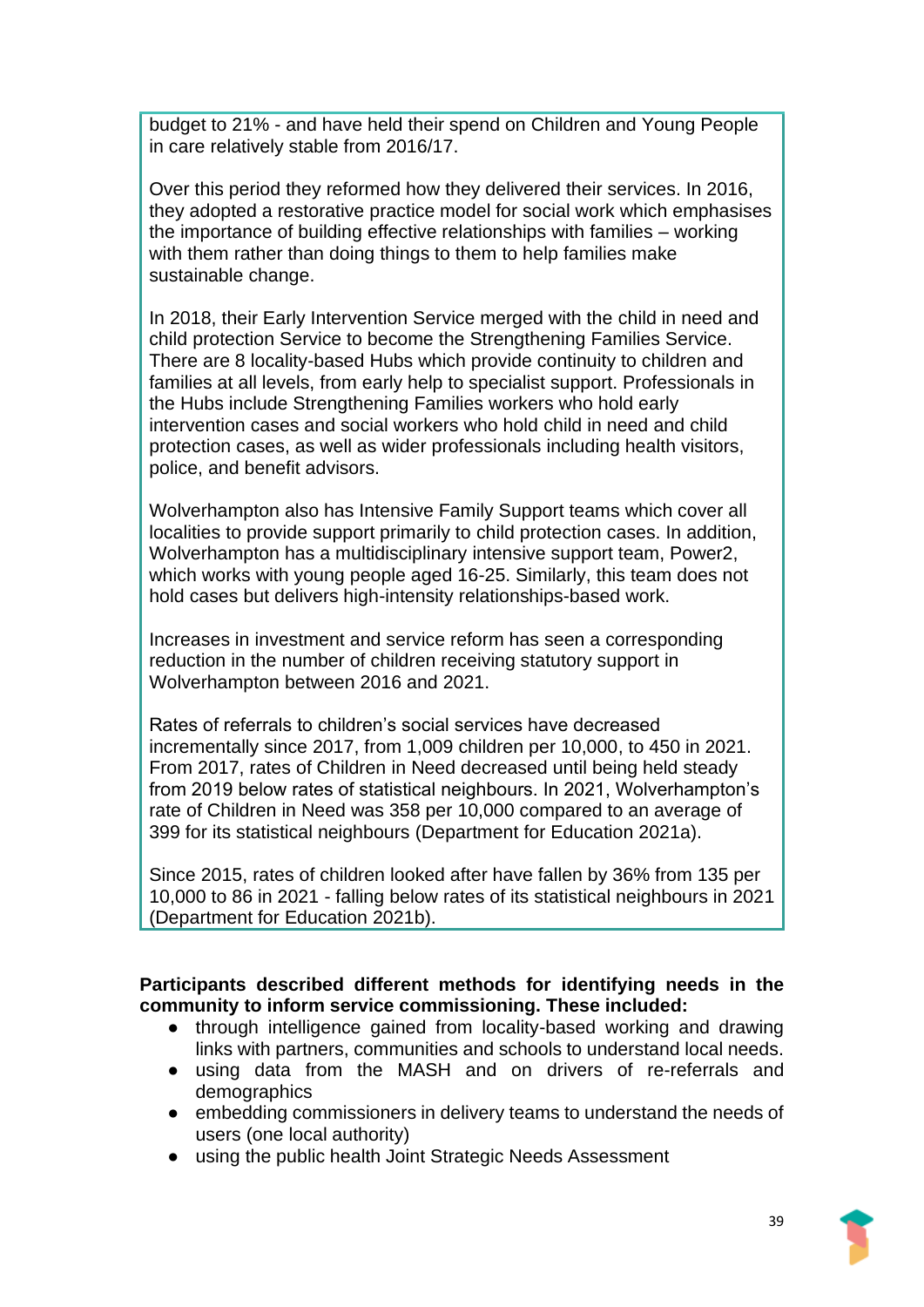**We heard from commissioned services that short term and insecure budgets affected their ability to deliver services. There were some examples of local authorities changing their commissioning to help with this:** 

- two local authorities described taking a long-term approach to commissioning services for instance funding an advocacy service over seven years, and also investing in small charities to help them grow and fill a need
- one local authority had a joint commissioning unit with the CCG
- one local authority had a pooled budget with the CCG to fund high-needs placements
- one local authority had simplified the commissioning process for services, by providing one application form and then internally deciding how to fund this

# <span id="page-39-0"></span>**Leadership**

**Stable leadership at a senior level was seen as key to the delivery of a good service.** Leadership at director and assistant director level was seen as relatively stable across the ten local authorities we visited; however, it was acknowledged this wasn't the case in all local authorities. One local authority we visited had had six Directors of Children's Services in ten years. This had meant that there were changing priorities and constant new initiatives impacting on the morale of frontline staff.

**All levels of management were seen as crucial to running a strong service.** Service managers were seen as crucial to the day-to-day operation of a service whilst also having responsibility for strategic aims of the local authority. Equally team managers were highly influential on the practice of the frontline social workers they managed.

# <span id="page-39-1"></span>**Impact of inspection & regulation**

**Local authorities all saw the role of Ofsted as necessary and it recognised it helped secure political, corporate and financial investment into children's services.** Local authorities thought that Ofsted's Inspecting Local Authority Children's Services inspection framework (ILACS) was an improvement on its predecessor, the Single Inspection Framework (SIF). One local authority told us they appreciated the new approach of more regular meetings and offering useful feedback to local authorities. Senior leaders thought that Ofsted was important in ensuring that local politicians and the local authority invested in children's services. One local authority described how a historic inadequate rating had led to a real focus across the authority's senior officers and elected members on improving the service. That said all participants also identified negative consequences on moral, workforce stability and partner relationships following a poor Ofsted inspection.

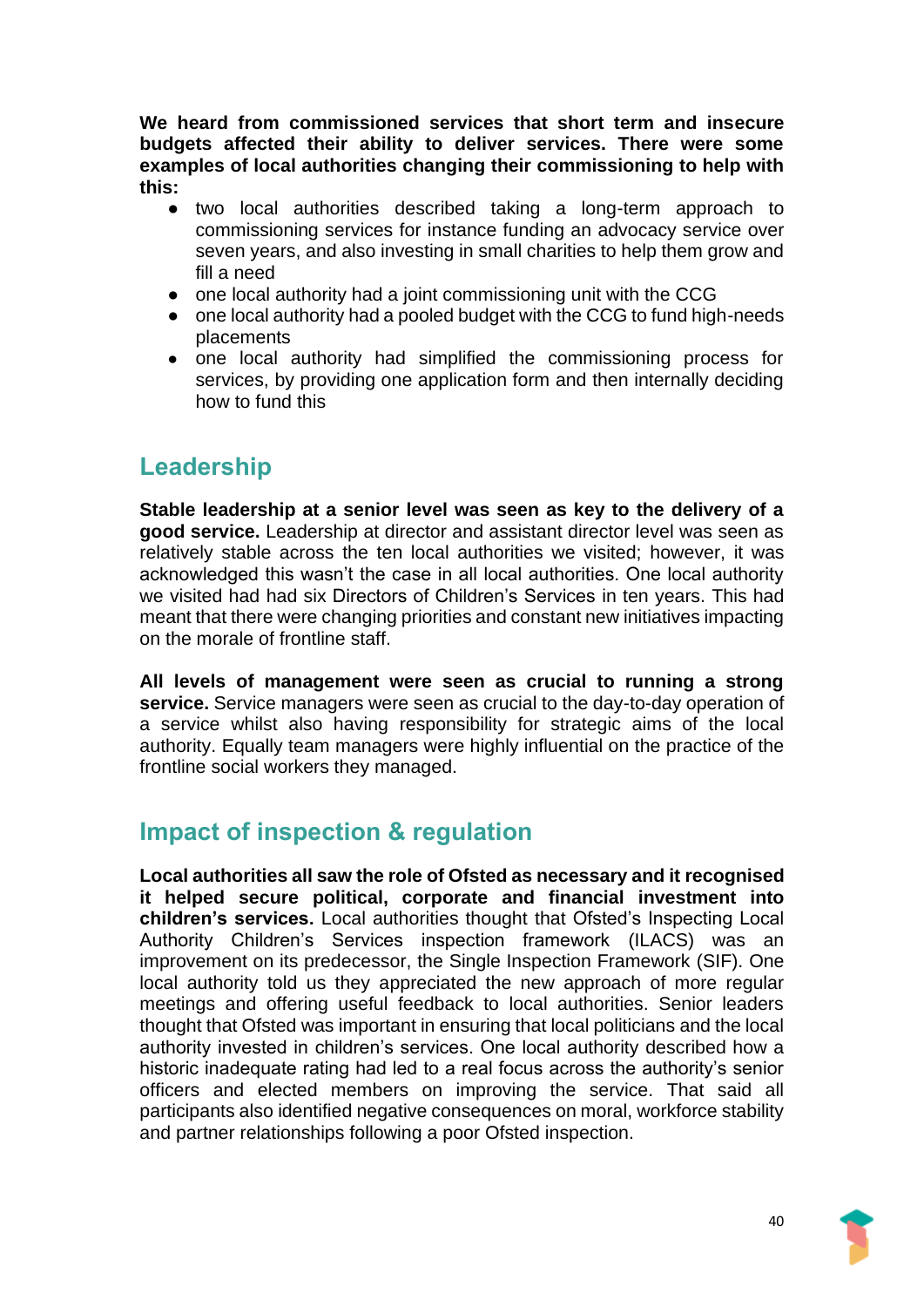**Participants thought that Ofsted focused too much on case audits and data rather than the quality of practice or strategic management of the service.** There was a common view that the case audits used by Ofsted were too process focused and could not capture the quality of practice, decisions made or the relationships with children and families - for instance checking whether a chronology was up to date but not considering how the social worker interacted with a child. We were also told that Ofsted sometimes did not analyse local data effectively - for instance raising concerns about how a certain care population had doubled, when in fact it had increased from two children to four. One senior leader said they thought that this approach did not look at larger strategic issues of how a system was run.

#### **Participants thought that Ofsted inspection influenced behaviour:**

- leaders from all areas thought it led to increased recording and bureaucracy
- some leaders thought that it impacted local authority practice audits which had to focus on recording and process which detracted from practice and learning
- preparing for Ofsted was seen to take a lot of work whilst some accepted this as inevitable most thought it distracted from the delivery of a service
- some participants thought that Ofsted had a single practice model and felt that this approach inhibited less risk-averse practice and they were concerned that decisions to manage cases at the lowest possible level and use innovative practice to support children in the community

**Local authorities did not think that statutory data returns were always helpful.** Social workers did not think data was the primary driver of their behaviours but it was described by some as being "*in the back of their minds*". Managers and service leaders commented that whilst not the only factor, data collections, particularly to inform Ofsted inspections, did have an influence when making decisions about how their service operates. Participants in one local authority described how there were expectations on social workers to reach KPIs. It was felt that the administrative burden of this often fell on social workers. Other local authorities noted that mandatory returns were not the best use of data, one local authority told us that the ChAT (Children's Services Analysis Tool) was more effective in supporting strategic decision making.<sup>2</sup> Participants named some issues with specific information required nationally:

- 15 days between a section 47 and a child protection conference was not seen to be the most effective measure of child safety
- stability stats for children in care were negatively affected when reunification or a move to kinship care was achieved
- out of area placement stats did not capture when this happened to support kinship care

<sup>2</sup> The ChAT uses Annex A data that local authorities already collect for Ofsted, to enable them to generate usable and real time data outputs that aids decision making. More information can be found on the Data to Insight website - https://www.datatoinsight.org/tools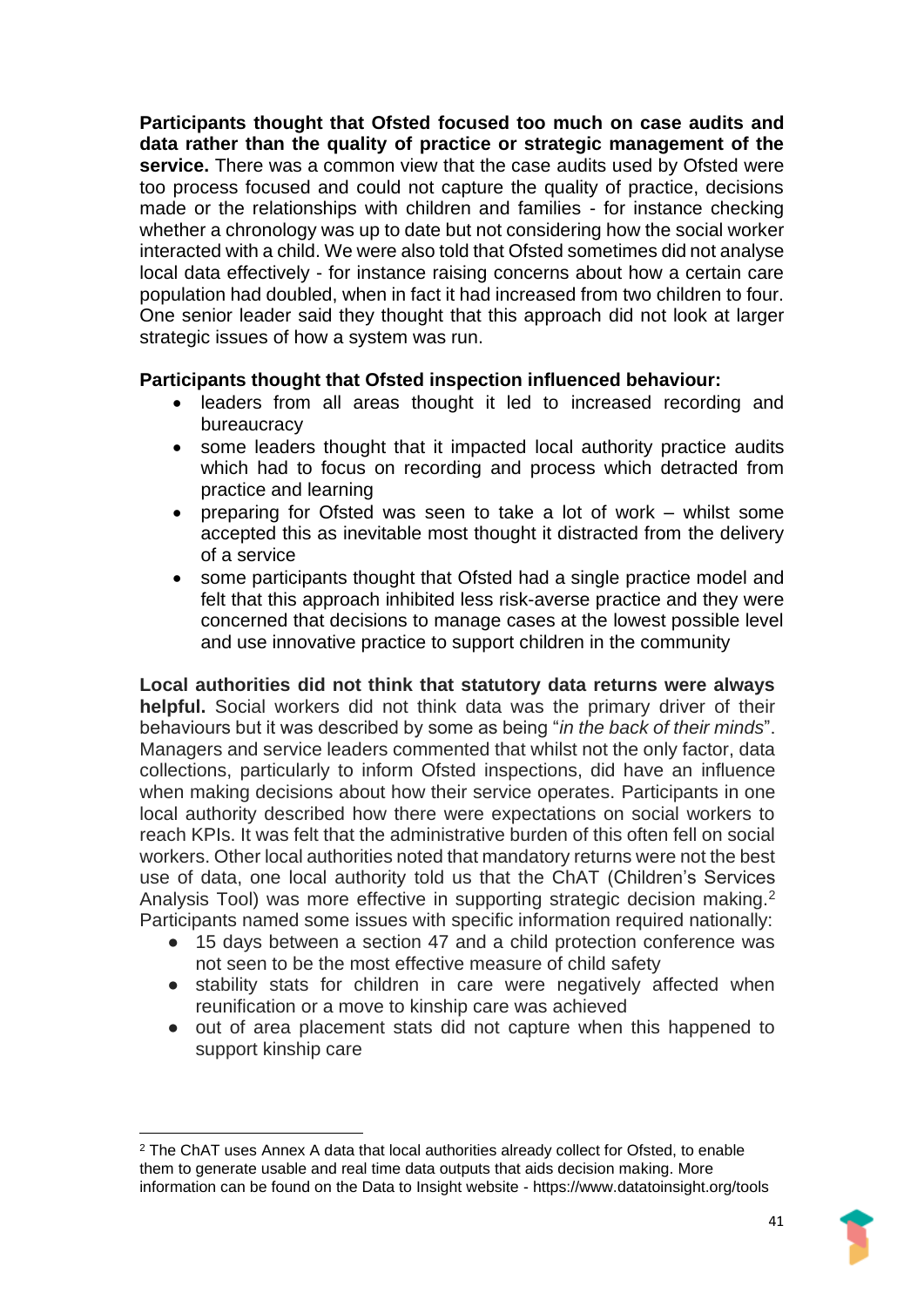# <span id="page-41-0"></span>**Workforce and social work practice**

### <span id="page-41-1"></span>**Workforce sufficiency and stability**

**A stable workforce was seen as crucial to delivering a high-quality service.** We heard from children and families, and other agencies how important consistent relationships are to create change.

**The geography of a local authority had an impact on the ability to recruit and retain staff.** Some rural areas described significant challenges of recruiting and retaining social workers, particularly in cases where they were not close to a large town or transport links were not good. Local authorities in more urban settings described the challenge of having multiple local authorities around them making it very easy for their staff to move to another employer. This was exacerbated when neighbouring local authorities had better Ofsted ratings and more resources.

**Generally recruiting newly qualified staff was seen as easier but there were concerns about quality and retention.** Local authorities were very positive about 'home grown' approaches to training social workers, such as Step Up, Frontline and their own apprenticeship programmes. Managers told us that university educated social workers often did not have enough practice experience and skills when applying for jobs. One local authority was only being able to fill three of the eight newly qualified posts on their Social Work Academy as they did not think the standard of applicants was high enough. One local authority explained that they worked closely with their local university to influence the teaching and start shaping practitioners at this stage. Participants tended to think the local ASYE offer was good but that the nationally prescribed portfolio was overly bureaucratic. Local authorities also identified the challenge of retaining newly qualified staff stating there was a 'high attrition rate'.

**Recruiting experienced workers was seen as a particular challenge.** Local authorities described competing against each other to recruit staff, and challenges retaining them when other areas were making competitive offers with incentives to move. Staff moving to agency social work with higher pay was also seen as a challenge. Poor retention of these workers was seen to have a knock-on effect on the service with more newly qualified staff that needed more support. Social workers also said that they carried a lot of additional work when covering for colleagues that had left or were on long-term sick leave.

**Retention was seen as a particularly significant challenge for local authorities despite incentives for workers to stay on**. Front-line participants highlighted the importance of manageable caseloads, a supportive working environment and potential career development to improved retention. Local authorities provided incentives for social workers to stay on with mixed success. One local authority offered a one month paid sabbatical for social workers who

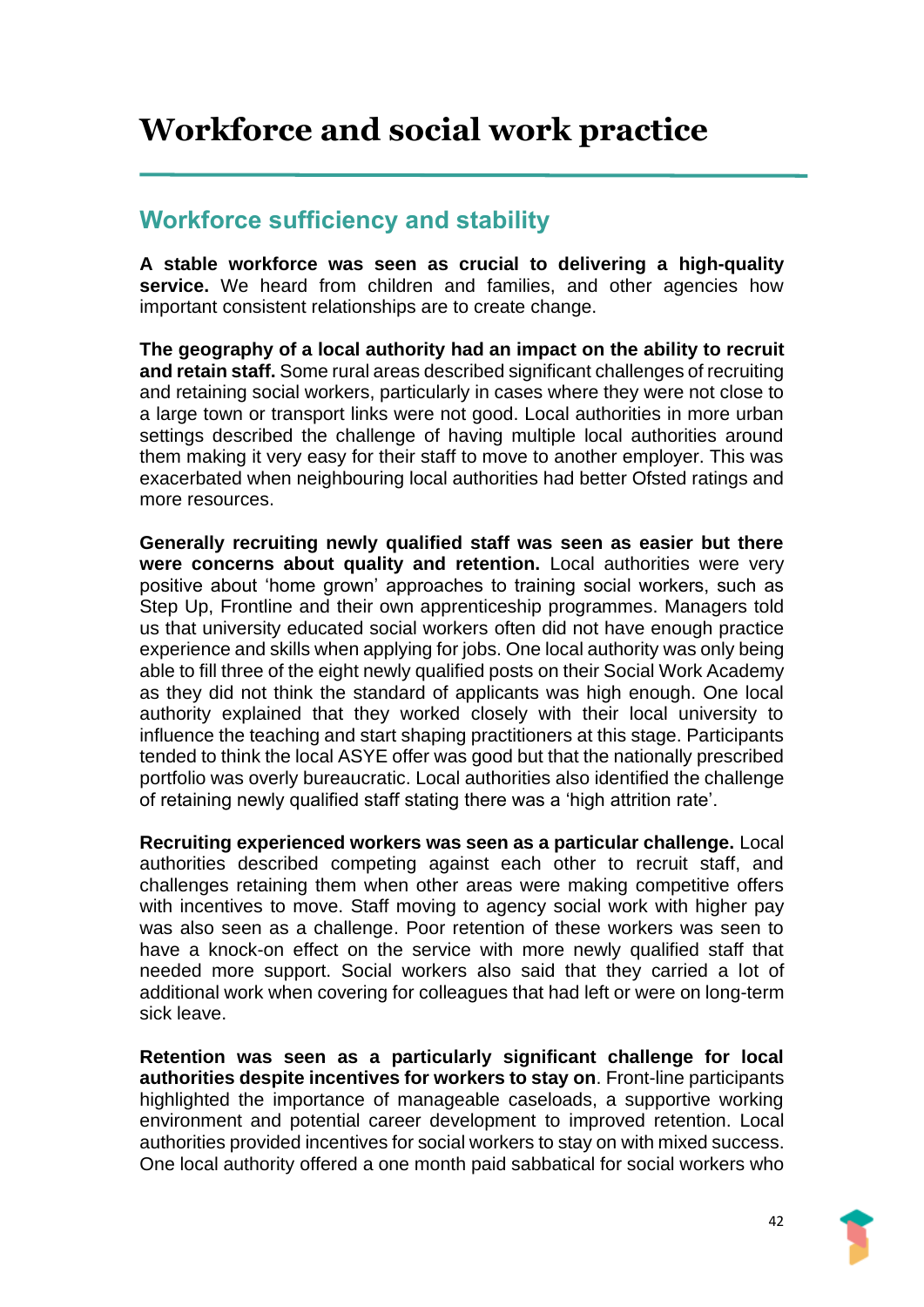remained in post for three years after their ASYE as well as retention payments for teams experiencing high turnover. Local authorities also had nonmanagerial career progression options, for instance through Social Work Consultant roles - practitioners in these roles tended to provide a level of supervision and support to newer staff and were highly valued across areas. Participants from both withing local authorities and partner agencies recognised the particular pressures of front-line child protection work and we regularly heard that children in care and children with disabilities teams had more stable teams.

# <span id="page-42-0"></span>**Workload**

**We were told consistently that social care practitioners were working well outside of their contracted hours to complete their work, driven by high levels of bureaucracy and caseloads.** For example, one participant told us that they were "*constantly working in the fast lane"* and unable to do their job well because they were always reacting. Social workers explained that this meant they weren't able to do direct work and provide meaningful support which is why they joined the profession.

**Participants also highlighted a lack of business support.** Participants from one local authority explained that administrative staff had been reduced significantly following budget restrictions in 2016/17 and that this had increased workloads and led to higher staff turnover. Another local authority had recently introduced administrative support, participants said that whilst it was valuable but all the time freed up was quickly filled with other tasks and they still felt like they were working at full capacity.

**Participants said that high workloads impacted the quality of their practice and time spent with families.** Across all levels it was felt that when staff were overworked, they could not use their full skillset. They also thought that it led to reduced time to think about cases creatively and use professional judgement as they automatically followed process instead. One participant noted that they carried out less direct work with children and instead ended up making more referrals.

*"Sometimes I'm encouraged to do direct work with families, sometimes I'm encouraged to outsource it - sometimes it's helpful but sometimes I think it's about reducing work so I can take on more cases."* Front-line social worker

# <span id="page-42-1"></span>**Auditing and internal accountability**

**All local authorities had auditing activity in place to understand the quality of work. The approach taken to this work had a big effect on how staff viewed its usefulness**. Local authorities that took a less risk-averse approach said auditing was crucial to ensuring they weren't missing risk. Local authorities also used data such as re-referral rates to measure the effectiveness

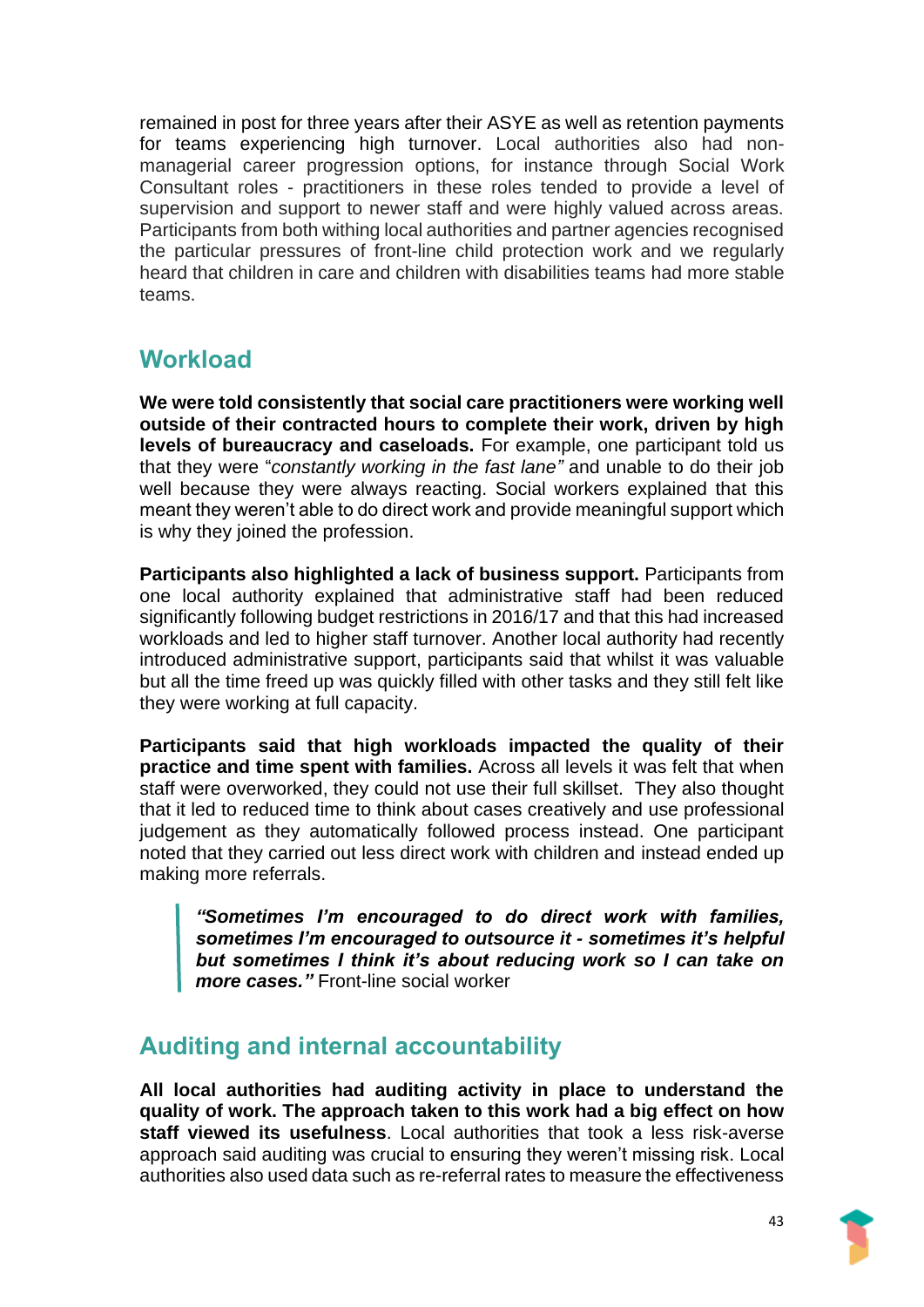of their service.

**Individual case audits were seen as helpful but some participants questioned whether they had a wider impact on the service.** Most local authorities required managers and senior practitioners to complete a number of case audits every month. Front-line practitioners had a range of opinions on how useful these were, in some local authorities they thought that it was done in a constructive way that helped them learn for instance with collaborative audits - however some participants found the process daunting and found criticism discouraging. Managers in some local authorities questioned whether individual audits had wider impacts on the service. Other participants thought that they could be more focused on practice - for instance observing a visit - or that managers should be doing more frontline practice to get a good understanding of what was happening.

**Some local authorities had developed ways for audits to feed into wider change.** One local authority we visited told us that their auditing process included quarterly practice weeks which take a deep dive into a specific service area. Another local authority said that audits feed into a monthly reflective report that is discussed at a meeting with managers across services. This meeting focused on learning and practice and was open to all social workers. Local authorities also valued contributing and having access to audits from other agencies in the safeguarding partnership.

**All local authorities used panels to make decisions and oversee work.**  Examples of these panels included legal gateway panels, entry to care panels, permanence panels and long-term matching panels. Views on the effectiveness and value of panels were mixed, some participants saw it as an additional oversight mechanism that could be bureaucratic and didn't always add value, however others felt the panels were invaluable in helping them make the best use of resources and stopping cases from drifting. Leaders in one local authority noted how it was an important way of holding and sharing risk with individual social workers on difficult decisions such as whether or not to initiate care proceedings.

*"We've got panels galore."* Social worker

**There were mixed opinions about the value of Independent Reviewing Officers (IROs) and child protection chairs.** Participants on the whole were positive about the role of child protection chairs in providing another opinion on a case and providing a level of scrutiny to other agencies. Participants thought that they could provide a check and challenge to thinking. At times, however, practitioners thought that child protection chairs could be risk averse, and that there were inconsistencies with different thresholds for child protection between them. It was reported that IROs often had more consistent relationships with children than social workers, this was particularly where there was a high level of workforce turnover. That said, IROs did not have frequent direct contact with children. That said social workers also told us that at times they felt like they

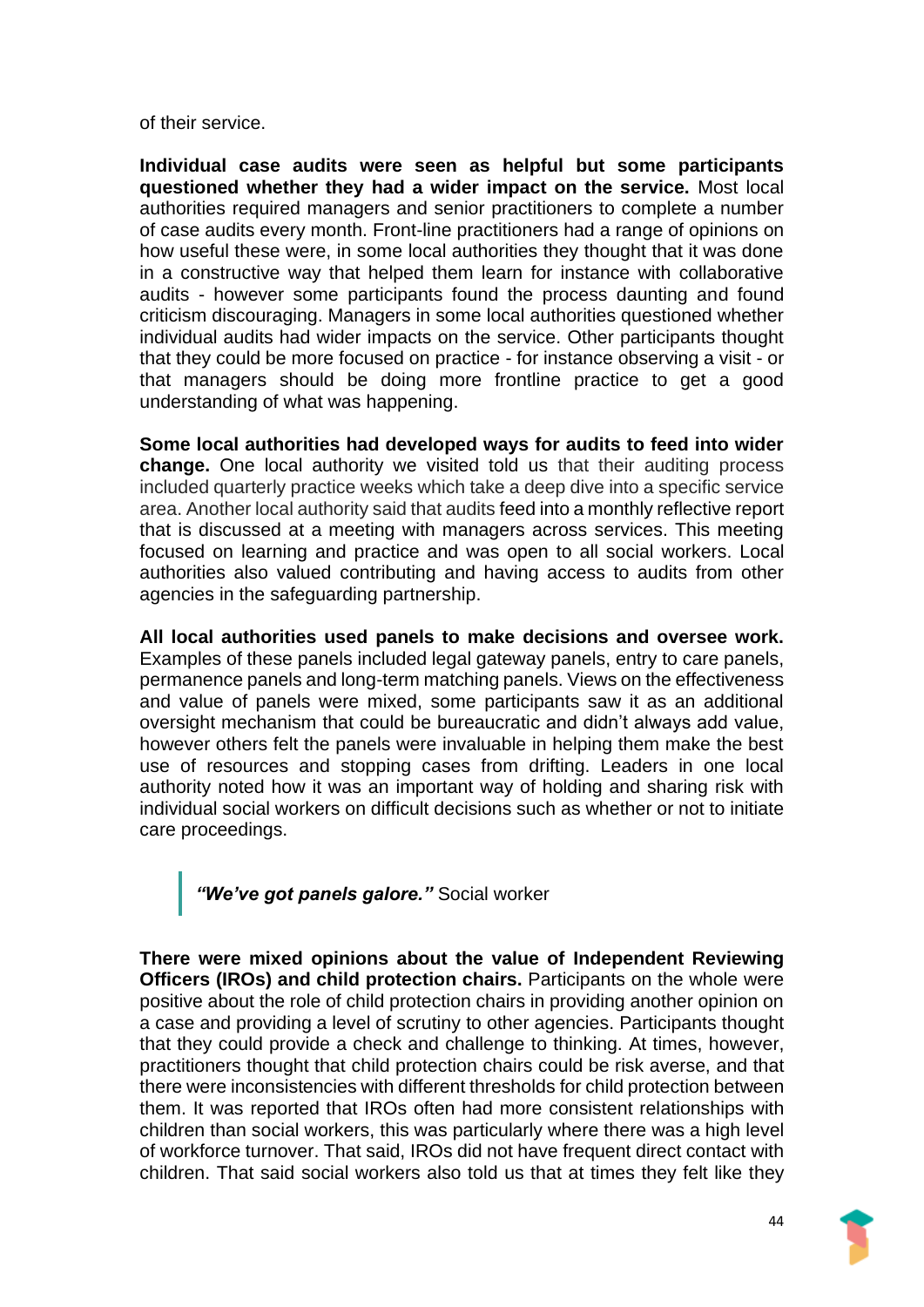were under 'criticism from different angles' when attending child protection conferences and looked after children reviews. At times they felt that their stretched capacity to complete work was not sufficiently recognised and there was not enough acknowledgement of pieces of good practice they had done.

### <span id="page-44-0"></span>**Professional autonomy and bureaucracy**

**Social workers tended to see themselves as having high autonomy in relation to day-to-day practice but they did not have the time to develop these skills.** Social workers felt that they had high levels of autonomy when visiting families but that their ability to do direct work was limited by resource capacity leading to them making referrals and not developing their own skills. One participant said:

**"***Sometimes co-working and bringing in people with specialist knowledge helps, but I find that work interesting. I like that work, if all I'm doing is making referrals what skills am I using or developing? It might be the right thing, but it doesn't give you good stuff to do."* Front-line social worker

**Case-holding social workers thought they had less autonomy when it came to making decisions about cases.** This tended to be done with managers and always with their signoff. Some local authorities described how they supported professionals to make decisions but with support and oversight. Front-line social workers often thought this was the case - more experienced social workers tended to feel their professional judgement was respected whilst some newly qualified staff felt they didn't have a voice to challenge managers' decisions

**Participants from all areas described significant levels of recording and administrative work.** Participants made estimates of spending between 60- 90% of their time completing administrative tasks, with examples of two to three days of back-to-back paperwork. Participants regularly described completing this work out of working hours. There were three main reasons identified for high levels of paperwork:

- **a compliance approach driven by auditing and inspection -** social workers in some local authorities felt that there was a cultural view that 'if something isn't recorded, it didn't happen'. It was thought that performance metrics (such as overdue visits), audits and Ofsted inspection all drove this attitude
- **risk aversion and anxiety that something would go wrong -** was described as a reason for over-recording. Managers explained how they encouraged front-line staff to record more concisely but fears that something 'went wrong' meant that social workers wanted to record all the details of their work with a family. Social workers explained that it was important to 'cover themselves' if something like this happened
- **social workers didn't have the skills and experience to record concisely -** managers thought this was particularly the case with newly qualified social workers who weren't able to identify the most relevant information and capture it concisely

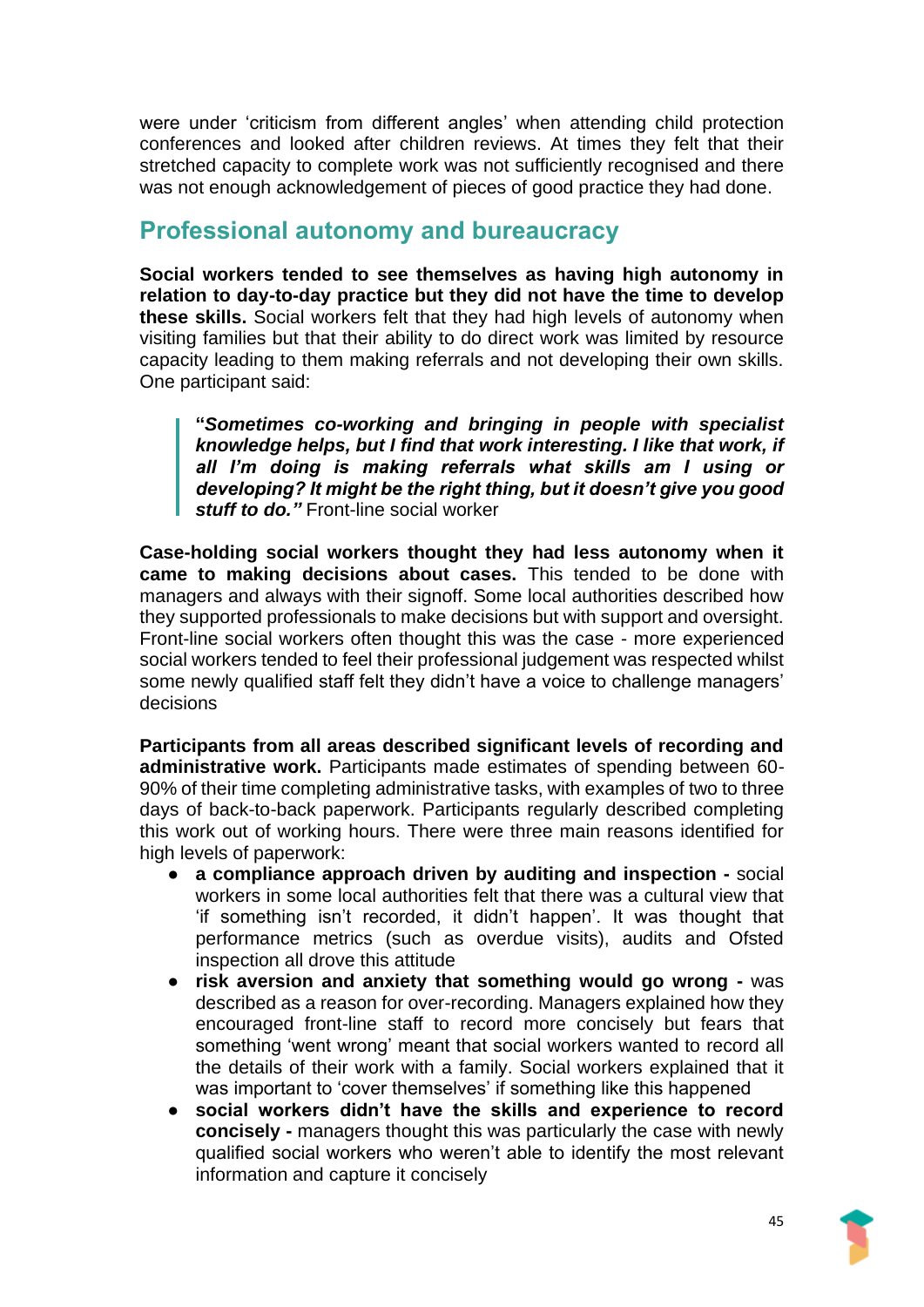**Poor IT systems increased administrative burdens on staff across the local authorities we visited.** Participants regularly described having to duplicate form filling and recording as systems did not copy-over information or pre-populate forms. Introductions of new IT systems were seen as a particular challenge for staff who weren't used to them, and staff explained that they could spend a lot of time supporting colleagues with this. Staff also highlighted how the systems required them to fill out irrelevant sections such as drug and alcohol use when this wasn't a concern for the family.

### <span id="page-45-0"></span>**Supervision**

#### **Local authorities had different supervision models including:**

- monthly supervision for each case and a minimum of monthly well-being conversation
- weekly group systemic supervision and monthly individual supervision
- individual supervision, practice forums and case reflections with partner agencies
- supervision with an embedded mental health professional

**Participants reported a range in the frequency and quality of supervision**  with a tendency to focus on task management. Participants in some areas said that the frequency of supervision varied between teams with workloads often getting in the way of more regular supervision. Participants also felt that high workloads meant that supervision became more focused on taskmanagement and 'ticking boxes' with managers giving instructions rather than coaching the social worker on their decision making. Social workers tended to find group supervision, multi-agency supervision and supervision with a mental health professional to be helpful in considering cases more differently.

**Participants from all areas highlighted the value of informal supervision.**  They explained that this was crucial to making them feel supported and to manage issues as they arose. Whilst some thought that remote working had made this more difficult it was generally still seen as an area of strength.

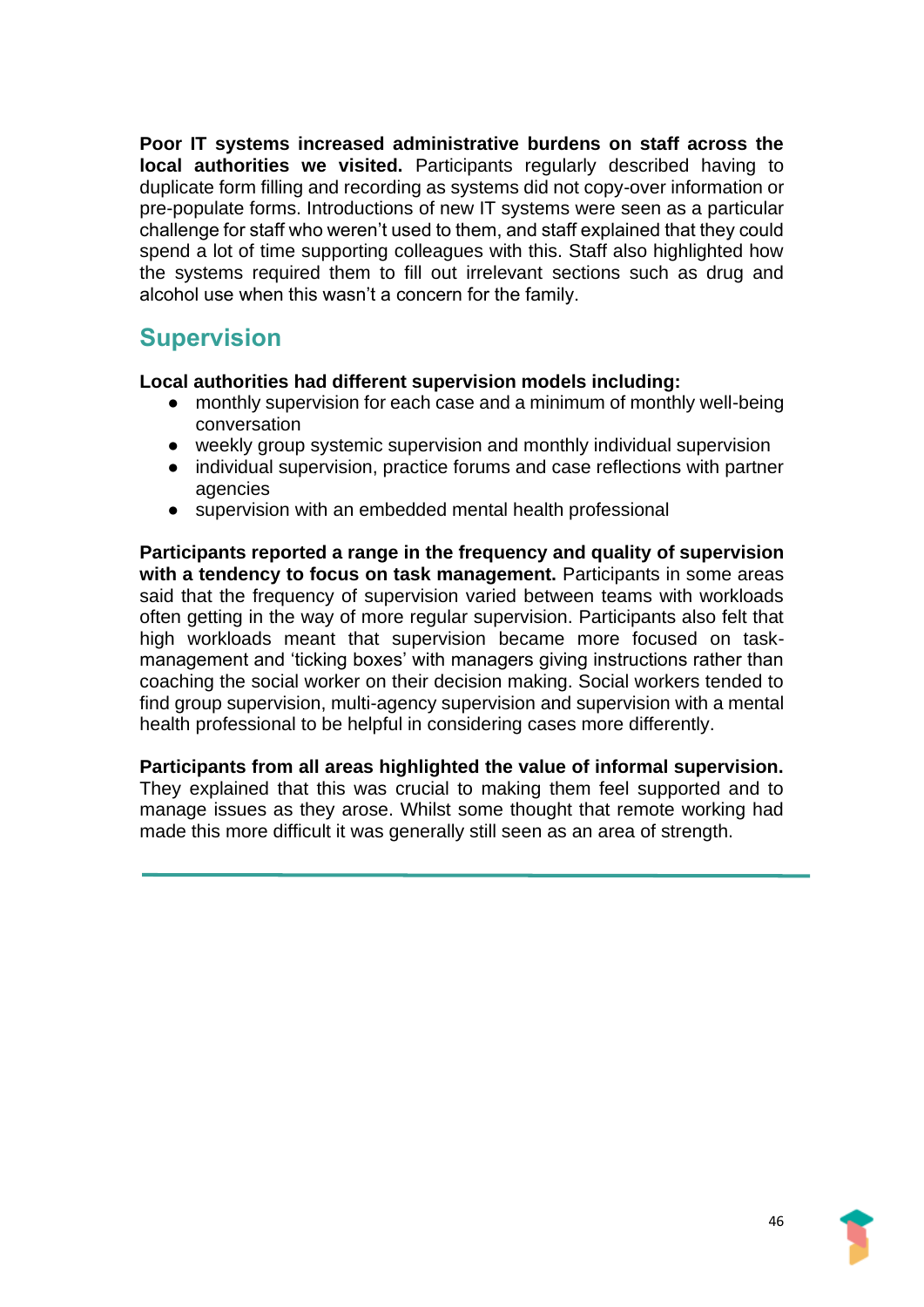# <span id="page-46-0"></span>**Bibliography**

Department for Education. (2021a). Characteristics of children in need, Reporting Year 2021. [https://explore-education-statistics.service.gov.uk/find](https://explore-education-statistics.service.gov.uk/find-statistics/characteristics-of-children-in-need/2021)[statistics/characteristics-of-children-in-need/2021](https://explore-education-statistics.service.gov.uk/find-statistics/characteristics-of-children-in-need/2021)

Department for Education. (2021b). Children looked after in England including adoptions, Reporting Year 2021. [https://explore-education](https://explore-education-statistics.service.gov.uk/find-statistics/children-looked-after-in-england-including-adoptions/2021)[statistics.service.gov.uk/find-statistics/children-looked-after-in-england](https://explore-education-statistics.service.gov.uk/find-statistics/children-looked-after-in-england-including-adoptions/2021)[including-adoptions/2021](https://explore-education-statistics.service.gov.uk/find-statistics/children-looked-after-in-england-including-adoptions/2021)

Ministry of Housing, Communities and Local Government (2019). *English indices of deprivation 2019.* [https://www.gov.uk/government/statistics/english](https://www.gov.uk/government/statistics/english-indices-of-deprivation-2019?msclkid=f1b57a14d05211ec95ce368d50955f98)[indices-of-deprivation-2019?msclkid=f1b57a14d05211ec95ce368d50955f98](https://www.gov.uk/government/statistics/english-indices-of-deprivation-2019?msclkid=f1b57a14d05211ec95ce368d50955f98)

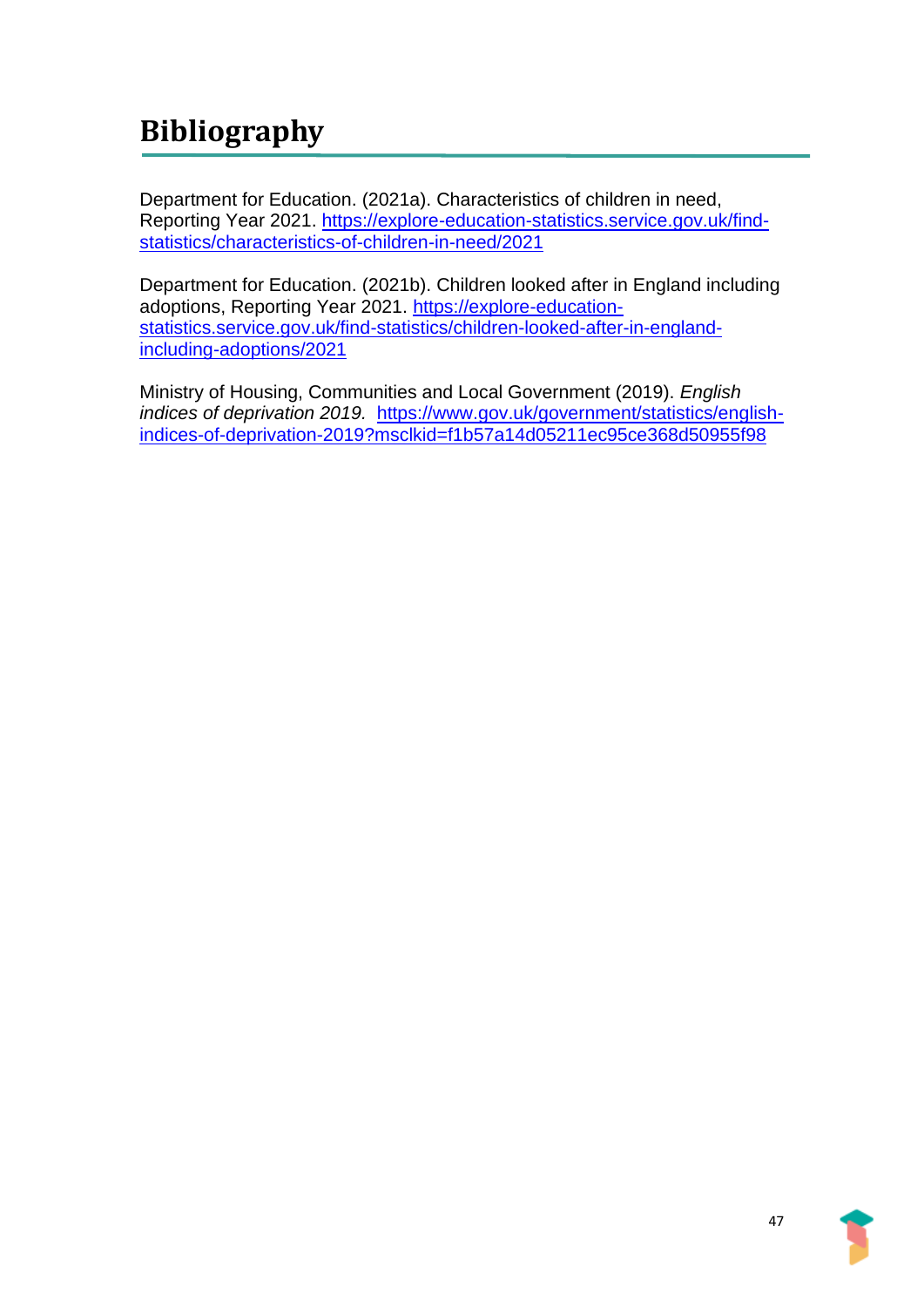# <span id="page-47-0"></span>**Annex 1 – Deep dive meeting suggestions**

# **Thematic roundtables**

| <b>Meeting</b>                                                                                             | <b>Attendees</b>                                                                                                                                                                                                                |
|------------------------------------------------------------------------------------------------------------|---------------------------------------------------------------------------------------------------------------------------------------------------------------------------------------------------------------------------------|
| <b>First meeting Orientation</b><br>discussion to talk through the<br>services structure and local context | Please send whoever would be suitable for<br>this. Potentially service mangers.                                                                                                                                                 |
| Balancing help and protection                                                                              | Assessment and safeguarding social<br>workers, early help workers including<br><b>Supporting Families workers, Child</b><br><b>Protection Conference Chair</b>                                                                  |
| Entry into care                                                                                            | Social workers responsible for pre-<br>proceedings and court work, Head of Legal<br>for children's services, edge of care team,<br>any other relevant decision makers.                                                          |
| Homes for children in care and<br>commissioning<br>Relationships for children in care                      | Children in care social workers, supervising<br>social workers, placement commissioners,<br>IROs, local authority children's homes<br>registered managers (if any), independent<br>visitors (if possible).                      |
| Care leavers                                                                                               | Personal Assistants, children in care social<br>workers (particularly if in a transition/older<br>child team), supported accommodation<br>providers.                                                                            |
| Kinship care                                                                                               | Safeguarding/court team social workers,<br>family group conference chairs, specialist<br>workers (i.e. kinship assessors), LA lawyers.                                                                                          |
| Teenagers and extra-familial harms                                                                         | Safeguarding and/or looked after children<br>social workers and any specialist teams,<br>alternative provision staff, youth offending<br>team workers, police, local youth services,<br>Violence Reduction Unit if in your area |
| Bureaucracy and social work<br>careers                                                                     | Two roundtables:<br>(1) social workers, administrative assistants.<br>(2) service managers                                                                                                                                      |
| Children with complex needs and<br>disabilities                                                            | Children with disabilities team social<br>workers, assessment/safeguarding/looked<br>after children social workers, CAMHS,<br>SEND education, Educational Psychologist,                                                         |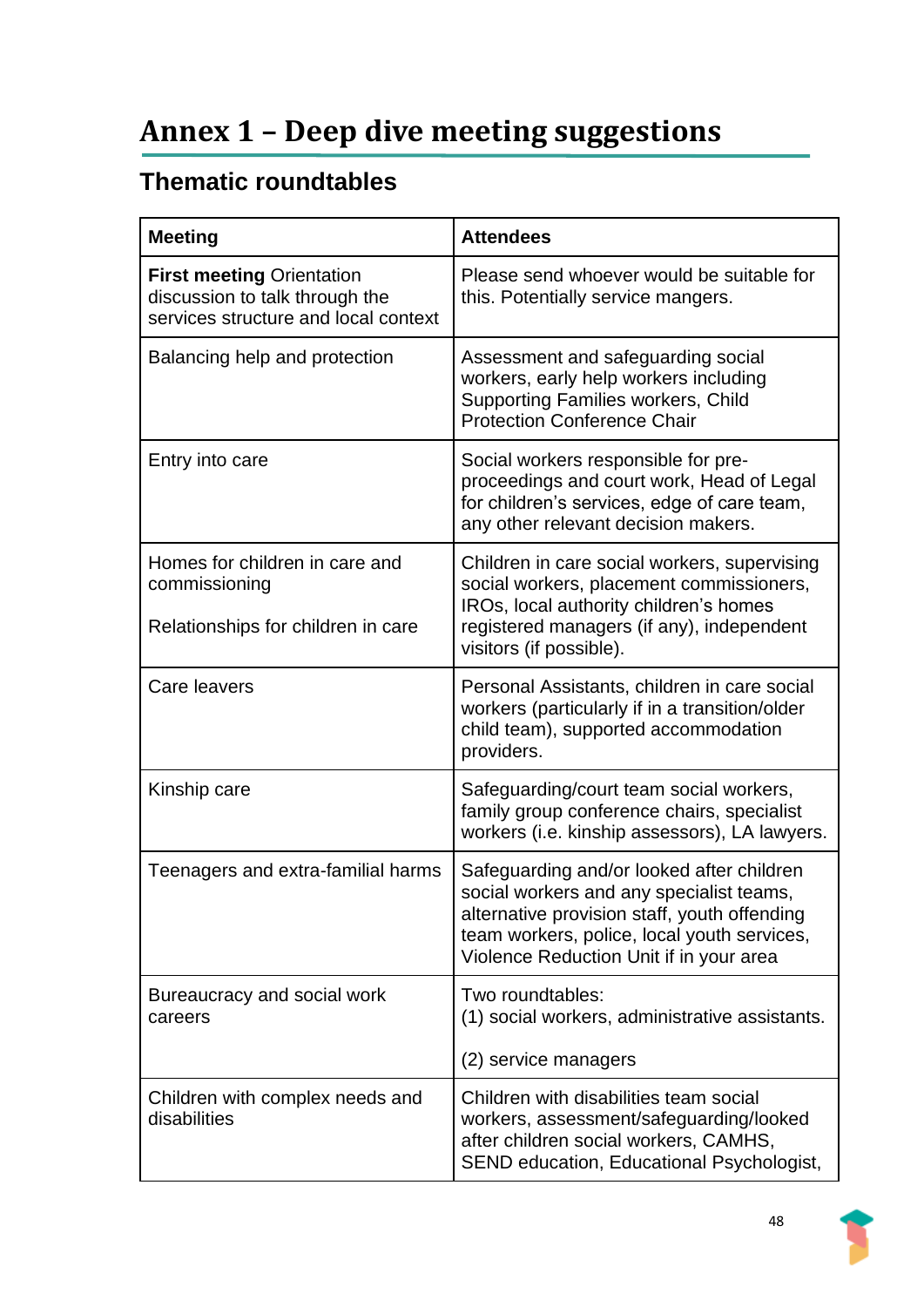|                                              | third sector SEND services                                                                                                                                                                                            |
|----------------------------------------------|-----------------------------------------------------------------------------------------------------------------------------------------------------------------------------------------------------------------------|
| Family support services                      | Third sector services such as domestic<br>abuse services, drug and alcohol services,<br>mental health charities. Community based<br>programmes or networks that support<br>families, i.e. community and faith groups. |
| Finance and service management<br>discussion | Family support commissioners, head of<br>finance, heads of service.                                                                                                                                                   |
| Schools and education                        | <b>Virtual School Head</b><br>Head teachers or DSLs - probably 2-3,<br>would be good to get a mix of LA and<br>academy<br>Person in local authority with responsibility<br>for attendance and exclusions              |

# **One to one and small group interviews**

| <b>Attendees</b>                                                                                                                           | <b>Topics</b>                                 |
|--------------------------------------------------------------------------------------------------------------------------------------------|-----------------------------------------------|
| Director of Children's Services and<br><b>Assistant Director/Practice Leader</b>                                                           | All topics                                    |
| Lead member and chief executive                                                                                                            | All topics                                    |
| Police officer with delegated<br>responsibility for safeguarding<br>partnership and a Child Abuse and<br><b>Investigation Team officer</b> | All topics                                    |
| LA social work middle managers                                                                                                             | All topics                                    |
| Wider Local Authority leaders such as<br>Director of Public Health, Director of<br>Housing, Director of Adult Services                     | Wider support available in the local<br>area. |
| District family judge, local family judge<br>and magistrate                                                                                | All topics                                    |
| Chief executive and/or Chief Operating<br>Officer of the CCG and health senior<br>leadership (i.e. CAMHS lead)                             | All topics                                    |